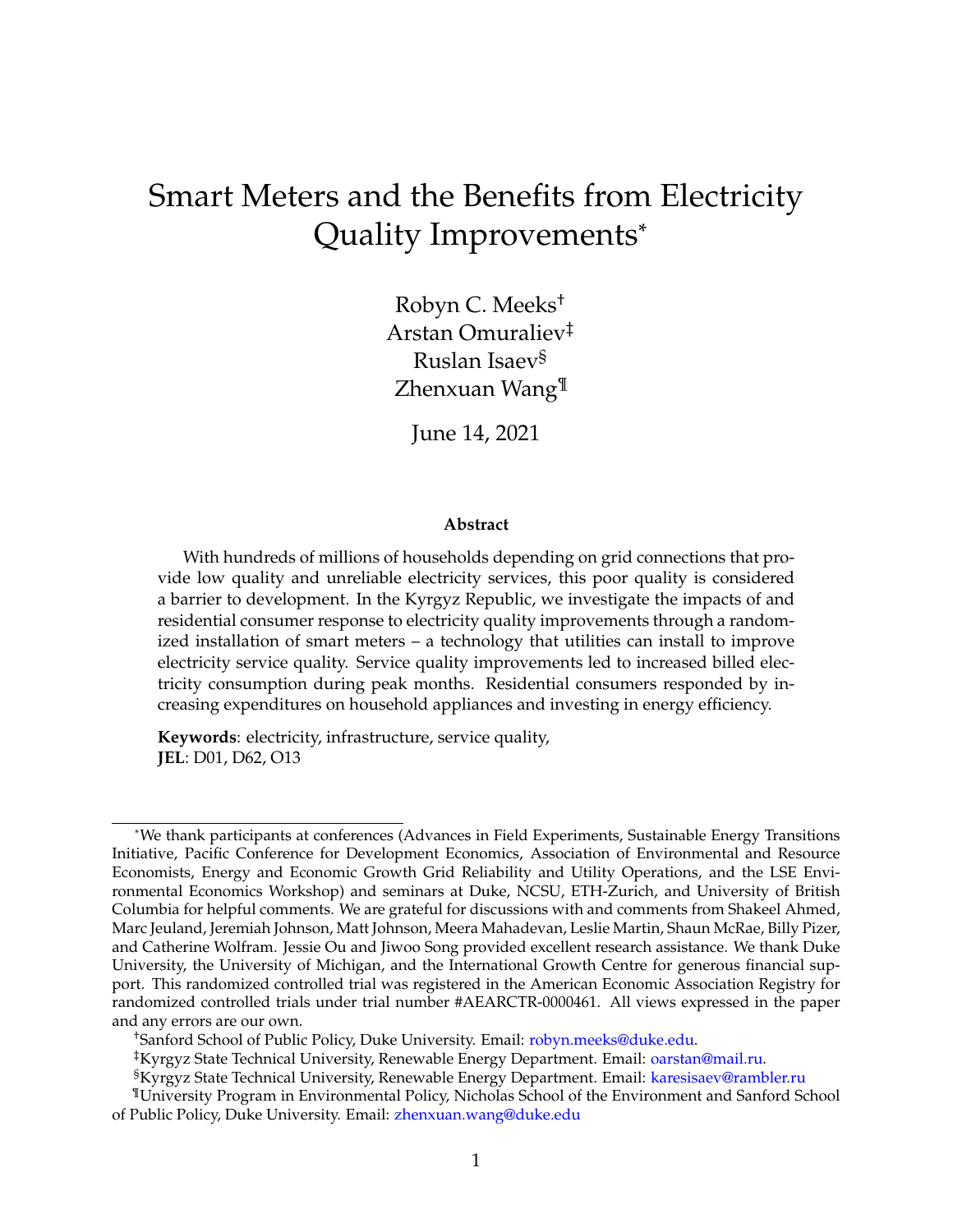## **1 Introduction**

Poor service quality is documented in a number of public sectors, including education, health care, and social assistance [\(Duflo et al.,](#page-30-0) [2012;](#page-30-0) [Dhaliwal and Hanna,](#page-29-0) [2017;](#page-29-0) [Das et al.,](#page-29-1) [2016;](#page-29-1) [Callen et al.,](#page-29-2) [2016;](#page-29-2) [Banerjee et al.,](#page-29-3) [2018;](#page-29-3) [Muralidharan et al.,](#page-31-0) [2018\)](#page-31-0). Service quality is similarly problematic for infrastructure sectors, including those delivering water and electricity services. Although the number of people with electricity access has increased during the 21st century, poor electricity service quality remains a persistent problem in many developing countries [\(Trimble et al.,](#page-31-1) [2016;](#page-31-1) [Zhang,](#page-32-0) [2018\)](#page-32-0) with hundreds of millions of households depending on grid connections that provide low-quality and unreliable electricity services [\(Day,](#page-29-4) [2020\)](#page-29-4). Low-quality and irregular electricity services limit con-sumption of electricity services [\(Zhang,](#page-32-0) [2018\)](#page-32-0) and likely attenuate the economic benefits from grid connections [\(Pargal and Ghosh Banerjee,](#page-31-2) [2014;](#page-31-2) [Samad and Zhang,](#page-31-3) [2016;](#page-31-3) [Tim](#page-31-4)[ilsina et al.,](#page-31-4) [2018\)](#page-31-4).

With low returns to electrification found in some contexts [\(Lee et al.,](#page-30-1) [2020b;](#page-30-1) [Burlig](#page-29-5) [and Preonas,](#page-29-5) [2016\)](#page-29-5), but not others [\(Dinkelman,](#page-30-2) [2011;](#page-30-2) [Lipscomb et al.,](#page-30-3) [2013;](#page-30-3) [Rud,](#page-31-5) [2012;](#page-31-5) [Van](#page-32-1) [de Walle et al.,](#page-32-1) [2013;](#page-32-1) [Usmani and Fetter,](#page-32-2) [2019\)](#page-32-2), differences in electricity service quality provide a potential explanation for electrification's heterogeneous impacts across settings [\(Lee et al.,](#page-30-4) [2020a\)](#page-30-4). With this in mind, development organizations and governments increasingly emphasize not only expanding the number of electricity connections, but also improving electricity service quality for existing connections.<sup>[1](#page-1-0)</sup> Although recent evidence suggests substantial willingness-to-pay for improved electricity service quality [\(Alberini](#page-29-6) [et al.,](#page-29-6) [2020;](#page-29-6) [Deutschmann et al.,](#page-29-7) [2021\)](#page-29-7), little causal evidence exists on the benefits from – and consumer response to – electricity quality improvements.

This paper reports results from a randomized installation of smart meters in the Kyrgyz Republic, a lower-middle-income country in Central Asia. Utilities increasingly in-

<span id="page-1-0"></span><sup>1</sup>For example, Sustainable Development Goal 7.1 of the United Nations calls for "affordable, *reliable* and modern energy services" [\(United Nations,](#page-31-6) [2020\)](#page-31-6).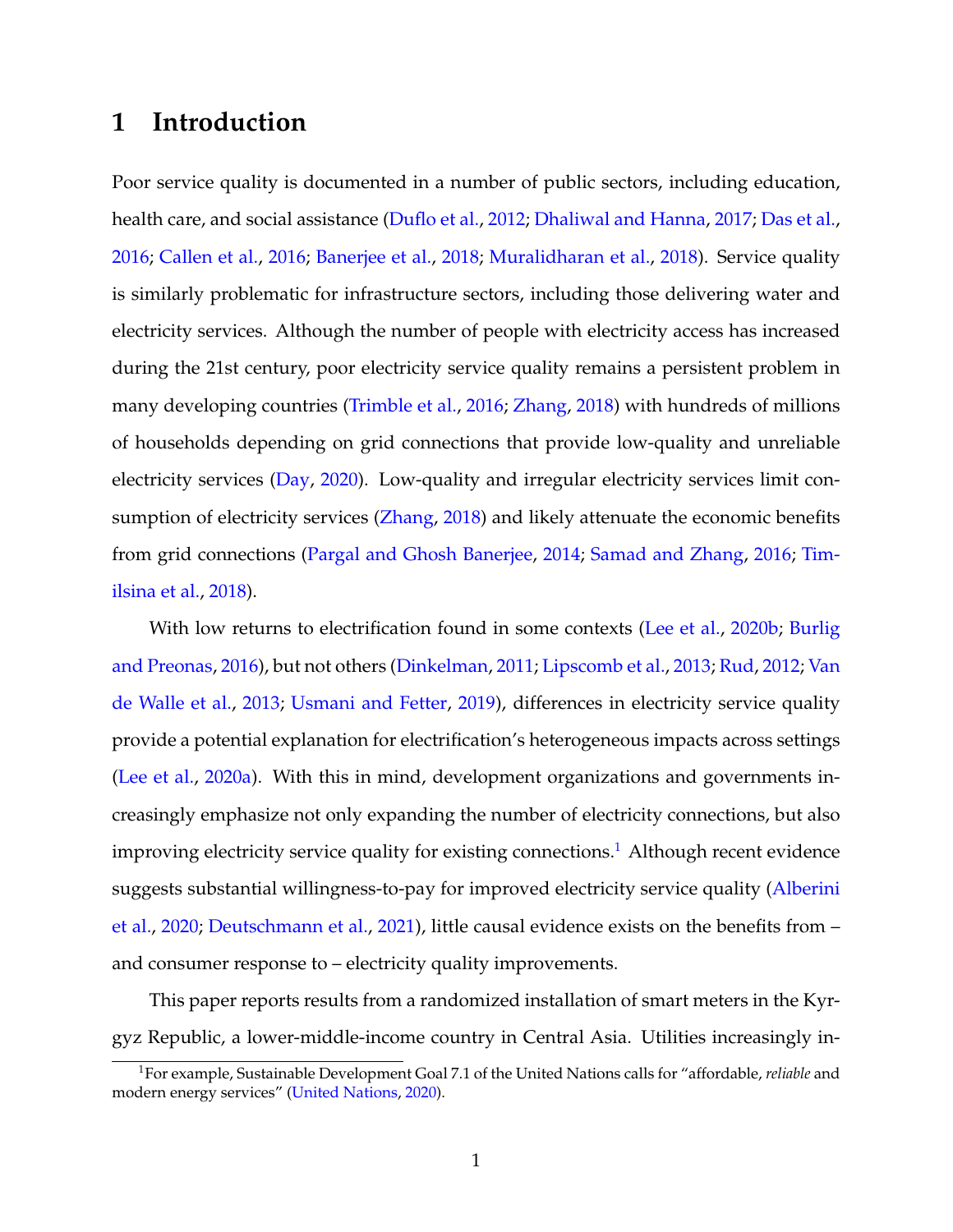stall smart meters to address electricity sector challenges,<sup>[2](#page-2-0)</sup> and many entities argue that smart meters can improve service quality and grid reliability.<sup>[3](#page-2-1)</sup> Although these returns to smart meters could be substantial, their installation can be controversial (e.g., [Smith](#page-31-7) [\(2009\)](#page-31-7)). In this paper, we first document the electricity service quality improvement that followed the smart meter installation and then estimate consumers' responses to these electricity quality improvements through their billed electricity consumption, household expenditures, and energy efficiency investments.<sup>[4](#page-2-2)</sup>

Smart meters themselves cannot directly improve electricity service quality; however, through high-frequency energy readings (i.e., readings occur often), they can facilitate improvements. The smart meters provide two-way communication between the meter and the utility, providing information on outages and other service quality problems (e.g., voltage fluctuations) within the distribution system. Alarms from the meters alert the utility to problems, allowing for faster, more targeted responses to the necessary locations. Additionally, smart meters automatically disconnect houses from the electricity supply when the voltage spikes or drops, both protecting consumers' appliances from damage and providing consumers with evidence of substandard service quality.

Contracting between an electricity utility and its customers should mitigate poor service quality; however, this often breaks down in practice, likely because of insufficient information to enforce these contracts on both sides. Typically, the connection of a house (or business) to the electrical grid involves a contract; the distribution company commits to providing reliable electricity services that meet voltage standards, and the customer

<span id="page-2-0"></span><sup>&</sup>lt;sup>2</sup>China leads smart meter installations, with 469 million units installed as of 2017 [\(Largue,](#page-30-5) [2018\)](#page-30-5). The 86 million smart meters installed in the United States covered roughly half of the country's electricity customers in 2018 [\(U.S. Energy Information Administration,](#page-32-3) [2019b\)](#page-32-3). More recently, additional countries have announced smart meter plans; for example, India plans to install 250 million meters [\(Singh,](#page-31-8) [2020\)](#page-31-8).

<span id="page-2-1"></span><sup>&</sup>lt;sup>3</sup>For examples, see industry news (e.g., [Sprinz](#page-31-9) [\(2018\)](#page-31-9)), North American electricity utility websites (e.g., [Duke Energy Progress](#page-30-6) [\(2020\)](#page-30-6) and [BC Hydro](#page-29-8) [\(2016\)](#page-29-8)), United States Government investment assessments [\(U.S. Department of Energy,](#page-32-4) [2014\)](#page-32-4), and multi-lateral development bank reports [\(ESMAP,](#page-30-7) [2019\)](#page-30-7).

<span id="page-2-2"></span><sup>&</sup>lt;sup>4</sup>This focus on smart meters to improve electricity quality differs from prior economics research that has used smart meters primarily as a vehicle for other interventions, such as facilitating time-varying electricity prices or providing households with real-time information on their electricity consumption through in-home displays. For examples, see [Wolak](#page-32-5) [\(2011\)](#page-32-5), [Jessoe and Rapson](#page-30-8) [\(2014\)](#page-30-8), and [Ito et al.](#page-30-9) [\(2018\)](#page-30-9). In our study setting, there are no in-home displays to provide information on prices, etc.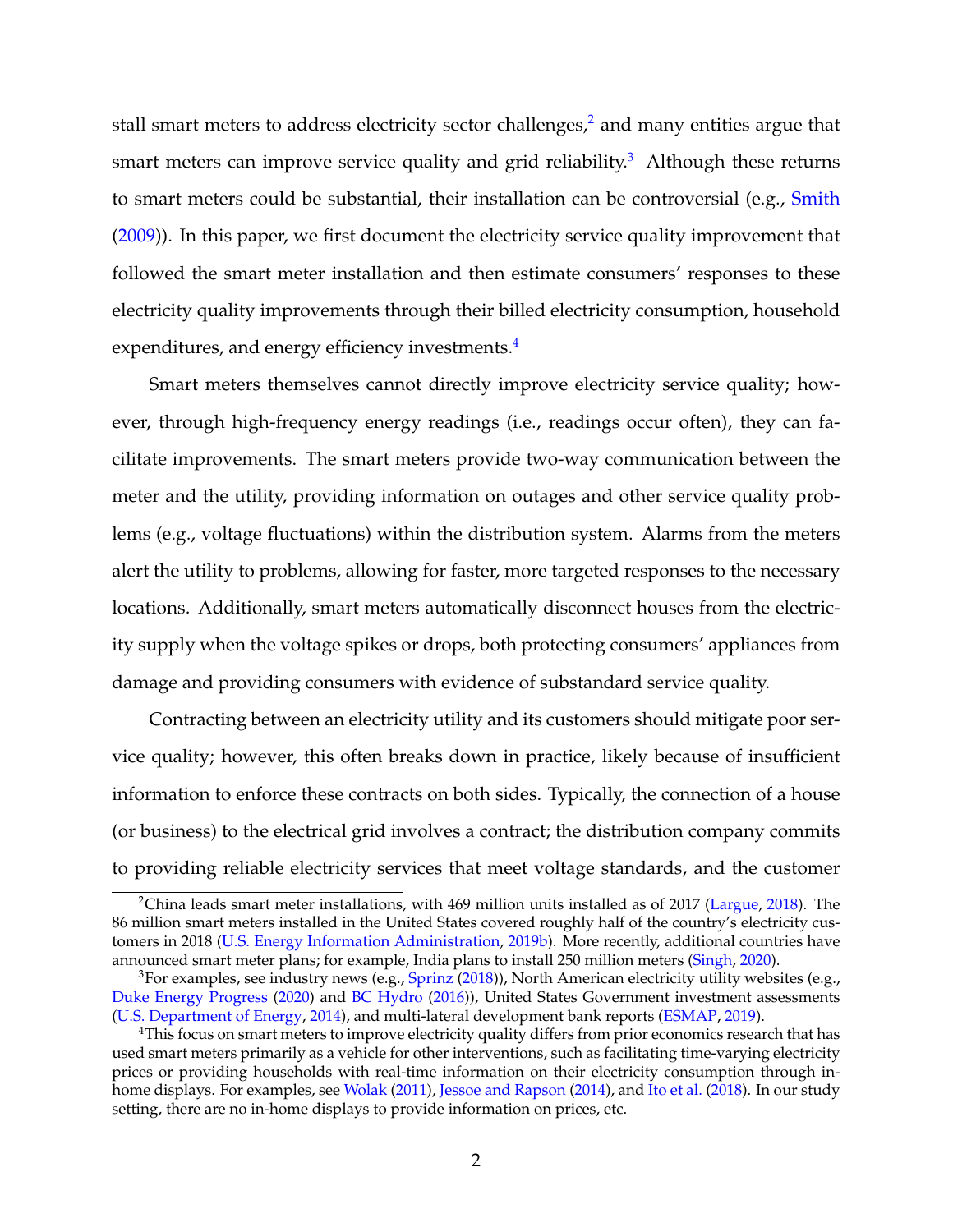commits to paying for the electricity consumed. Yet consumers lack data on the actual quality of electricity services delivered and utilities lack information on the locations of poorest service quality. The information smart meters provide could alleviate a contract failure between electricity utilities and their customers.

The randomized experiment was designed to overcome endogenous electricity quality that is often mutually determined by local neighborhood characteristics. In collaboration with an electricity utility, 20 neighborhoods were selected within one city. Each neighborhood receives electricity services via a transformer.<sup>[5](#page-3-0)</sup> These transformers, and the approximately 1,600 households that they serve, were randomly assigned to treatment or control status. In summer 2018, smart meters were installed at all 798 houses in the treatment group. These replaced the houses' old meters, which did not provide two-way communication with the utility, high-frequency energy readings, or alerts of poor service quality events, nor did the old meters automatically shutoff connections when voltage spikes and drops occur. The control houses, 846 in total, retained their old meters. Electricity prices remained the same across both groups during the study period.

A unique combination of datasets permit us to overcome typical challenges in researching electricity service quality. Limited data and utilities' lack of incentive to report on electricity quality measures makes measuring changes in outages and voltage fluctuations difficult [\(Carranza and Meeks,](#page-29-9) [forthcoming\)](#page-29-9). As a result, most prior economics research on electricity quality has employed electricity shortages as a proxy for service quality. In this paper, we measure electricity service quality using data obtained at frequent intervals from additional smart meters installed at all transformers in the study area. These data provide objective outcome measures for both the treatment and control groups that are separate and distinct from the house-level intervention. In addition, baseline and follow-up surveys provide self-reported measures of households' experienced electricity service quality, as well as data on household expenditures, appliances,

<span id="page-3-0"></span> $5$ Transformers are a crucial component of the electrical grid, converting high-voltage electricity to usable, low-voltage electricity for household consumption [\(Glover et al.,](#page-30-10) [2011\)](#page-30-10).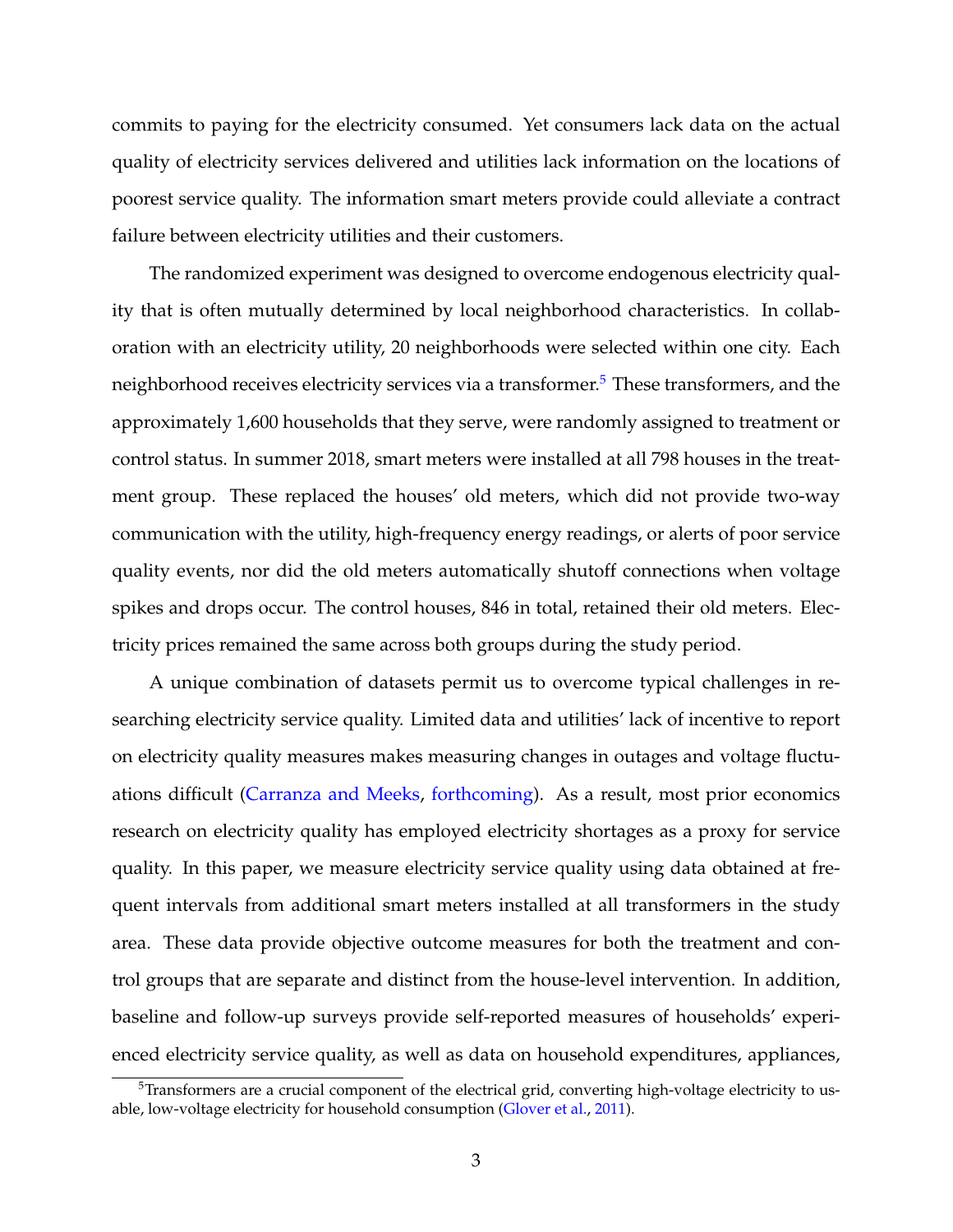and energy efficiency investments. These datasets are complemented by utility data on household billed electricity consumption over time, as well as details on the electricity distribution system's characteristics.

Results confirm that the smart meters led to improvements in service quality. We find that incidences of voltage fluctuations (spikes and drops) were significantly less frequent among the treated group, relative to the control, post-intervention. This effect persisted into the second year following the smart meter installation.

Building upon this, our analyses provide evidence on the consumer response to the smart meters and the electricity quality improvements that followed. First, we find that treated houses' monthly billed electricity consumption increased during months of peak demand (November to March) and decreased during off-peak months (April to October). The increase in peak months is consistent with unmet demand prior to the intervention and improved electricity service quality and greater consumption thereafter. Prior to the intervention, electricity service quality was most problematic during these peak demand months, when outages and voltage fluctuations occurred frequently. As a result, these months are the time when quality improvements could occur. Post-intervention during peak demand months, households consume a greater quantity of electricity services due to electricity being available for more hours per day within the standard voltage range. In our setting, smoothing electricity consumption during the winter is important for household safety and health, as the peak demand is driven by electric heating.

We investigate potential explanations for these effects on billed electricity consumption. The increase during peak months could result from greater use of existing appliances (due to the additional hours of quality services sufficient to power those appliances) or investments in new appliances (i.e., more appliances purchased and used). We find evidence of the latter: treated households' quarterly expenditures on home appliances increased by 14 USD. We cannot, however, rule out the former explanation.

The impacts on off-peak billed electricity consumption likely occur through a differ-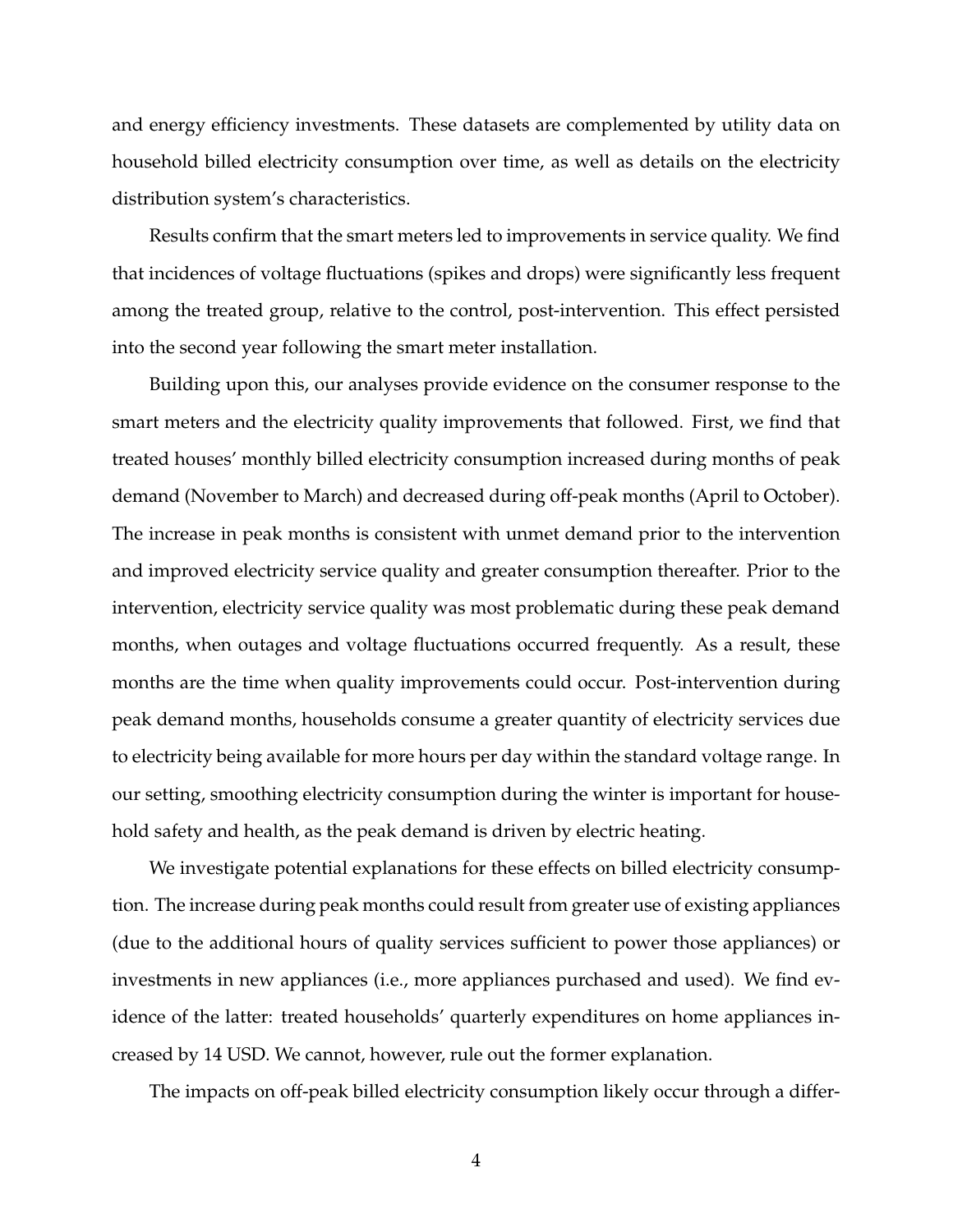ent channel than the on-peak impacts, given service quality was not problematic during these months. Instead, the decrease in off-peak billed electricity consumption could result from increased investment in energy efficiency or energy saving behaviors, more broadly. Having experienced increased billed electricity consumption in the first months post-intervention, treated households may have invested in energy efficiency and household improvements. We find evidence that treated households were more likely to invest in upgrading their windows - a weatherization improvement that increases a building's retention of heat in the winter and cool air in the summer. This impact on house weatherization, in conjunction with the common residential use of electric heating, implies that the increase in on-peak billed electricity consumption would have been even larger in the absence of these energy efficiency gains. Without meters on individual appliances, we cannot rule out electricity-saving behavioral changes that might have occurred in addition to these energy efficiency investments.

To conclude, we assess consumer returns to the electricity quality improvements during peak months. We estimate that these returns are approximately 28 USD per house per year, which is between one-half to one-third the cost of a smart meter. This finding, in addition to the positive impacts on household appliance investments, is indicative of consumer benefits from these electricity service quality improvements.

Broadly, this paper contributes to experimental research on methods to – and impacts of – improving delivery of public services [\(Duflo et al.,](#page-30-0) [2012;](#page-30-0) [Dhaliwal and Hanna,](#page-29-0) [2017;](#page-29-0) [Das et al.,](#page-29-1) [2016;](#page-29-1) [Callen et al.,](#page-29-2) [2016;](#page-29-2) [Banerjee et al.,](#page-29-3) [2018;](#page-29-3) [Muralidharan et al.,](#page-31-0) [2018\)](#page-31-0). More specifically, we contribute to literature on the role of service quality in electrification and development. Providing evidence of consumer gains – with respect to increased electricity consumption and appliance investments – following electricity service quality improvements, adds important insights to the existing research on the economic impacts of electrification in developing countries [\(Dinkelman,](#page-30-2) [2011;](#page-30-2) [Lipscomb et al.,](#page-30-3) [2013;](#page-30-3) [Rud,](#page-31-5) [2012;](#page-31-5) [Van de Walle et al.,](#page-32-1) [2013;](#page-32-1) [Usmani and Fetter,](#page-32-2) [2019;](#page-32-2) [Lee et al.,](#page-30-1) [2020b;](#page-30-1) [Burlig and Pre-](#page-29-5)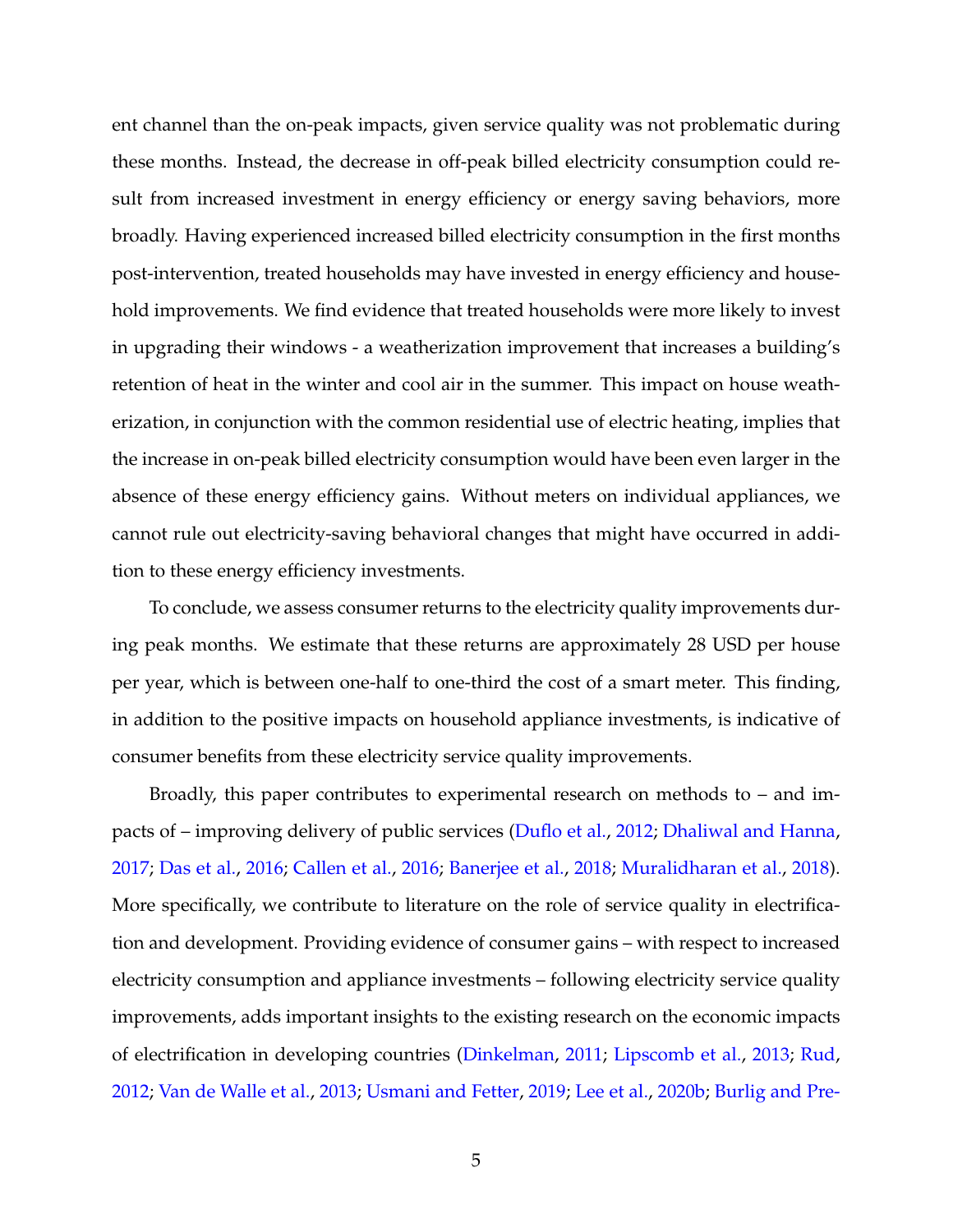[onas,](#page-29-5) [2016;](#page-29-5) [Meeks et al.,](#page-31-10) [2021\)](#page-31-10). Further, by focusing on residential consumers, this paper complements existing research estimating the economic impacts of electricity shortages [\(Fisher-Vanden et al.,](#page-30-11) [2015;](#page-30-11) [Allcott et al.,](#page-29-10) [2016;](#page-29-10) [Cole et al.,](#page-29-11) [2018;](#page-29-11) [Hardy and Mccasland,](#page-30-12) [2019\)](#page-30-12) and reliability [\(Mahadevan,](#page-30-13) [2021\)](#page-30-13) on firms.

Understanding residential consumers' responses to changes in electricity quality is important for development planning. Pro-poor growth in developing countries is expected to result in greater household appliance ownership and increased residential electricity demand [\(Wolfram et al.,](#page-32-6) [2012\)](#page-32-6). Residential electricity consumers, however, may not adapt to low service quality through the same mechanisms as firms, such as selfgeneration [\(Steinbuks and Foster,](#page-31-11) [2010\)](#page-31-11), and their appliance ownership and use and demand for electricity services likely depend on the quality of services delivered [\(McRae,](#page-31-12) [2010\)](#page-31-12). Yet, little empirical evidence exists on such responses.

The paper proceeds as follows. Section [2](#page-6-0) explains electricity quality and demand for electricity services, as well as the role of smart meters. Section [3](#page-11-0) details the study setting and the experimental design. Section [4](#page-14-0) describes data sources and presents baseline checks. Section [5](#page-18-0) presents the estimated impacts of smart meters on electricity service quality and the consumer response. Section [6](#page-24-0) presents calculations on the returns to the electricity service quality improvements. Section [7](#page-26-0) concludes.

## <span id="page-6-0"></span>**2 Electricity Quality, Demand, and Smart Meters**

In this section, we first describe types of poor electricity quality and discuss the potential role of smart meters in service quality improvements. We then illustrate how consumers may benefit from and respond to electricity quality improvements through a conceptual framework.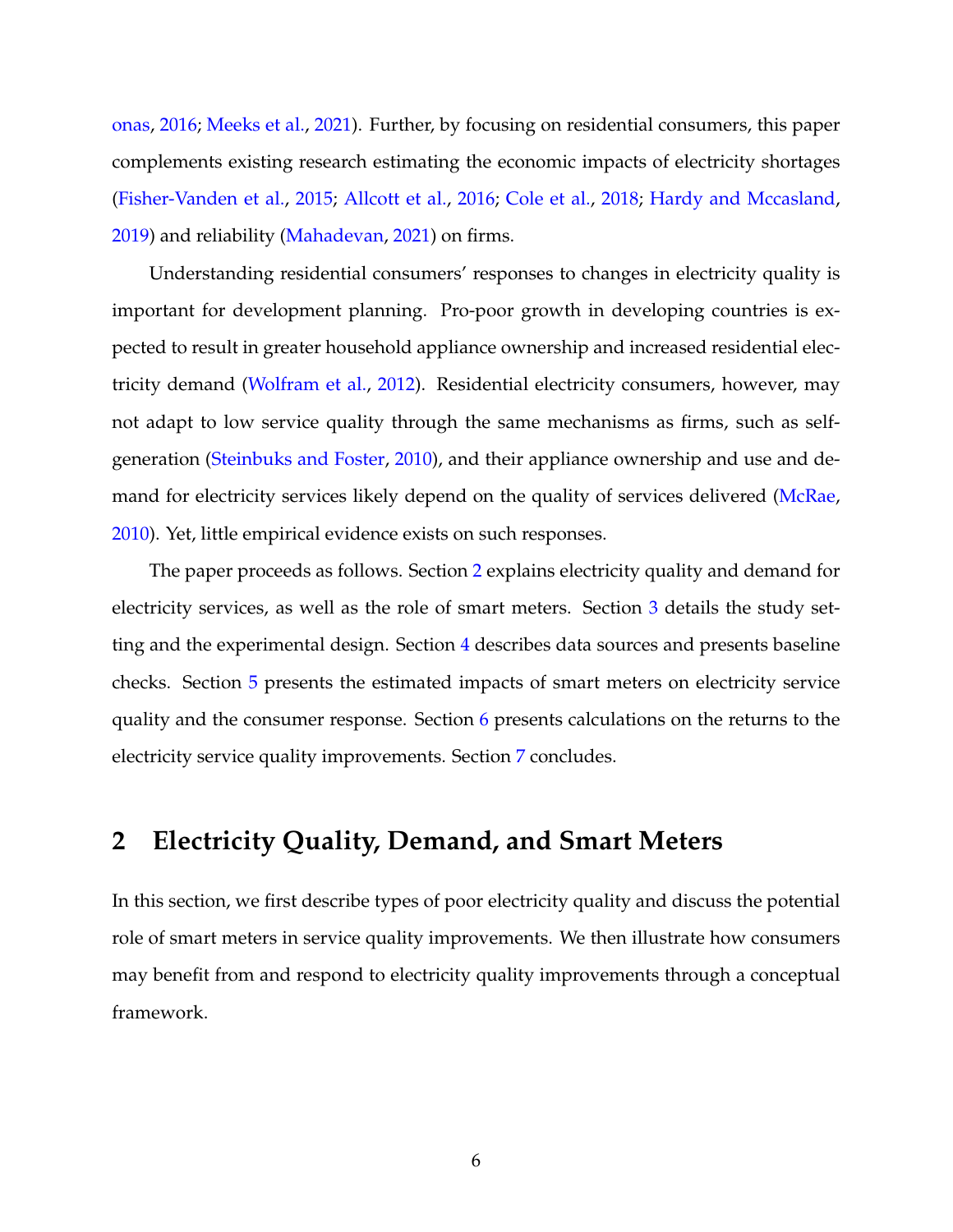## **2.1 Forms of Poor Electricity Service Quality**

There are mainly two types of poor electricity service to consider: unreliable service due to outages and low service quality due to voltage fluctuations.

**Unreliable Service Due to Outages**. An outage is a complete stoppage within the distribution system that prevents the delivery of electricity. Outages can be planned or unplanned. Planned outages are either for regular repairs and maintenance, which are typically of limited duration and scheduled for off-peak months, or for electricity ra-tioning.<sup>[6](#page-7-0)</sup> Unplanned outages are typically due to infrastructure breakage, malfunction, and overloads.<sup>[7](#page-7-1)</sup> These unplanned outages can be lengthy in duration, lasting until replacement parts are purchased and repairs are completed. Absent back-up generation, electrical appliances cannot be powered during a grid outage.

**Low Service Quality Due to Voltage Fluctuations**. Voltage fluctuations – a spike above or a drop below the standard acceptable voltage range – result from a number of reasons, including faulty and old distribution infrastructure, insufficient maintenance and repairs, or demand that exceeds the infrastructure's capacity.

## **2.2 Smart Meters and Electricity Service Quality Improvements**

Smart meters can improve electricity service quality by providing additional information to either consumers or the utility. First, smart meters can detect and directly alert the utility to outages and voltage fluctuations. If the utility monitors this information, it can respond quickly with repairs, maintenance, and overhauls. Second, smart meters can detect voltage fluctuations and automatically disconnect from the distribution system, protecting appliances from damage. If standard voltage resumes, the consumer must press a button on the smart meter to restart electricity flow. This required extra step increases

<span id="page-7-0"></span> $6R$ ationing, which is commonly referred to as "load shedding," did not occur during our study period and therefore not further discussed in this section.

<span id="page-7-1"></span> $^7$ For example, transformers can overload. Each transformer can transfer a certain maximum electricity load at any given time, and exceeding that load may cause breakage [\(Glover et al.,](#page-30-10) [2011\)](#page-30-10).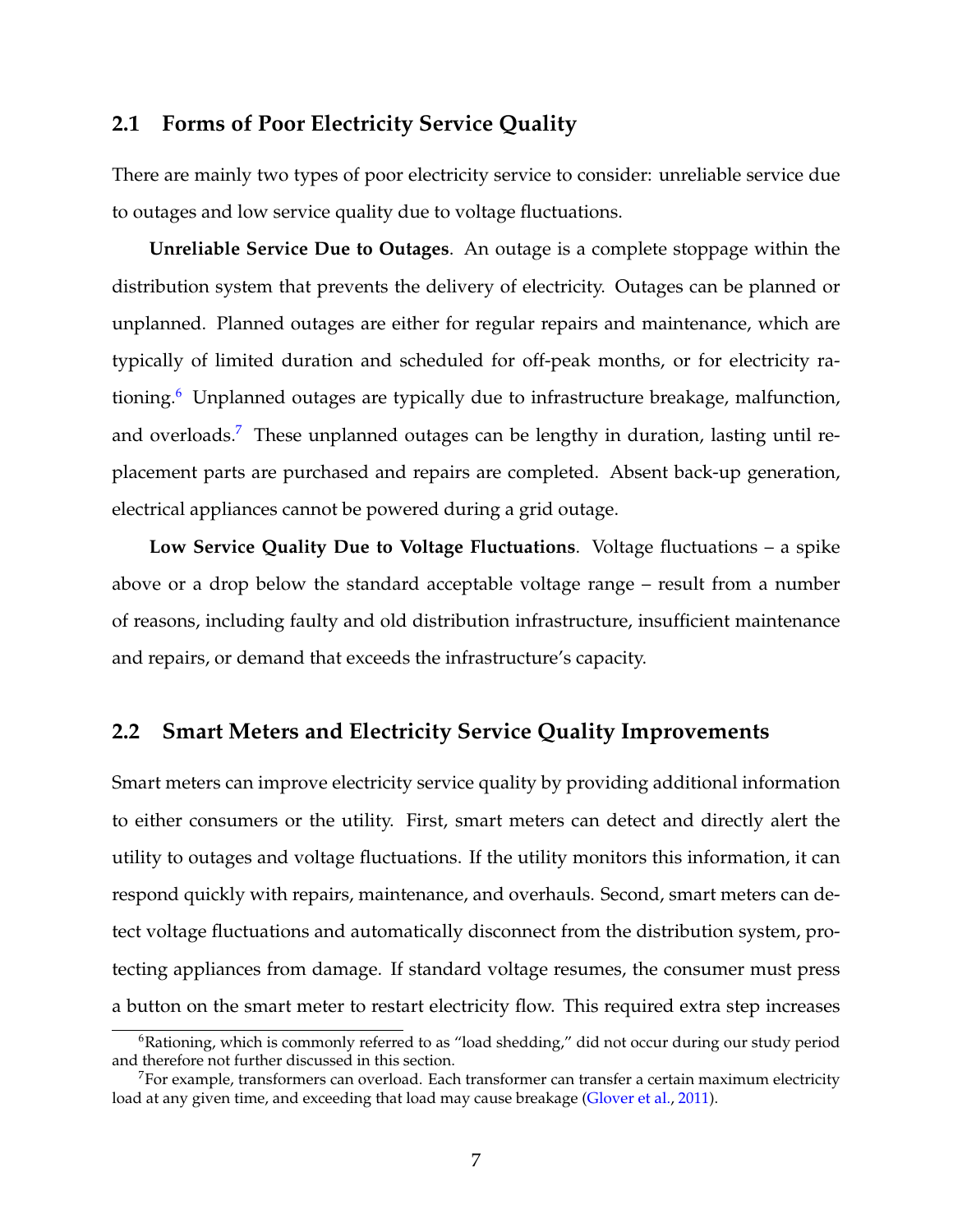the salience of voltage fluctuations for consumers and provides evidence of unsafe voltage fluctuations. With this information, consumers may argue for better maintenance, upgrades, and repair. Without it, their complaints of voltage problems are typically unverified. If standard voltage does not resume, the smart meter prevents electricity flow until the utility performs the necessary repairs. Thus, the meters help the utility target efforts to the neediest locations within the distribution system, thereby potentially improving electricity service quality.

## **2.3 Conceptual Framework: Electricity Service Quality and Demand**

In this subsection, we provide a conceptual framework as to how electricity quality changes affect demand for electricity services, including the role of smart meters. This framework is informed by existing literature (see e.g., [Klytchnikova and Lokshin](#page-30-14) [\(2009\)](#page-30-14), [McRae](#page-31-12) [\(2010\)](#page-31-12), and [McRae](#page-31-13) [\(2015b\)](#page-31-13).) A household's demand for electricity services is determined by the demand for services from each of the household's electrical devices. Changes in electricity service quality will also impact the demand for services from individual electrical devices. This is particularly problematic for development, given service quality is typically worst during times of peak demand, when electricity generation and distribution systems are insufficient to meet the quantity of electricity services demanded.

Both outages and voltage fluctuations can affect the appliances owned, the extent to which the appliances are used, and the quantity of electricity services consumed. Each of these service quality problems result in demand for electricity services that is not fully satiated, thereby negatively affecting billed electricity consumption.

**Unreliable Service Due to Outages**. We depict the relationship between an outage and the quantity of electricity services demanded in Scenario 1 of Figure [1.](#page-34-0) We first illustrate the quantity of electricity services demanded under standard (full) service quality (i.e., no outages and no voltage fluctuations). In this graph, the electricity service demand curve under standard (full) electricity service is depicted as  $D_s$ . Assuming a linear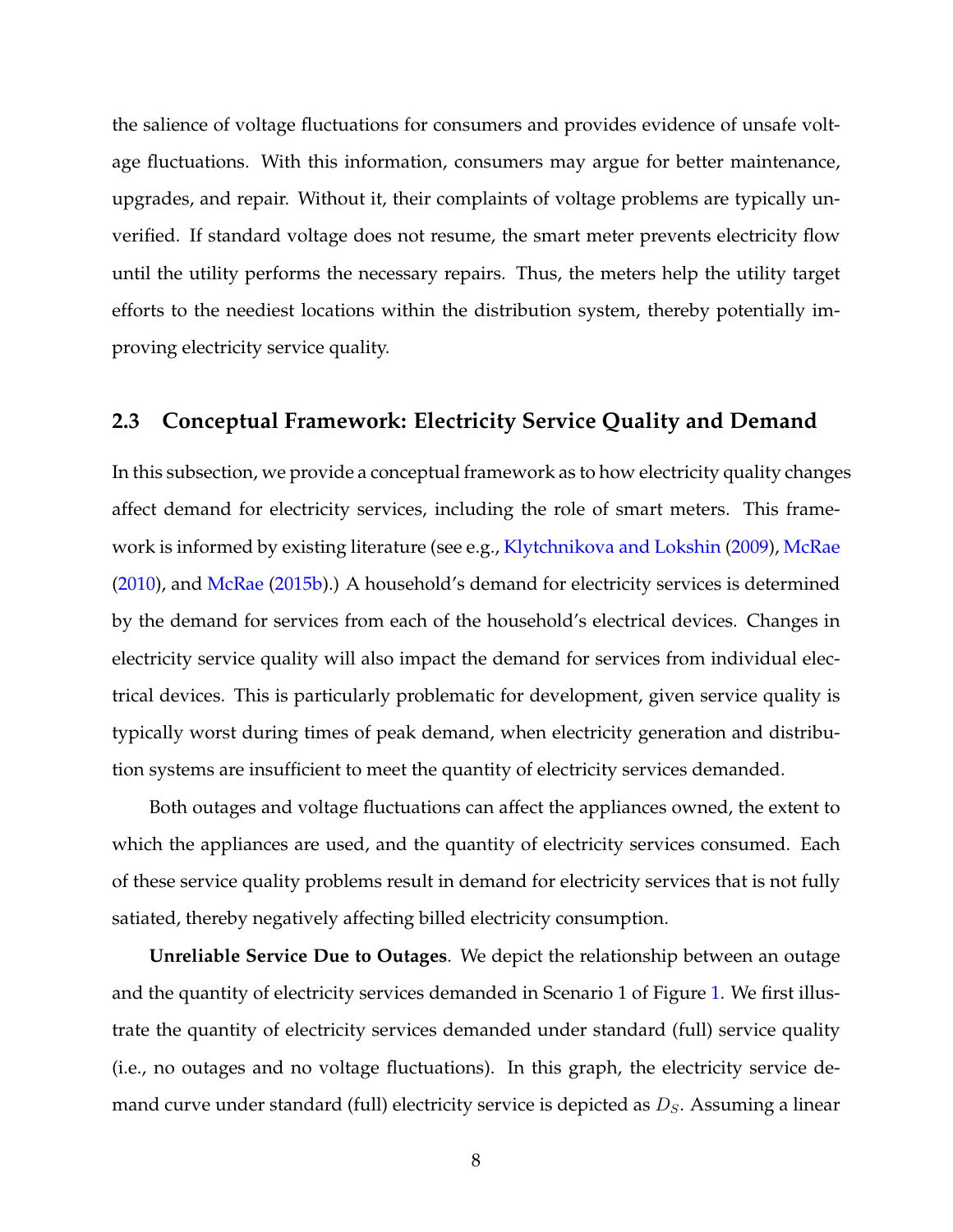electricity price,  $p^0$ , the quantity of electricity services demanded will be  $q_S.$   $^8$  $^8$ 

Poor service quality can result in a quantity of electricity services consumed that is less than  $q<sub>S</sub>$ . The demand curve during an outage, when no electricity is distributed and therefore no electricity services are consumed, is represented by  $D_N$ . However, when standard (full) electricity service (i.e., with no outage) resumes, the demand curve returns to  $D<sub>S</sub>$ . As a result, if the billing cycle (e.g., one month) includes both periods of standard (full) supply, as well as periods of outages, the electricity bill will represent an average of the two. This quantity demanded, as observed on the electricity bill, is depicted as  $q_{Avq}$ in the figure. The extent to which  $q_{Avg}$  is less than  $q_S$  will depend on the frequency and duration of outages during the billing period [\(Klytchnikova and Lokshin,](#page-30-14) [2009\)](#page-30-14) and the consumer response to those outages.

Consumers may have various responses to outages. They may opt to not purchase a certain appliance, particularly expensive appliances (e.g., an electric cooker). If this occurs, then the quantity of electricity services consumed will be lower than  $q_S$ . Alternatively, the consumer may not plug in an appliance already owned to consume its services if the appliance may be damaged by an outage.

If service quality improves after smart meter installation, then consumption of electricity services should increase due to greater consumption of the services provided by electrical devices in the home. If smart meters can reduce outages, then we may observe a shift in the quantity consumed, as observed on the electricity bill, from  $q_{Avq}$  to  $q_S$ . This potential shift is illustrated by the arrow in Scenario 1.

It is possible that consumer behavioral responses to changes in electricity quality and their electricity bills may push consumers away from  $q<sub>S</sub>$  following the smart meter intervention. First, if consumers respond to the electricity quality improvements by purchasing additional electrical devices, then electricity consumption increases could be even greater than  $q_S$ . Alternatively, if consumers experience a higher electricity bill (than

<span id="page-9-0"></span> $8$ This is a simplification. In many contexts, including our study setting, consumers face a non-linear tariff. The overall intuition, however, remains the same.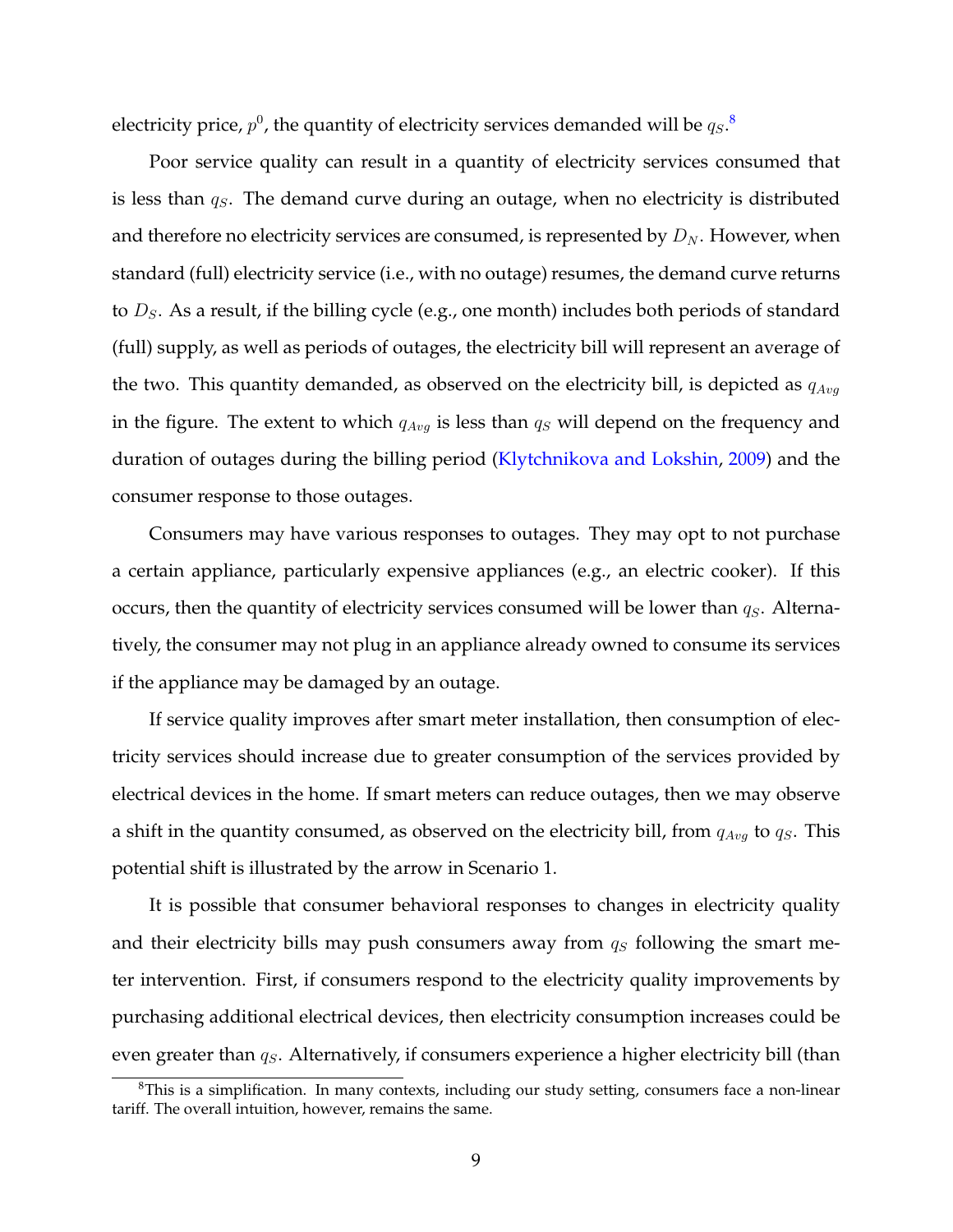expected or than previously experienced), then they may respond by replacing devices with more efficient models, investing in other forms of energy efficiency such as weatherization, or changing behaviors. In such scenarios, and depending on the magnitude of the energy-saving behaviors relative to the electricity service consumption increases due to quality improvements, the electricity bills may actually decline.

**Low Service Quality Due to Voltage Fluctuations**. Voltage fluctuations can affect the quantity of electricity services demanded via multiple channels, some of which occur through the same mechanisms as outages. First, low voltage can mean that power is insufficient to run certain appliances, in which case the service provided by that appliance cannot be consumed. Second, voltage spikes may damage appliances, rendering them unusable. Consumers may be particularly concerned about potential damage to expensive appliances (e.g., a refrigerator), and hence fewer appliances may be used or purchased within a household. For example, a household may not purchase a refriger-ator if they think voltage fluctuations can damage it or render it unusable.<sup>[9](#page-10-0)</sup> Finally, as with outages, if electricity service quality impacts households' ability to consume an appliance's services, then it will also impact their purchase decisions and the portfolio of appliances owned. These channels all result in a lower quantity of electricity services consumed than under a standard voltage scenario.

There is at least one mechanism through which voltage fluctuations may impact electricity service consumption differently than in the outage scenario. Some appliances may function at lower voltages, while providing lower service quality (while using less electricity). For example, a light bulb may provide lighting services when voltage is low, but the lighting is less bright than it would be with standard voltage. When certain appliances run at low voltage, they consume fewer kWh per minute of use. We illustrate these forms of low-quality electricity service in Scenario 2 of Figure [1.](#page-34-0) The demand curve during periods of low-quality service, when electricity services may be consumed but at a

<span id="page-10-0"></span> $9A$  household could purchase equipment, such as a stabilizer, to protect the appliance should voltage fluctuate; however, we do not see much evidence of this occurring in our data within the study setting.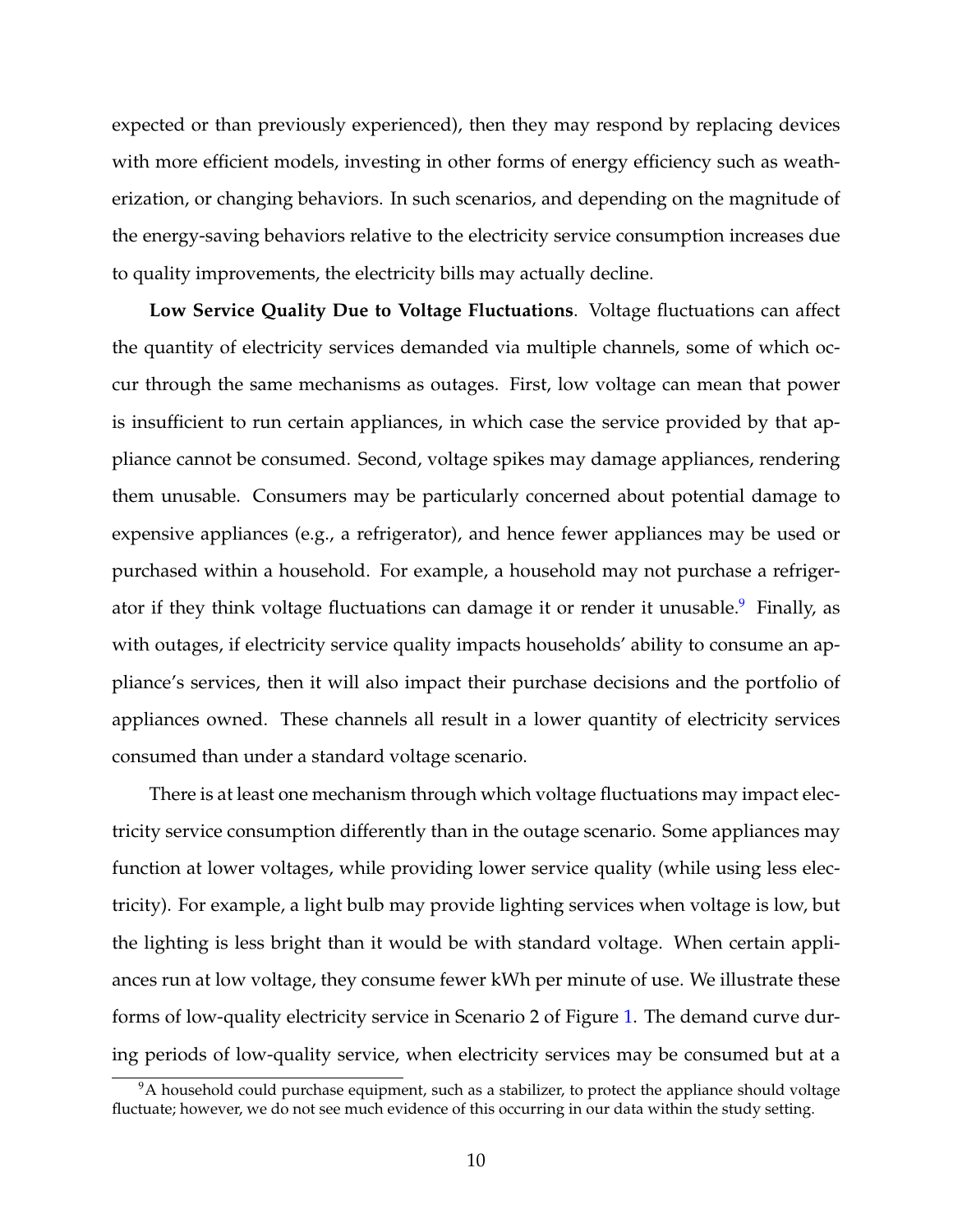lower quantity than standard (full) supply, is represented by  $D_L$ . As shown in the figure, the quantity of electricity services consumed when there are voltage fluctuations,  $q_L$ , will be less than the quantity consumed under standard quality,  $q_S$ .

If smart meters can reduce voltage fluctuations, then we may observe a shift in the quantity consumed, as observed on the electricity bill, from  $q_L$  to  $q_S$ . This potential shift is illustrated by the arrow in Scenario 2.

## <span id="page-11-0"></span>**3 Randomized Experiment with Smart Meters**

With a history of poor quality electricity services and recent efforts to improve services with smart meter installations, the Kyrgyz Republic provides a suitable setting for a randomized experiment to test the consumer response to electricity quality improvements. In this section, we provide background on the country's electricity sector and information on the drivers of electricity consumption within the country. We then explain the randomized experiment.

## **3.1 Electricity Sector in the Kyrgyz Republic**

Nearly 100% of Kyrgyzstan's population is connected to the electrical grid, the result of large-scale infrastructure construction during the former Soviet Union. Much of the existing electricity infrastructure dates back to that time [\(Zozulinsky,](#page-32-7) [2007\)](#page-32-7).

After 1992, the country's electricity sector was restructured. Kyrgyzenergo, the stateowned power company, was incorporated as a joint stock company, with the Kyrgyz government owning approximately 95% of the shares. By 2000 the sector was unbundled by functionality – generation, transmission, and distribution – resulting in one national generation company, one national transmission company, and four distribution companies [\(World Bank,](#page-32-8) [2017a\)](#page-32-8). The distribution companies cover distinct territories, purchasing electricity from the national transmission company and delivering it to residential, com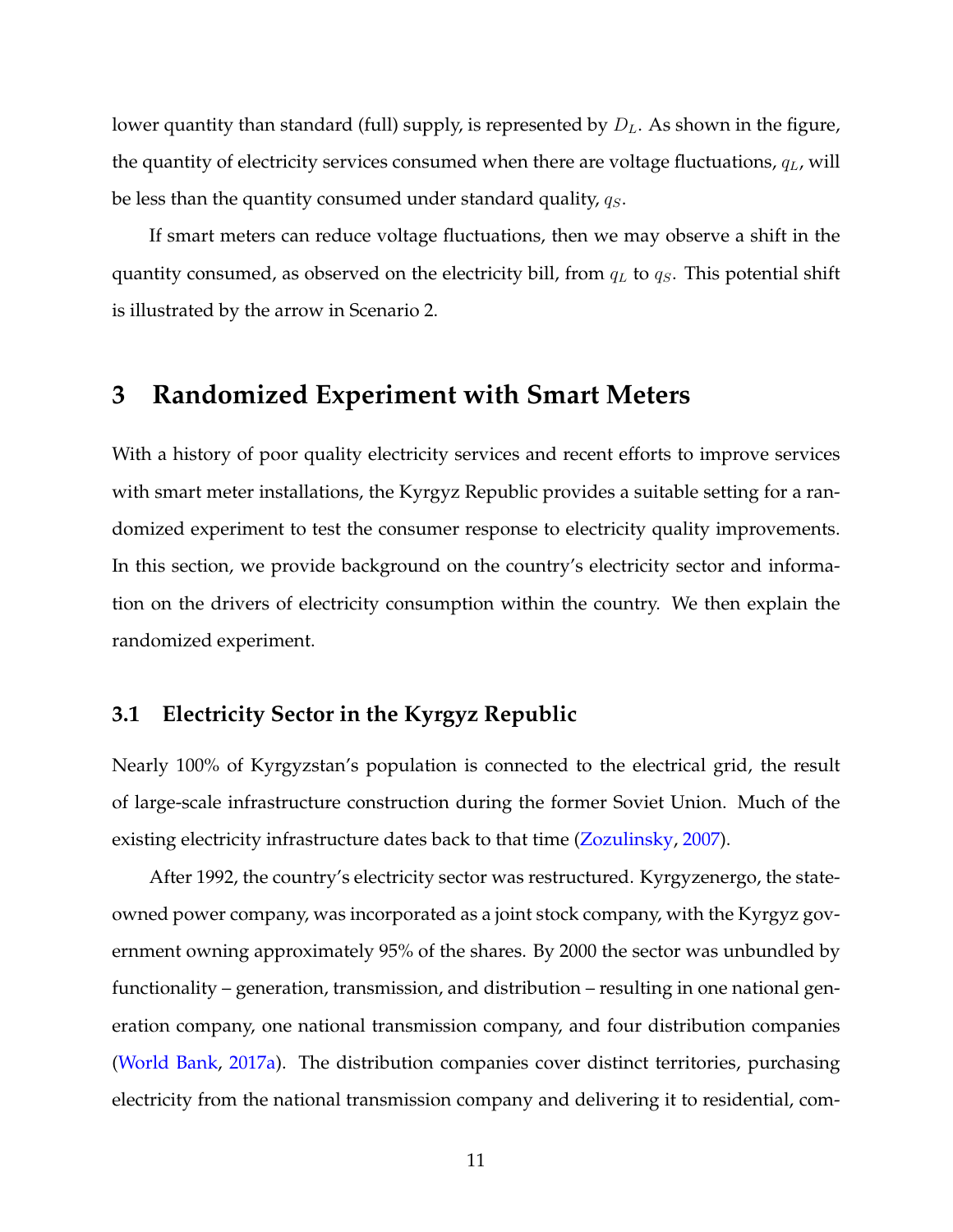mercial, and industrial consumers.

Government regulations dictate the relationship between the distribution companies and the electricity customers. Per the government's Decree 576 ("Regulations on the Use of Electric Energy"), when a new customer connects to the electrical grid, the consumer and the distribution company ("the supplier") sign a contract with requirements regarding service quality and payment. The supplier commits to deliver reliable electricity service at a consistent voltage (220/280 volts). The supplier installs and retains ownership of a meter at the customer's location to track consumption. Consumers can record deviations from the electricity quality standards and any resulting material damages. After reporting to the government oversight body, the consumer may recover from the supplier damages that result from a service interruption or voltage fluctuation. The consumer commits to pay for the electricity services consumed – as calculated based on monthly meter readings – by a specified date. If payment is not made, the supplier can charge a daily penalty and eventually disconnect the consumer from the power supply.

In recent decades, unreliable and low-quality electricity services have been pervasive, caused by the poor condition of the energy sector assets, intensive electricity use, and large seasonal variations in demand. Between 2009 and 2012, distribution companies reported an average of two outages per hour within their coverage areas [\(World Bank,](#page-32-9) [2017b\)](#page-32-9). When electricity is delivered, voltage fluctuations are frequent. In a 2013 survey, more than 50% of survey respondents reported voltage problems, and approximately onefifth of survey respondents reported damage to electrical appliances from poor electricity quality [\(World Bank,](#page-32-8) [2017a\)](#page-32-8).

Electricity consumption has been changing since the country's independence in 1991. The percentage of total electricity consumption comprised by the residential sector steadily increased, reaching 63% by 2012 [\(Obozov et al.,](#page-31-14) [2013\)](#page-31-14). These changes are consistent with increasing appliance ownership. Low electricity prices have also contributed to the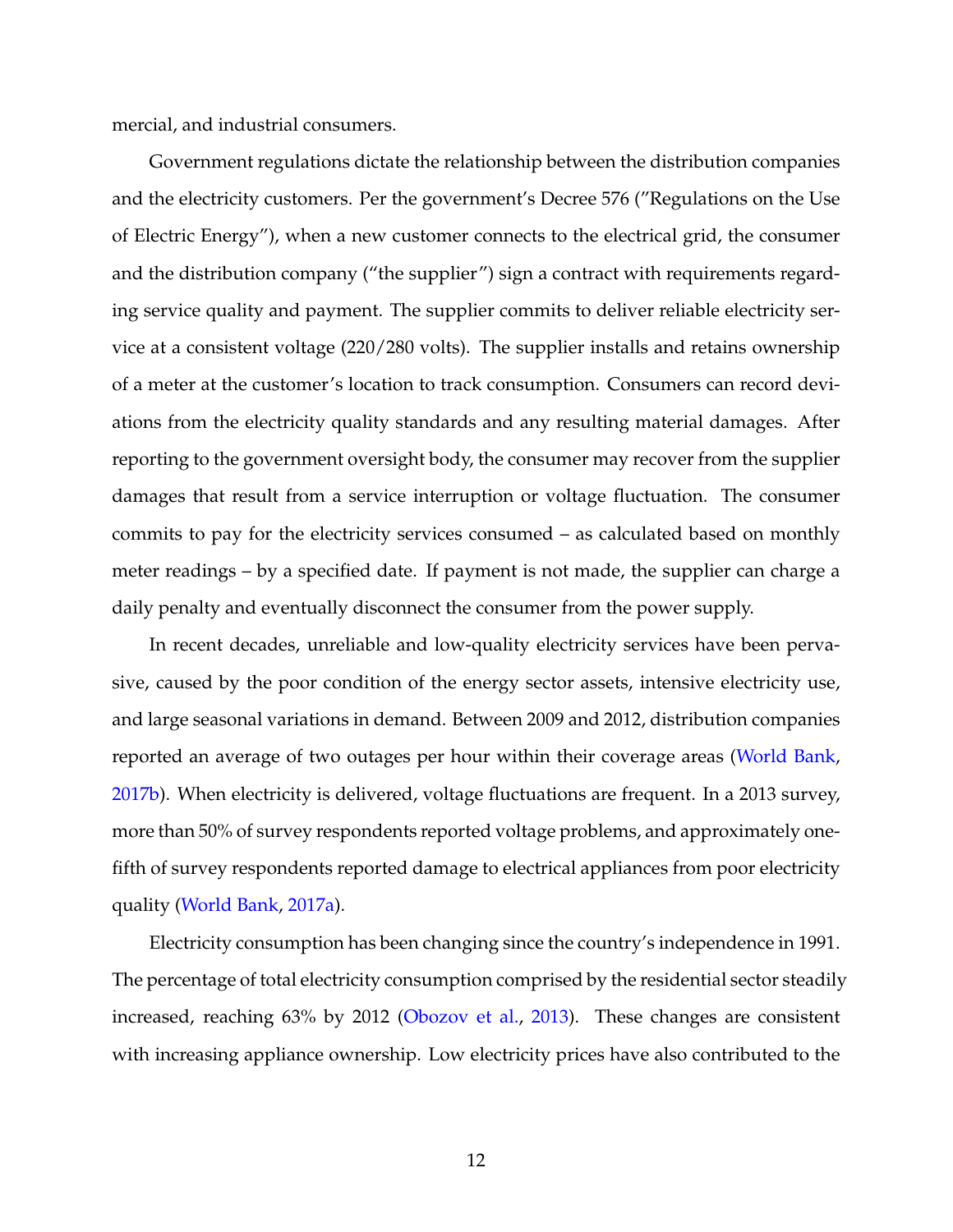growth in residential electricity consumption.<sup>[10](#page-13-0)</sup> Currently, consumption in the winter is approximately three to four times that of summer, a pattern that is indicative of the use of electric heating in the winter and the absence of air conditioning in the summer.

## **3.2 Randomized Experiment**

In collaboration with one of the electricity distribution companies, the experiment was implemented in one city in the Kyrgyz Republic. Prior to the experiment, a substantial number of smart meters had been installed in other cities within the country, but not in this particular city.

The randomized design focused on the last two steps in the electricity distribution system: neighborhood transformers and residential electricity consumers (illustrated in Appendix Figure [A1\)](#page-43-0).<sup>[11](#page-13-1)</sup> Twenty transformers, which each serve a neighborhood of households, were selected for the project. A map of the 20 transformers shows that they are all located within a two-square-mile area (Appendix Figure  $A2$ ). Transformers were randomly assigned to treatment or control status, with 10 transformers in each group. Houses served by the transformers in the treatment group (798 houses) received smart meters, and houses served by the control group of transformers (846 houses) retained their old meters (Appendix Figure [A3\)](#page-45-0). The utility replaced the old meters with smart meters at all houses in the treatment group in July and August 2018.

The study's residential electricity consumers reside in either multistory apartment buildings or single-family dwellings. Eighty percent of these dwellings are owner occupied. The average house in the sample has three rooms. Houses are typically individually metered. Sixty-five percent of households use electricity for winter heating. Houses

<span id="page-13-0"></span> $10$ Residential consumers face a two-tiered increasing block price with a non-linearity in the price at 700 kWh per month. Below the cutoff, consumers pay 0.77 Kyrgyz soms (KGS) per kWh. Above the cutoff, consumers pay 2.16 KGS per kWh. The exchange rate was 69 KGS = 1 USD as of September 1, 2018. Residential consumers rarely exceed the threshold between the first and second tiers in the warm summer months.

<span id="page-13-1"></span> $11$ Residential consumers were identified as those consumers being charged the residential tariff rate.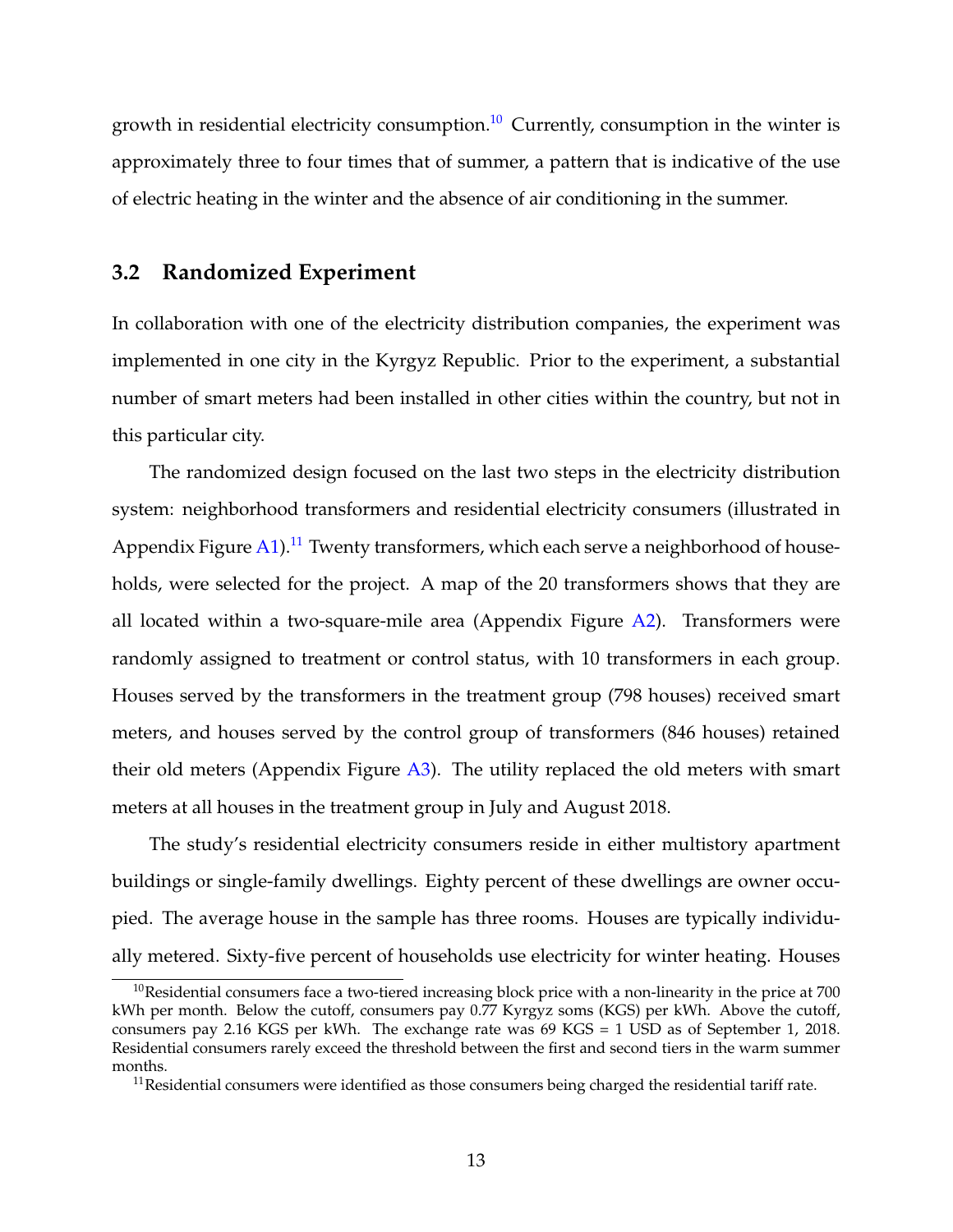had only modest investments in energy efficiency at the outset, with 20% and 21% of households using energy-efficient light bulbs and insulation, respectively. Households did report electricity quality issues, with 47% reporting one or more outage per week and 71% reporting one or more voltage fluctuation per week during winter 2018 (prior to the intervention). Twenty-one percent of households reported prior appliance damage due to the poor electricity quality; however, almost no households had equipment to protect against poor electricity quality, such as electricity generators or stabilizers.

## <span id="page-14-0"></span>**4 Data and Baseline Checks**

We employ data from several sources, including baseline and follow-up survey data, utility transformer and billing records, and data from smart meters installed at transformers.

### **4.1 Primary and Secondary Data Sources**

The analyses employ primary and secondary data, which vary in the timing of their cov-erage relative to the smart meter intervention (as depicted by Appendix Figure [A4\)](#page-46-0).

#### **4.1.1 Transformer Smart Meter Data**

During summer 2018, smart meters were installed at all 20 project transformers, both treatment and control. These transformer-level smart meters are independent and distinct from the intervention smart meters installed at houses and are for data collection purposes. These smart meters record "event alarms" indicating problematic events within the neighborhood covered by the transformer. Alarms can be activated for a number of reasons, including signs of electricity theft and indicators of poor service quality.<sup>[12](#page-14-1)</sup>

<span id="page-14-1"></span> $12$ For example, alarms are activated if power is detected going from a distribution line to a consumer without a formal connection (an indication that someone is bypassing the meter), if an over-voltage event (a voltage spike above the standard range) is detected, or if a power failure (outage) is detected.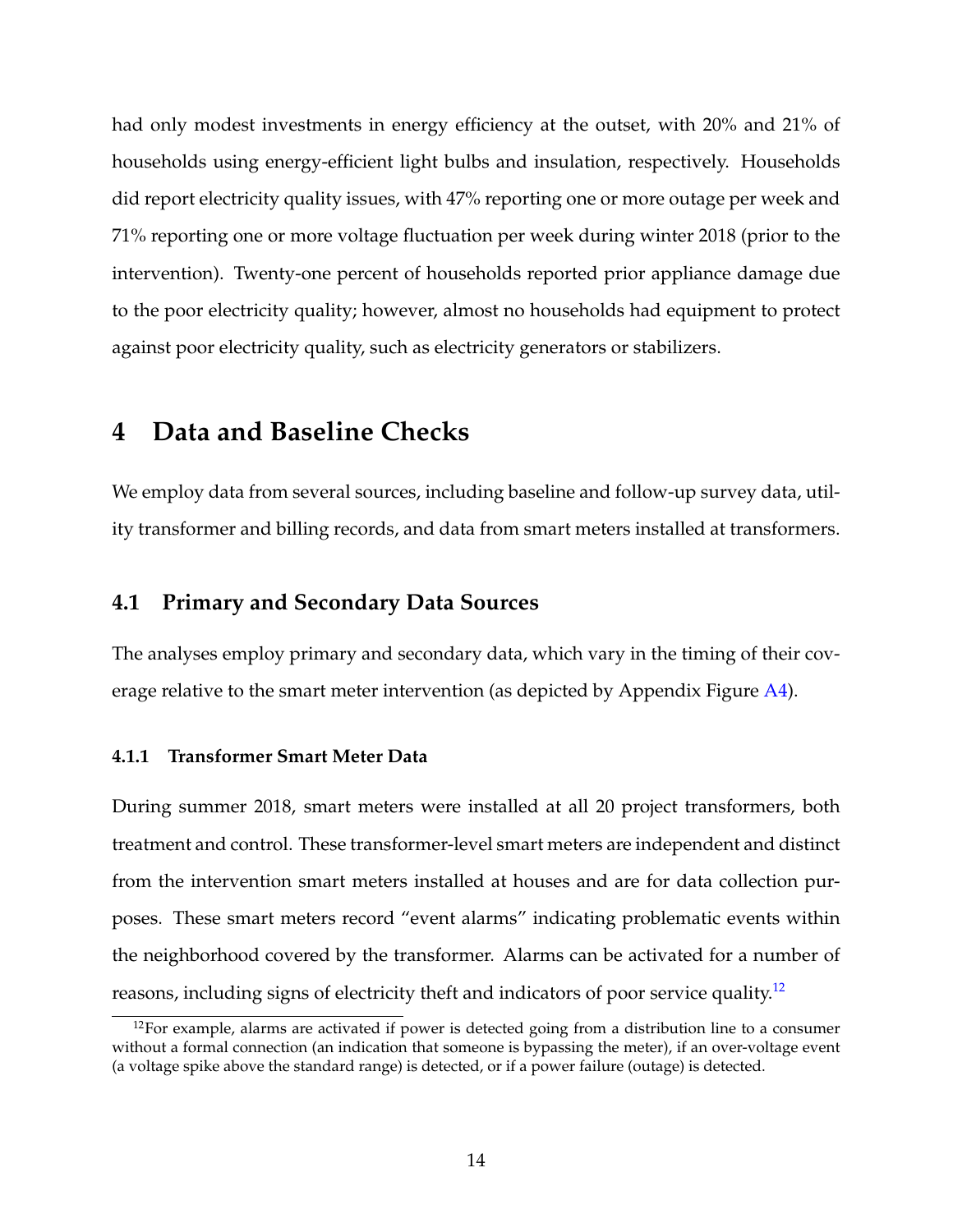We create transformer-level variables measuring the incidence of alarms indicating certain types of problems (i.e., theft, poor quality, and outages). Our categorization of alarm types is based on documentation provided by the meter manufacturer. We also create a variable comprising "other" alarms to capture those events that are not indicative of our main outcomes and that we do not anticipate to be impacted by the intervention. The incidence of alarms in our data varies greatly by event type (Appendix Table [A1\)](#page-47-0). Of the transformer alarms recorded after the intervention, approximately 60% indicated electricity voltage problems, 22% indicated power outages, 6% indicated theft, and the remaining 12% were in the "other" category. The high number of voltage-related alarm events underscores the extent to which electricity quality is a problem.

Transformer-level smart meter data are critical for the study. They provide highfrequency objective indicators of electricity theft and electricity quality for both the treatment and control groups, regardless of individual household meter status. Transformer smart meters were installed approximately two months before the intervention smart meters were installed at houses and therefore do not provide much pre-intervention data.

#### **4.1.2 Baseline and Follow-up Survey Data**

Baseline and follow-up survey data were collected in July 2018 and May 2019, respectively. In each survey round, we sought to survey all 1,644 households within the treatment and control groups. Survey respondents totaled 1,143 for the baseline survey and 1,125 for the follow-up survey. When we include only the households that responded to both survey rounds the panel dataset includes 880 households.

The baseline survey was brief, designed to limit interaction with households. The follow-up survey was more extensive, resulting in greater breadth of variables available for the period after the smart meter installation. Both surveys asked questions on characteristics of the home, quality of electricity services, the set of home appliances owned, and overall household expenditures, among others. Importantly, both survey rounds col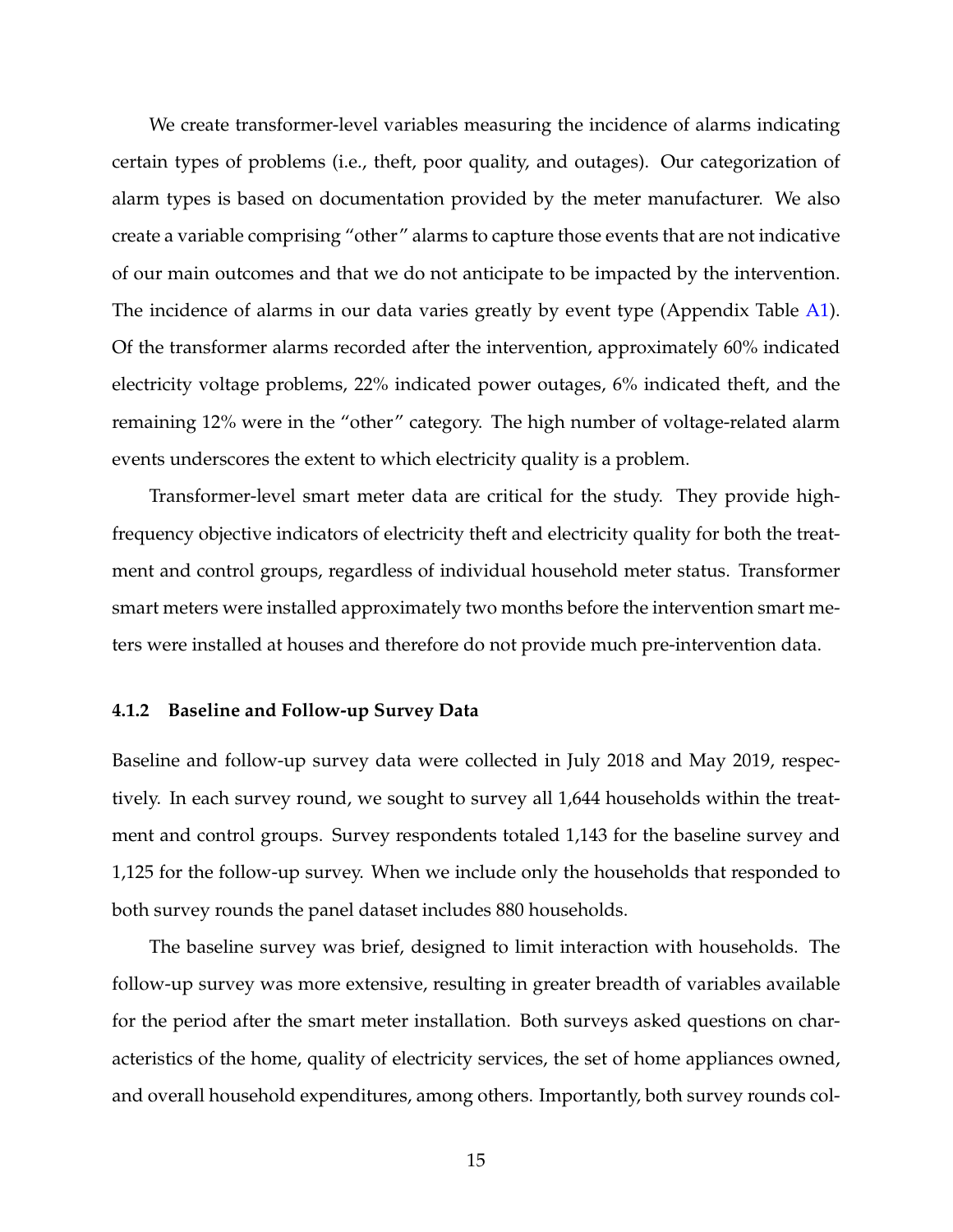lected data on perceived electricity quality during the previous January and February, providing panel data on household perceptions of outages and voltage fluctuations.

#### **4.1.3 Utility Data**

The electricity utility provided several datasets: first, transformer-level data including cross-sectional information on transformer characteristics (age of transformer, capacity, etc.) as well as monthly panel data starting in January 2017 and continuing for 33 months, including dates of overhaul maintenance, repairs, and replacements for all project transformers; second, household-level monthly billed electricity consumption data from January 2017 through March 2020. These billed consumption data cover periods of approximately 18 months before and after the intervention. The period of analysis ends in March 2020 due to COVID-19.

### **4.2 Non-Compliance and Attrition**

Non-compliance is not an issue in this study. Treatment assignment was at the transformer level, and all houses within the treatment group had smart meters installed by the utility. By law, all electrical connections are required to be metered, the meters – whether smart meters or the old meters – are legally owned by the electricity distribution company, and consumer consent is not required for meter changes.

We check the response rates for the treatment and control groups in the baseline and follow-up surveys and find no differential attrition across groups. Attrition rates between the baseline and follow-up surveys are 24.3% and 21.7% in the treatment and control groups, respectively (Appendix Table [A2\)](#page-48-0).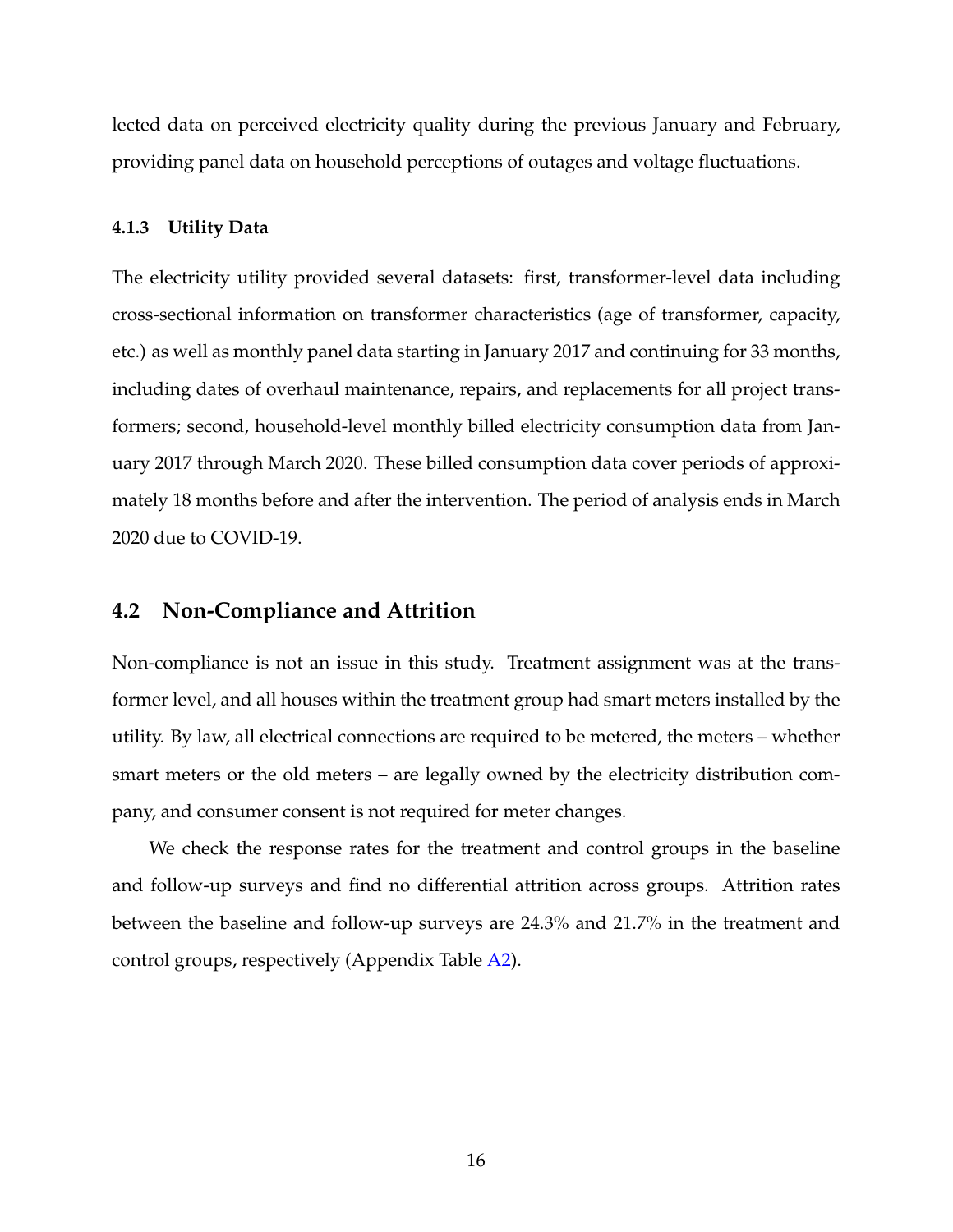### **4.3 Baseline Balance Tests**

We test for baseline balance between treatment and control groups using transformerlevel utility data, household monthly billed electricity consumption data, and baseline survey data.

Table [1](#page-35-0) compares the control and treatment groups on characteristics important to electricity quality. Panel A compares treatment and control transformers across various characteristics. The transformers are similar with respect to the average number of houses served (84.6 versus 79.6 households), their average capacity (an average of 381 versus 406 kVA), and their age (33.4 versus 27.9 years). Differences between treatment and control transformers are not statistically significant. The age of the transformers is reflective of the country's overall aging infrastructure. Panel B compares the treatment and control households at baseline. There are no statistically significant differences in households' reported electricity quality, house size, use of insulation and energy-efficient light bulbs, heating fuel used, and the use of technologies to protect against poor electricity quality (e.g., generators and stabilizers). Additionally, no significant baseline differences exist between the treatment and control households for 12 categories of household expenditures, including electricity and household appliances (Appendix Table [A3\)](#page-49-0). These comparisons are limited to the 880 households in the balanced panel; however, similar comparisons for the full 1,143 households surveyed at baseline provide similar results (Appendix Table [A4](#page-50-0) and Appendix Table [A5\)](#page-51-0).

Finally, we also test for balance across treatment and control houses using monthly household billed electricity consumption data. Figure [2](#page-36-0) graphs pre-treatment billed electricity consumption. The top panel plots the month-by-month differences between average electricity bills in the treatment and control groups, without controlling for any other variables. The graph shows no significant differences in monthly electricity bills before the intervention. Treatment households have slightly lower average electricity bills in July 2018, which is likely the result of outages required to install the intervention smart me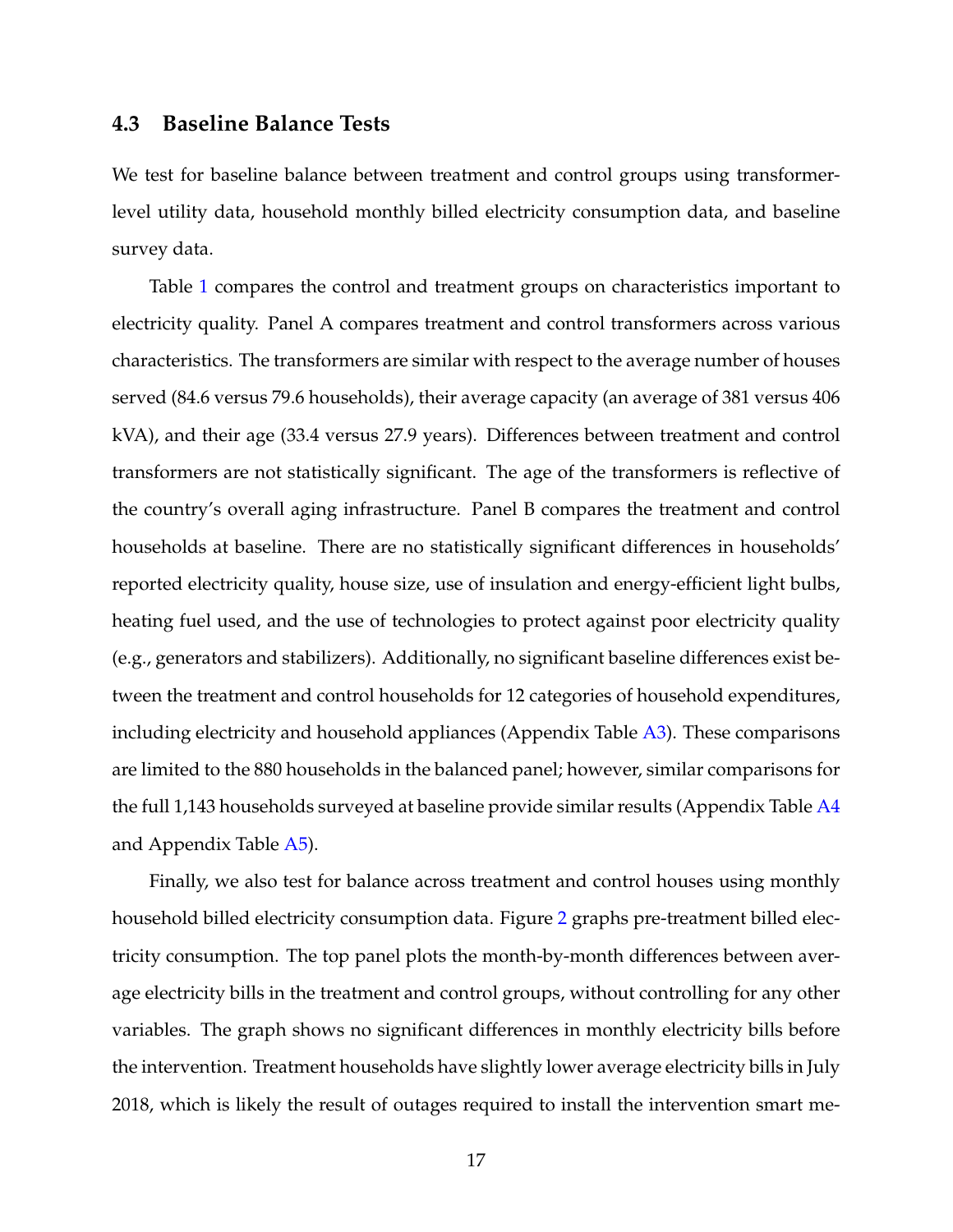ters at these houses. The bottom panel plots the month-by-month average electricity bills for the treatment and control households. Both groups have similar seasonal consumption patterns; the average monthly electricity consumption in the winter is approximately three times that in the summer, which is indicative of households using electric heating during winter, but not air conditioning in the summer.

## <span id="page-18-0"></span>**5 Effects on Electricity Quality and Consumer Response**

In this section, we first confirm that the smart meter installation had the intended effect of improving electricity service quality. We then present estimates of the consumer response to smart meters and the electricity quality improvements, including billed electricity consumption, household expenditures, and energy efficiency investments.

### <span id="page-18-1"></span>**5.1 Confirming the Effects on Electricity Quality**

To estimate the intervention's effect on indicators of electricity quality, we employ the data on event alarms from the transformer-level smart meters during the post-intervention period. The two outcome measures are the number of transformer-level events per day indicating either voltage fluctuations or power outages. We estimate the following equation:

$$
E_{gt} = \alpha \text{Treeat}_g + \beta \text{Treeat}_g \times \text{Post2}_t + \delta' \mathbf{X}_g + \gamma_t + \epsilon_{gt}, \tag{1}
$$

where  $E_{gt}$  is the number of either voltage fluctuations or outage events recorded by the transformer smart meter per day for transformer  $g$  in time period  $t$ . Treat<sub>q</sub> is an indicator of transformer treatment status equaling 1 for those randomly assigned to the treatment status. Post2 is a binary indicator that equals 0 in the first year after the intervention and 1 in the second,  $X_g$  is a vector of transformer characteristics that could affect electricity service quality (i.e., the number of households served by the transformer and the transformer's technical capacity), and  $\gamma_t$  are month-by-year fixed effects. Standard errors are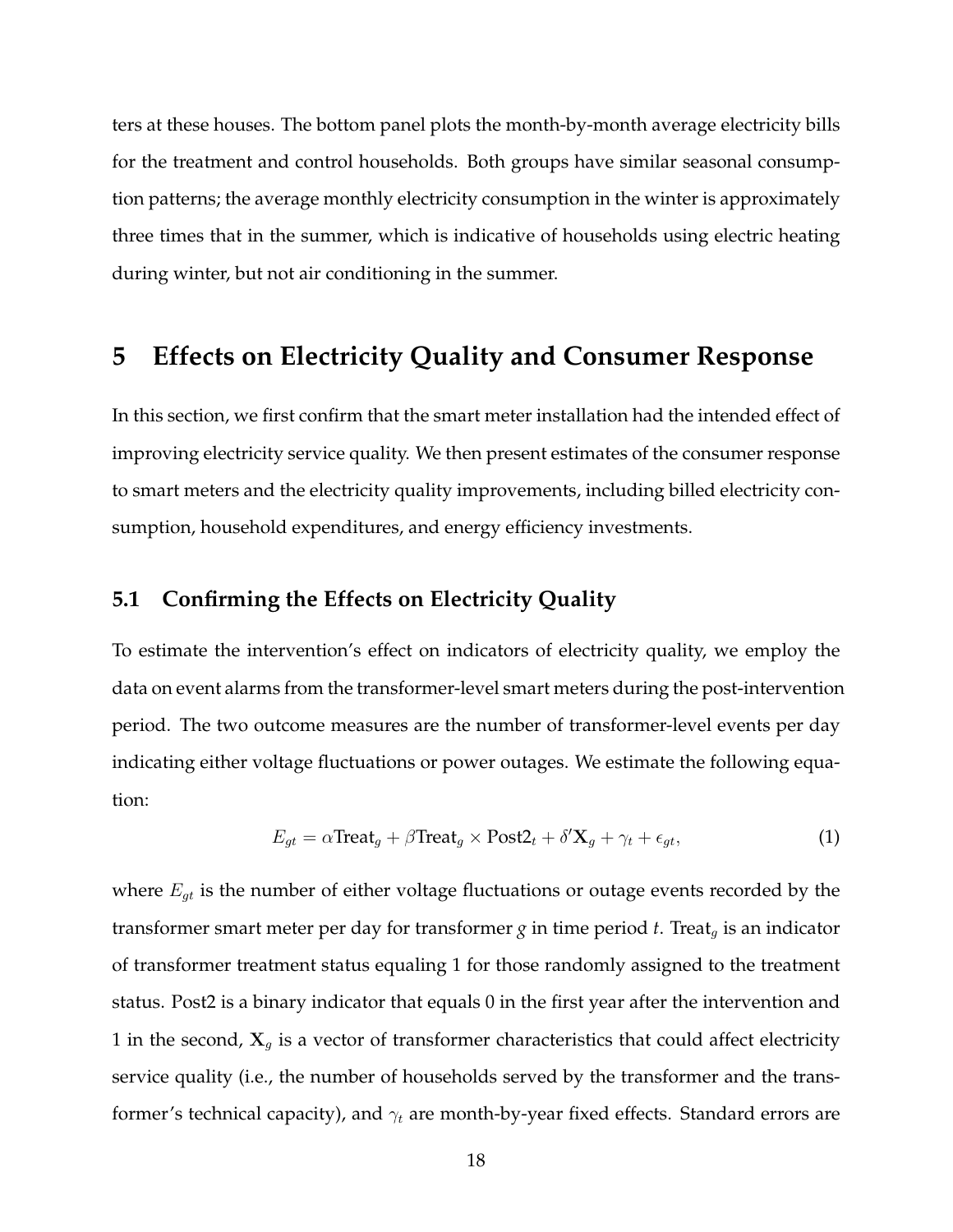clustered at the transformer level.<sup>[13](#page-19-0)</sup>

Results are presented in Table [2.](#page-37-0) Columns 1 and 2 present results from regressions in which voltage fluctuation events are the outcome variable. We find significantly fewer voltage fluctuation events per day in the treatment group than in the control group during the first year after the intervention (Column 1). Comparing the coefficient on Treat<sub>a</sub> with the control group mean – our estimate of the counterfactual – we see that these alarms are essentially eliminated within the treatment group. The coefficient on the interaction term,  $\beta$ , shows that this difference between the treatment and control groups persists into the second year. To account for any differences in electricity quality that might be driven by feeder line differences, we additionally include feeder line fixed effects in a second specification. Column 2 shows that the results are robust to their inclusion. Columns 3 and 4 display results from regressions in which power outage events are the outcome. Notably, the control group mean of 0.518 outage events per day is much less frequent than the voltage event mean. Column 3 shows a small and marginally significant increase in these events in the first year after the intervention. This positive coefficient could be due to outages from the increased transformer repairs. The coefficient on the interaction term indicates a change in the direction of the effect in the second year. These results, however, provide no evidence of a significant negative effect on power outage events relative to the control (as we saw with the voltage events). Lastly, as a robustness check, we run these regressions again, this time using the "other" events as the outcome measure. This is the category of alarms for which we anticipated no impacts, ex ante. The results in Columns 5 and 6 indeed show no significant differences between the treatment and control groups.

Transformer repairs and replacements appear to be the channel through which electricity service quality improved. Appendix [A2](#page-58-0) presents evidence on the mechanisms for electricity quality improvements, showing that the treated transformers were more likely to be overhauled or replaced (Appendix Table [A12\)](#page-60-0) and the event alarms from the house-

<span id="page-19-0"></span><sup>13</sup>Given the limited number of clusters, we report the wild-bootstrap *p*-values with main results.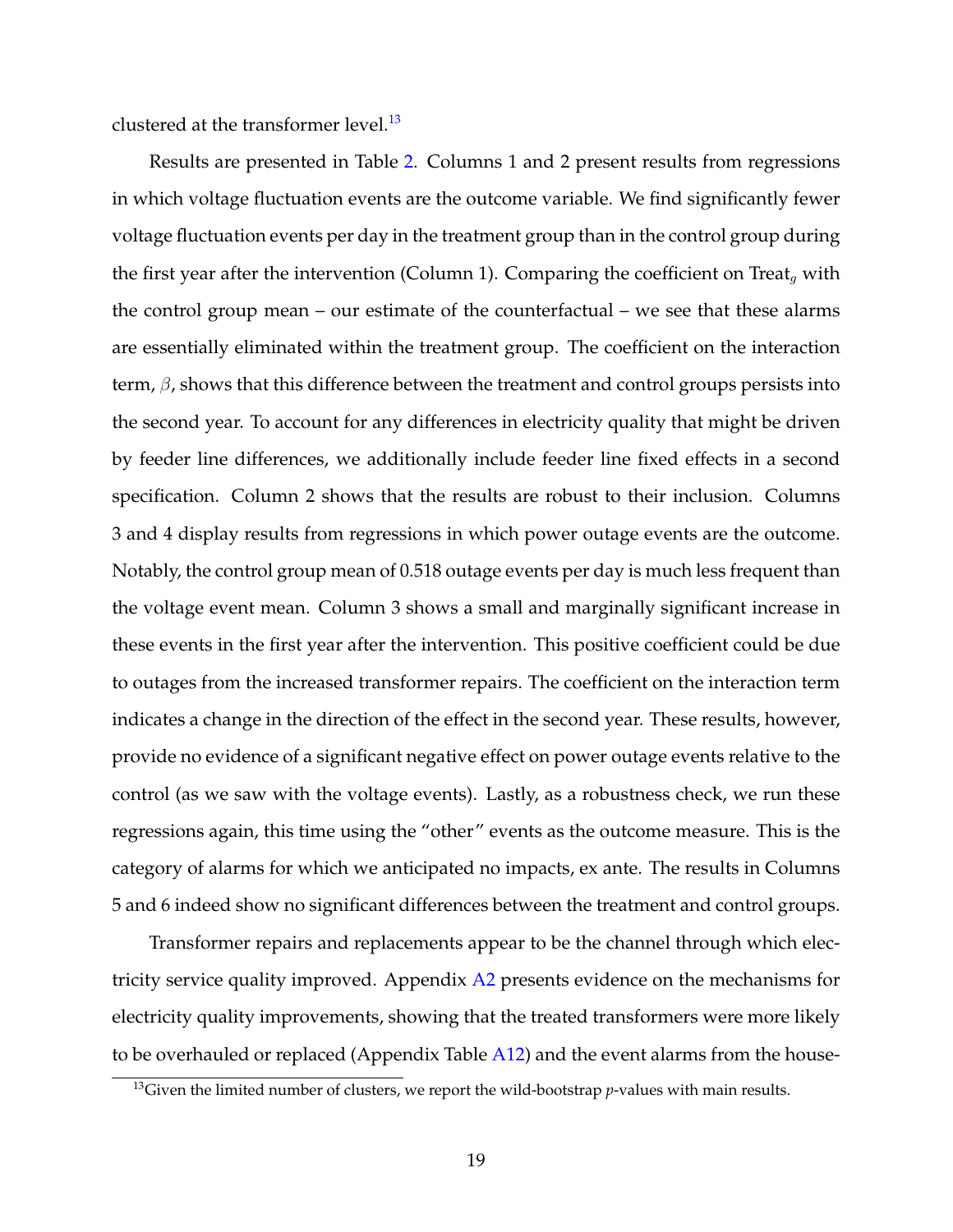hold smart meters directed utility attention to the transformers in greatest need of repairs (Appendix Table [A13\)](#page-61-0). Those transformer repairs result in improved electricity service quality, as measured by both event alarms (Appendix Table [A14\)](#page-62-0) and consumers' perceived quality improvements (Appendix Table [A15\)](#page-63-0).

To check that the voltage fluctuation and outage events are indeed picking up variations in the electricity quality experienced by the households, we perform two additional robustness checks. First, we test the correlation between the transformer-level smart meter voltage fluctuation and outage events and the household reported electricity quality measures, which were collected via the follow-up survey implemented at approximately the same time. We find that transformer smart meter events indicating electricity quality problems are indeed negatively and significantly correlated with better householdreported electricity reliability (Appendix Table [A6\)](#page-52-0), showing that households' perceived electricity quality and the transformer-level electricity quality measures are aligned. As expected, theft events are not correlated with households' reported electricity quality.

Our second robustness check tests the correlation between the transformer smart meter events (our outcome measures in Table [2\)](#page-37-0) and events captured by the household smart meters. This can be done for only the treated households, where the intervention smart meters are installed. These two measures should not be perfectly correlated, for multiple reasons. First, household meters do not pick up exactly the same things as the transformer smart meters. Second, heterogeneity in electricity quality across households within a transformer's service area is expected. For example, households located closer to or farther from the transformer might experience voltage fluctuations differently. Alternatively, an outage may impact one house served by a transformer or all the houses within that neighborhood. These two levels of smart meter alarms, however, should be positively correlated, and they are (Appendix Table [A7\)](#page-53-0).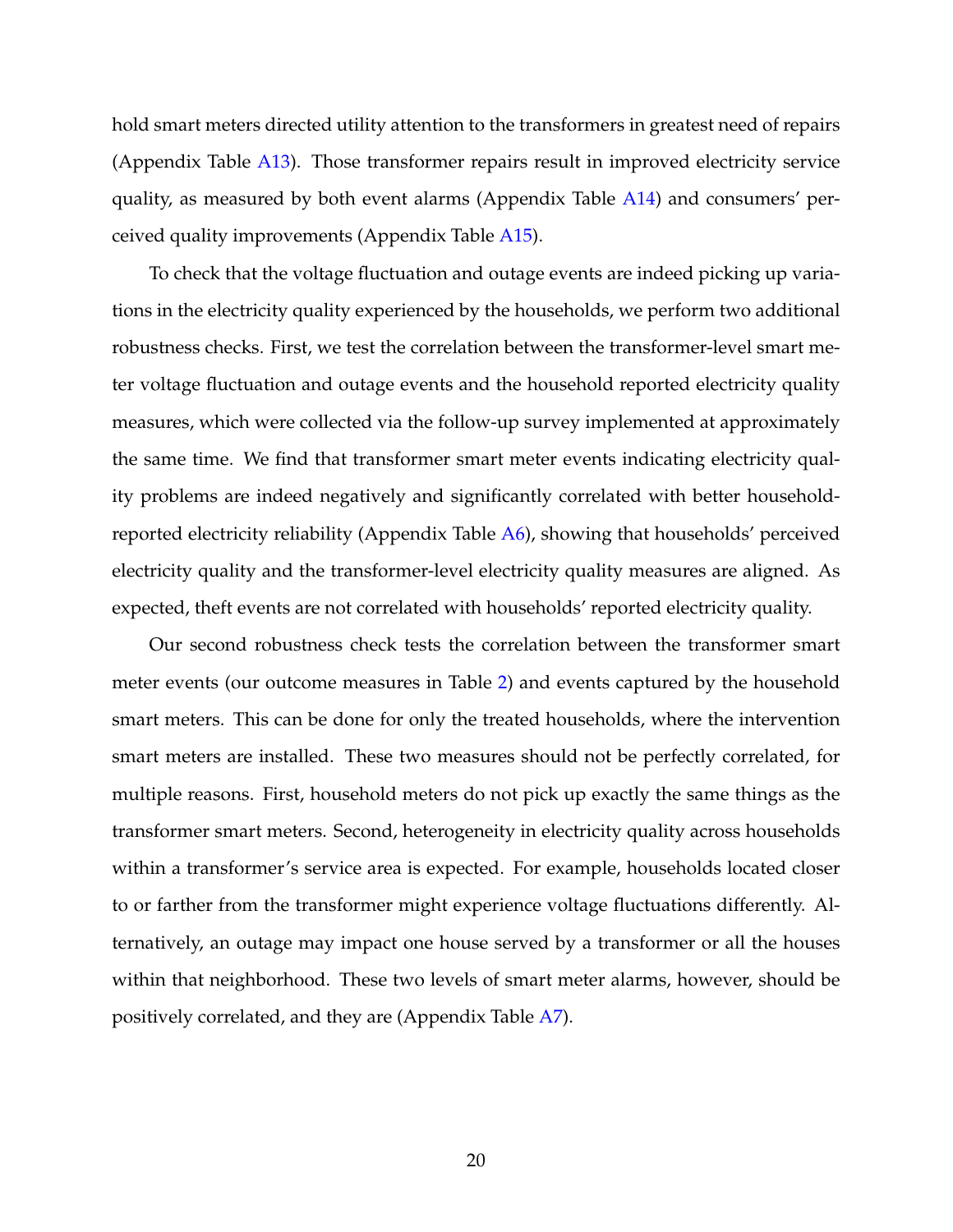## **5.2 Consumer Responses to Electricity Quality Changes**

As detailed in Section [2,](#page-6-0) the smart meters and the resulting electricity quality improvements could impact billed electricity consumption in multiple ways. These effects play a role determining the extent to which consumers benefit from smart meter installation.

#### **5.2.1 Billed Electricity Consumption**

To motivate further analysis, we first present an event study analysis that illustrates the impacts on monthly billed electricity consumption across seasons and over time. Figure [3](#page-38-0) shows a statistically significantly higher billed electricity consumption in treatment households, relative to control households, during the post-intervention peak months.

Building upon the event study, we estimate the impact of smart meters on household billed electricity consumption as follows:

$$
\text{Bill}_{igt} = \beta_1 \text{Treeat}_g \times \text{Post1}_t + \beta_2 \text{Treeat}_g \times \text{Post2}_t + \lambda_i + \delta_t + \epsilon_{igt},\tag{2}
$$

where  $\text{Bill}_{\text{int}}$  is the monthly billed electricity consumption by household i in transformer g in month t. Treat<sub>g</sub> is the indicator of transformer treatment status, equaling 1 if the household is treated with a smart meter and 0 otherwise. The binary variables,  $Post1<sub>t</sub>$ and Post2 $_t$ , are indicators equaling 1 for months within the first and second years after the intervention, respectively. This allows the estimated effects to change over time. We run the regressions separately for the heating (November to March) and non-heating (April to October) seasons, given the heterogeneity in both consumption and service quality across seasons. November to March is the period of peak electricity consumption and also the time when electricity quality problems are worst.

The results are presented in Table [3.](#page-39-0) We find that household billed consumption significantly increased during the heating season in the first year after the intervention, but this increase does not persist into the second year (Column 1). The increase in year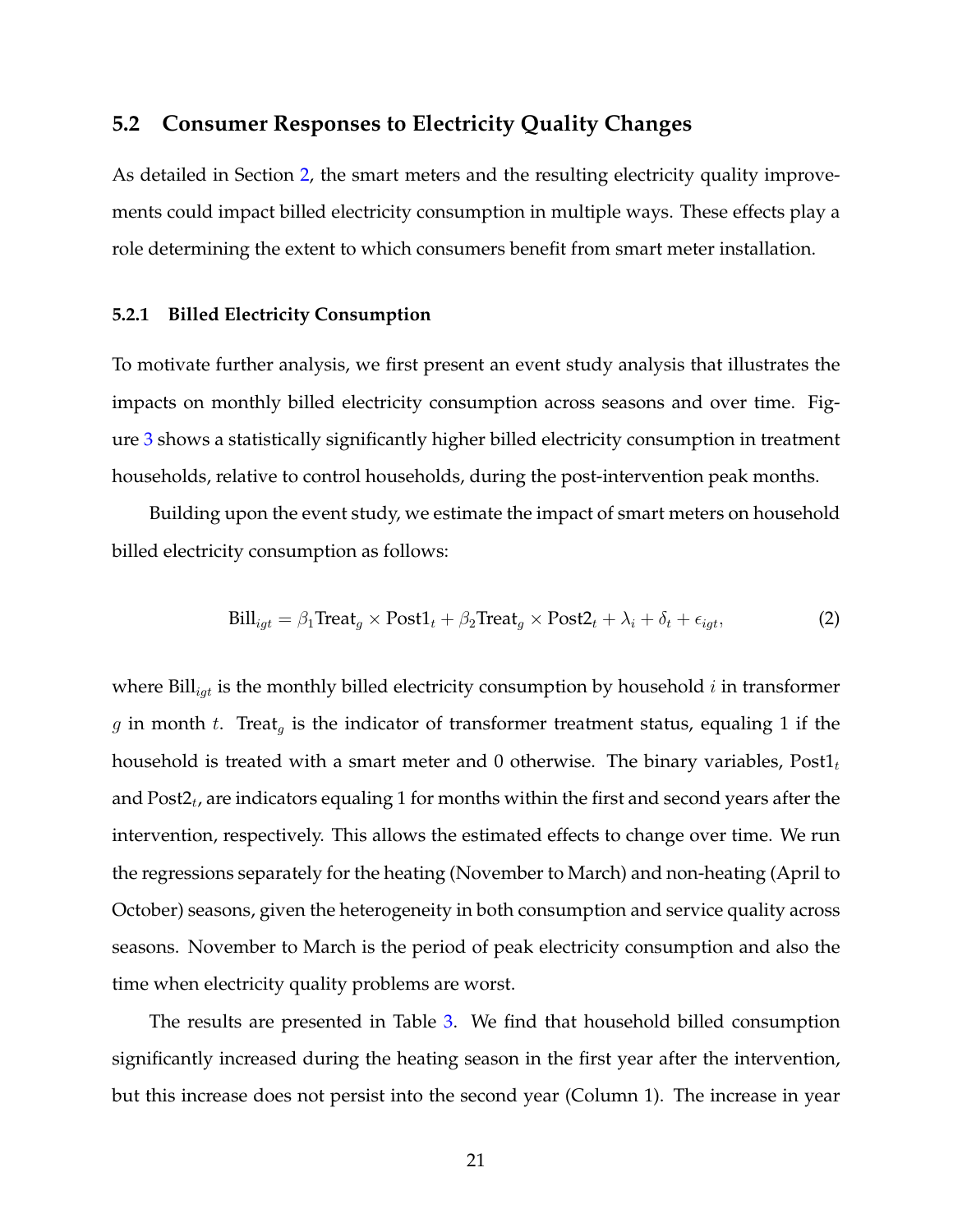1 is consistent with better service quality (i.e., fewer voltage fluctuations), as we found in Section [5.1.](#page-18-1) That the increase does not remain of a similar magnitude or statistically significant into the second year, suggests that households adapt to the improved service quality either behaviorally (e.g., reducing their use of appliances or increasing the amount of electricity stolen) or technologically (e.g., increasing the efficiency of their appliances or homes). We investigate these household adaptations further in the subsections that follow. The billed electricity consumption in the non-heating season decreases (Column 2). This is also consistent with these same adaptations following the smart meter installation, suggesting that the household adaptations affect billed electricity consumption across seasons.

One potential concern is that households with different consumption patterns preintervention (e.g., during the heating or non-heating season) will respond differently to the installation of smart meters. As a robustness check addressing this concern, we rerun the regressions controlling for monthly billed electricity consumption in 2017 (well before the smart meter installation). The corresponding results are robust to including these controls (Appendix Table [A8\)](#page-54-0).

#### **5.2.2 Household Expenditures**

Thus far, we have shown that electricity quality improves after the intervention and that household billed electricity consumption data indicates that household response changes over time.

To better understand households' responses to the improvements in electricity quality, in terms of technological adaptations and expenditures, we utilize household survey  $data<sup>14</sup>$  $data<sup>14</sup>$  $data<sup>14</sup>$  Both the baseline and follow-up surveys asked about expenditures for the previous months, providing a panel dataset of these variables. The follow-up survey was implemented in May 2019. The survey timing is important for understanding household

<span id="page-22-0"></span><sup>&</sup>lt;sup>14</sup>Without devices monitoring consumption by each individual appliance, we are unable to test specific behavioral adaptations.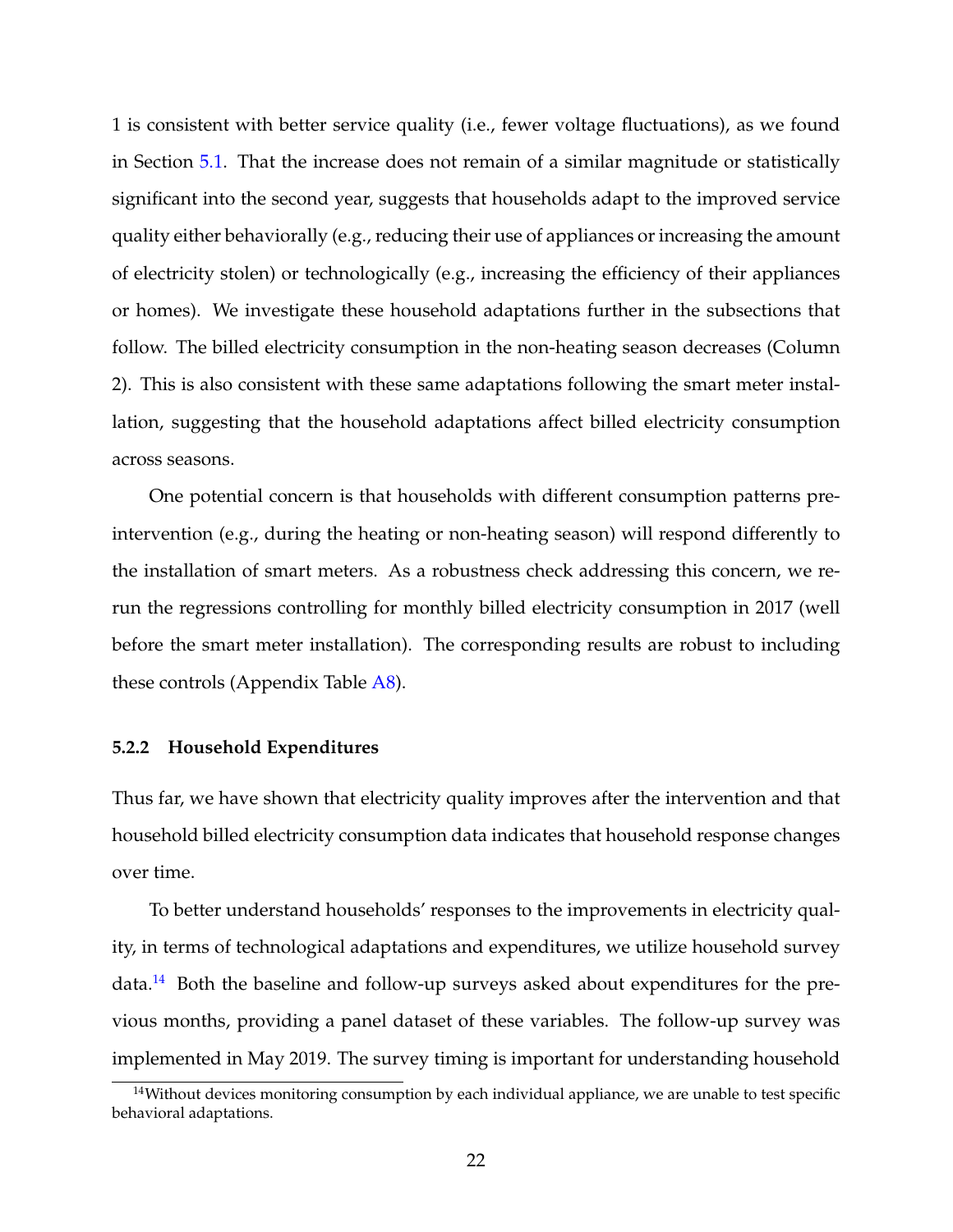changes; these follow-up data were collected after the households experienced the first post-installation peak (winter heating) season, but before the second.

We estimate the impact of treatment on household expenditures as follows:

$$
\text{Expenditure}_{igt} = \beta_1 \text{Treat}_g \times \text{Post}_t + \beta_2 \text{Post}_t + \lambda_i + \epsilon_{igt},\tag{3}
$$

where Expenditure $_{iat}$  is household expenditure (KGS) on categories of goods and services. The indicator variables, Treat<sub>g</sub> and Post<sub>t</sub>, as well as household fixed effects, are defined as before. Standard errors are clustered at the transformer level.

Table [4](#page-40-0) presents the corresponding results. We document a statistically significant increase in household electrical appliance expenditures of 13.58 USD over a three-month period (Column 11). This is consistent with households investing in more electrical appliances in response to the electricity quality improvements. None of the other expenditure categories change significantly between baseline and follow-up.

#### **5.2.3 Energy Efficiency Investments**

These increased electrical appliance expenditures could indicate either additional benefits in the form of new services, increased efficiency in services previously consumed, or both. After witnessing their electricity bills increase during the first heating season, treated households could increase the efficiency of their homes. With this possibility in mind, we asked follow-up survey respondents if they made any energy efficiency improvements to their house since the end of 2018 (i.e., the time of the meter installation).

We estimate the impacts of the smart meter intervention on households' investments in energy efficiency. Results are presented in Table [5.](#page-41-0) Treated households were more likely to report making energy efficiency improvements since the intervention. Specifically, treated households are significantly more likely to report having replaced the windows on their homes. Window replacement – an energy-efficiency investment promoted for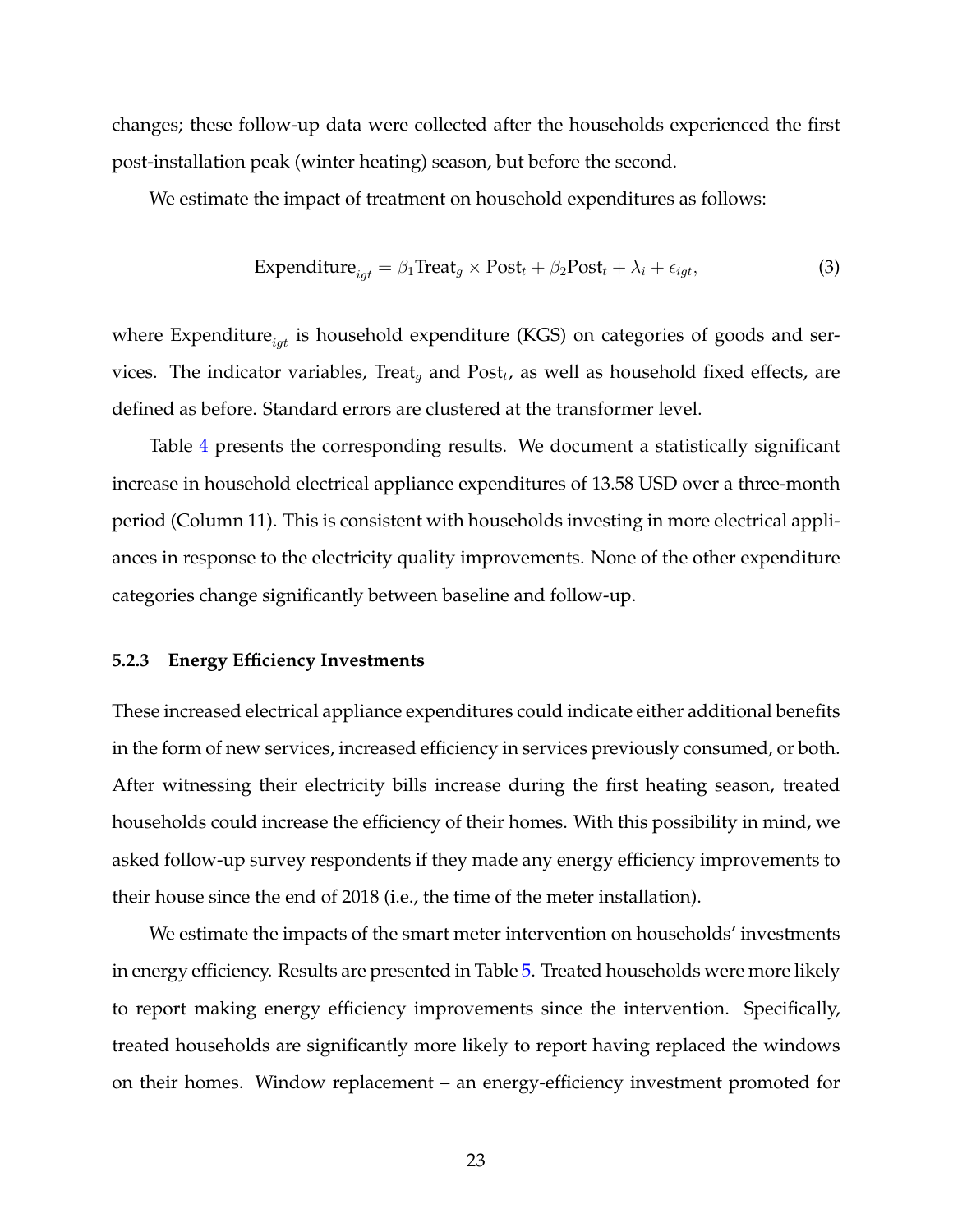these old homes – would explain why the peak billed electricity consumption increases do not persist into the second year.

We also test for patterns in specific appliance purchases and whether the treated households made smaller-scale improvements to increase their energy efficiency, specifically energy-efficient light bulbs; however, due to our limited panel dataset, these analyses are likely under-powered. The coefficient is positive but is not statistically significant (Appendix Table [A9\)](#page-55-0). Households could also increase or decrease the number of appliances that they use; however, we find no significant effect on any of the large commonly used appliances (Appendix Table [A10\)](#page-56-0), nor do we find any effect on the total number of appliances owned (results not shown). Electricity-related device ownership is also not affected, although it was also low within the control group (Appendix Table [A11\)](#page-57-0).

## <span id="page-24-0"></span>**6 Returns to Electricity Quality Improvements**

In an effort to value the benefits to consumers from the smart meter intervention, we estimate the returns to these electricity service quality improvements. To do so, we isolate the changes in billed electricity consumption resulting from the voltage fluctuation and outage improvements induced by the household smart meter installation and the transformer repairs that followed.

This analysis requires the creation of several additional variables not employed in the earlier analyses. We create an aggregate reliability measure from household reported electricity service quality (the total number of outages and number of voltage fluctuations within a week), using household data from both the baseline and follow-up surveys.<sup>[15](#page-24-1)</sup> As a final outcome measure, we focus on the household billed electricity consumption dur-

<span id="page-24-1"></span> $15$ We use the household reported quality measure because this variable exists for both the pre- and postintervention periods, in contrast to the alarm data, for which we do not have baseline data. We consider this analysis to be sufficient because we previously showed that the measure is significantly and negatively correlated with smart meter alarms indicating electricity quality problems (Appendix Table [A6\)](#page-52-0), as expected.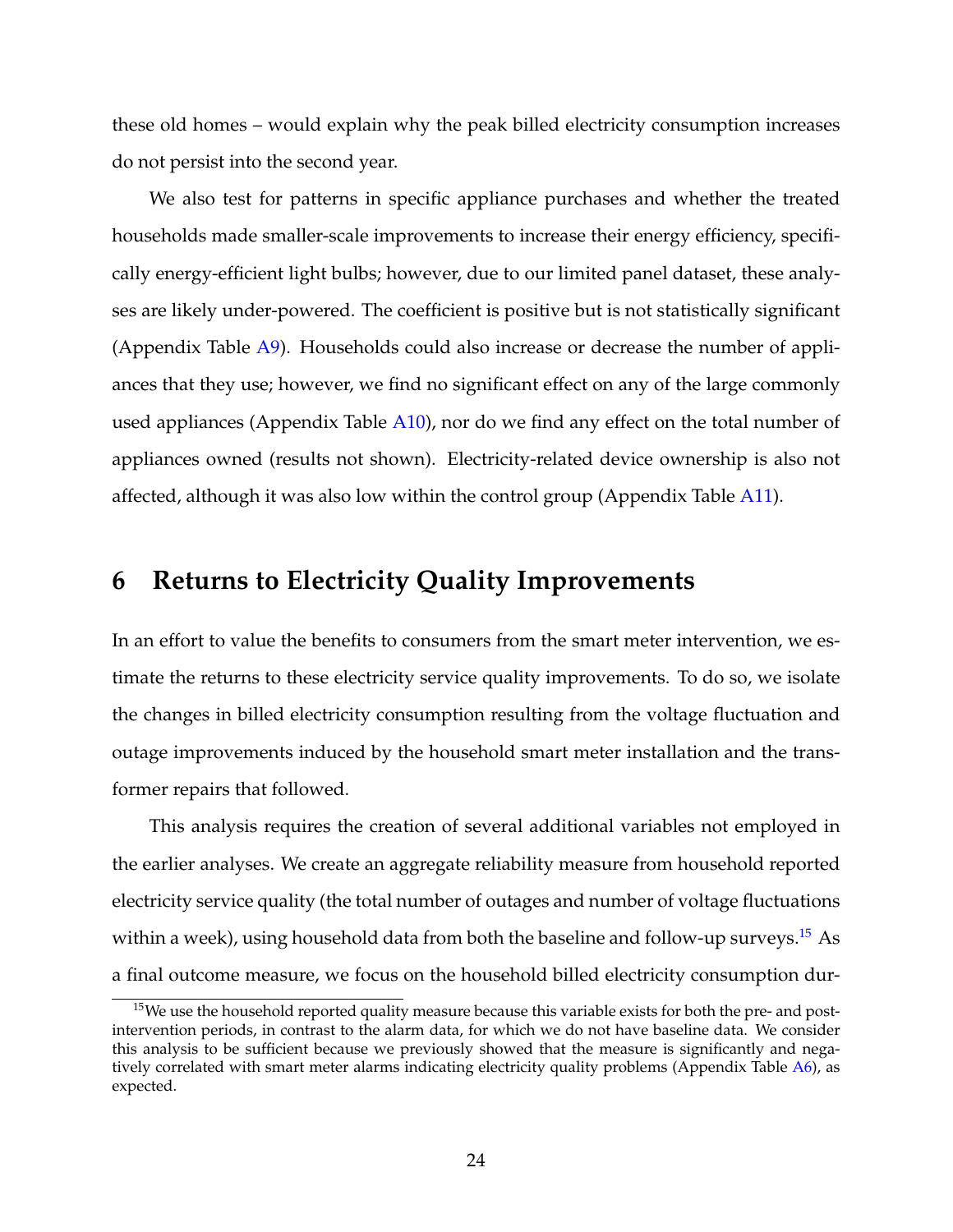ing the peak season (i.e., from November to March of the next year), as that was the period of greatest electricity demand and worst service quality pre-intervention. We calculate the total billed electricity consumption during this period both before and after the intervention for each household.

Using this panel data of both electricity quality and billed electricity consumption, we estimate the returns to the smart meter installation and the resulting electricity quality improvements employing a two-stage least squares approach. In the first stage, we estimate the effect of the smart meter intervention on electricity service quality as follows:

Reliability<sub>igt</sub> = 
$$
\beta_1
$$
Treat<sub>g</sub> × Post<sub>t</sub> +  $\beta_2$ Replace<sub>g</sub> × Post<sub>t</sub> +  $\beta_3$ Post<sub>t</sub> +  $\lambda_i$  +  $\epsilon_{igt}$ , (4)

where Reliability $_{igt}$  is the negative of the total number of outage and voltage fluctuation events within a week, self-reported by household  $i$  in transformer  $g$  during time period t. Treat<sub>ig</sub> is an indicator of transformer treatment status, and Replace<sub>ig</sub> is an indicator of transformer replacement status equaling 1 if the transformer has been replaced and 0 otherwise. The indicator variable,  $\mathrm{Post}_t$ , equals 1 for the post-intervention heating season and 0 for the pre-intervention heating season. We include household fixed effects,  $\lambda_i$ , to control for time-invariant unobserved household characteristics.

In the second stage, we use the predicted change in reliability from the first stage to estimate the impact of improvement in electricity service quality on household billed electricity consumption. We do so as follows:

$$
q_{igt} = \beta_1 \widehat{\text{Reliability}}_{igt} + \lambda_i + \epsilon_{igt},\tag{5}
$$

where  $q_{igt}$  is the total monetized billed electricity consumption during the heating season from November to March (kWh) for household  $i$  in transformer  $g$  in time period  $t$ . Reliability<sub>iat</sub> is the estimated outcome from the first-stage regression, and  $\lambda_i$  represents household fixed effects.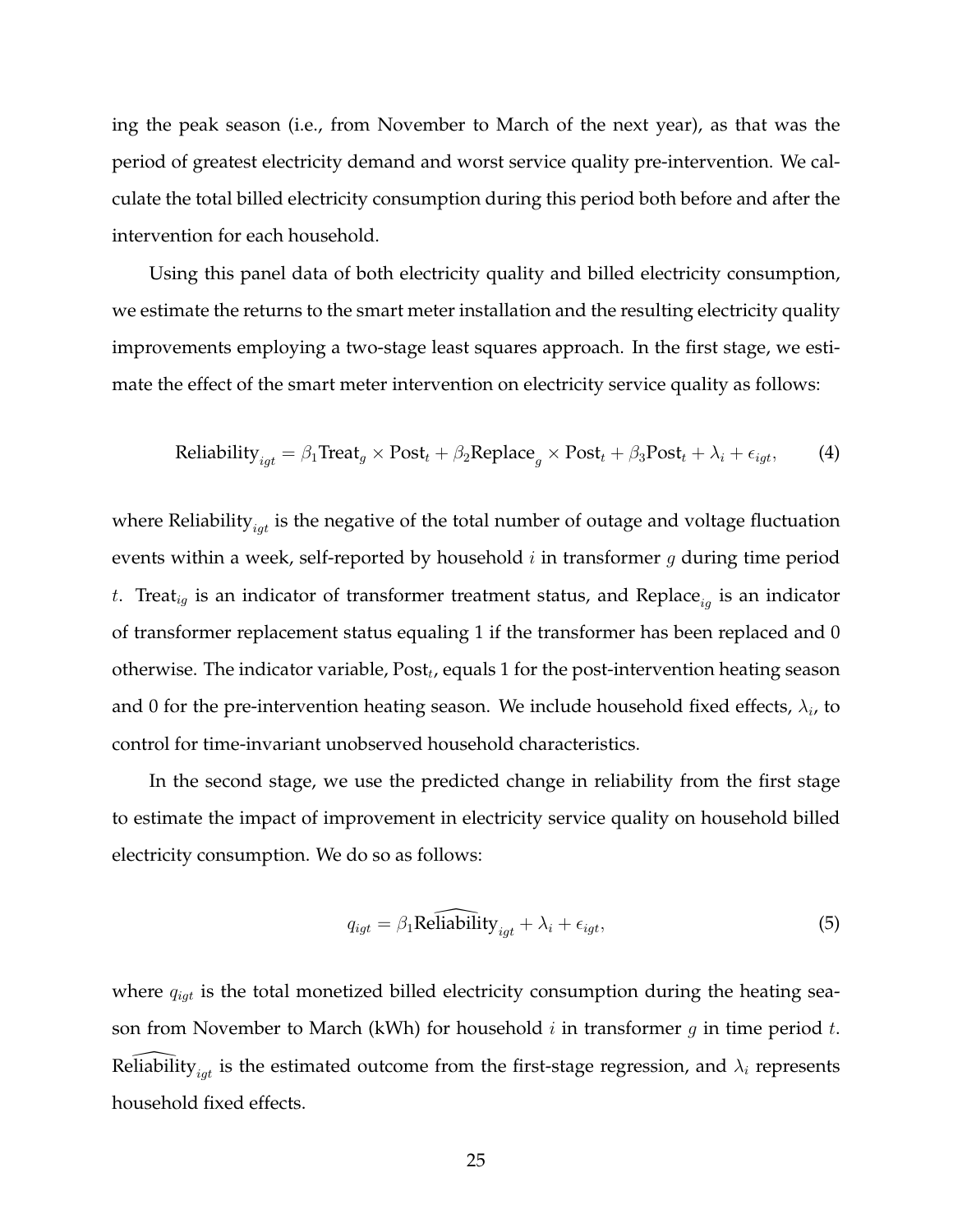The estimation requires that the exclusion restriction holds: the interaction of Replace  ${}_g\times$ Post $_t$  must not affect the monetized billed consumption except through changes in reliability. We argue this assumption is reasonable given the bounds set on the meter voltage fluctuations. We might be concerned that the smart meters are able to "read" electricity consumed at the low voltage and therefore can impact the electricity consumption through a channel other than changes in reliability; however, the meters automatically shutdown if voltage drops too outside of the safe range. This feature of the smart meters rules out this channel through which the smart meters might affect electricity consumption.

Results are in Table [6.](#page-42-0) Column 1 contains the results from the first-stage regression: the impact of transformer treatment assignment and replacement on electricity quality. Column 2 provides the second-stage results: the impact of estimated electricity quality on electricity consumption. The coefficients can be interpreted as the marginal increase in monetized electricity consumption with respect to the decrease in the weekly average outage or voltage fluctuation. The result in Column 2 indicates that reducing the number of electricity quality incidents (either voltage fluctuation or outage) by one per week on average results in 1,833 KGS more in billed electricity consumption over the five-month heating period. This is a welfare improvement of approximately 5.67 USD per month during the five months of peak electricity consumption (28.35 USD per year).

## <span id="page-26-0"></span>**7 Conclusions**

Results from this randomized experiment provide evidence on the effects of and returns to smart meters and the electricity quality improvements that followed. Utilities in both developed and developing countries are installing smart meters for a variety of purposes, such as reducing non-technical losses and increasing electricity service quality. These basic drivers play an important role in utility adoption of such smart technologies, yet to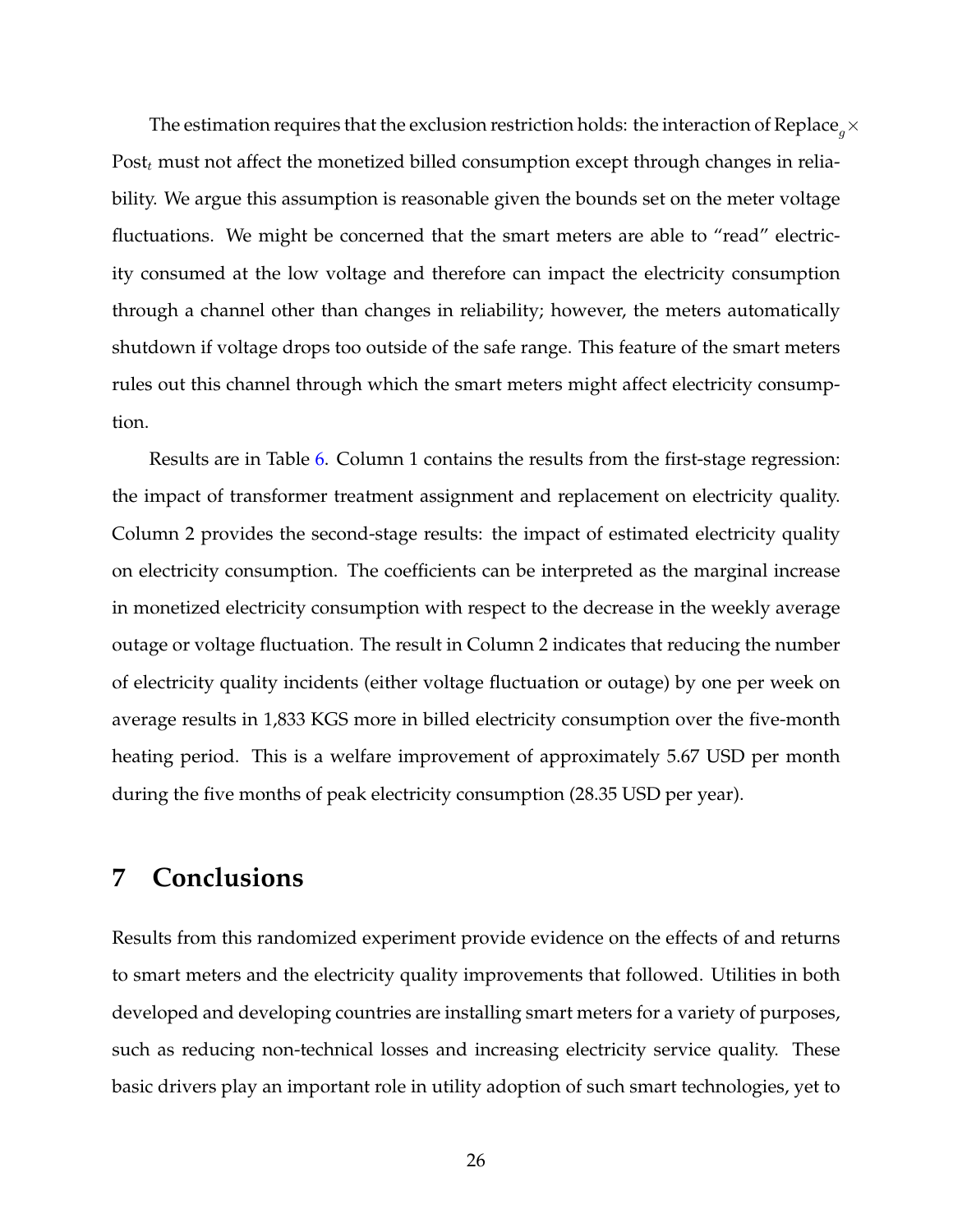date they have received little attention in economics.

We find that consumers experienced improvements in electricity service quality following smart meter installation. These improvements include not only more stable voltage (i.e., fewer voltage fluctuations), but also the automatic shutoff that protects appliances against damage from voltage fluctuations. The returns to electricity quality improvements for consumers are substantial in magnitude. Better electricity service quality permitted greater electricity service consumption, and with those improvements, households invested more in electrical appliances.

These are important findings with implications for international development and energy policy. Although development organizations and national governments have long focused on electrification as a key ingredient to promote development, academic research on the returns to electrification remains mixed. Our findings lend credence to the claim that in efforts to maximize the benefits from electrification, attention must be paid to the quality of electrical service, not merely access to electrical connections. The substantial benefits that accrue to consumers also imply that only focusing on the returns from meters to utilities would underestimate the full benefits of the technology.

To conclude, we note a handful of factors could affect the impact of smart meters and, which provide interesting topics for future research. First, in our study, information from smart meters was important for inducing quality improvements. There might, however, be other cost-effective ways to improve service quality without installing smart meters on individual houses and these alternatives are worth investigating. Additionally, the setting's electrification status and history may be important in determining benefits from the smart meters. For example, new electricity consumers (those without prior electricity access) might respond differently to smart meters than households that previously had low-tech meters and were shifted to smart meters. Given the high electrification rates in this setting, the study provides evidence on the latter, not the former. Lastly, benefits will also depend on the functionalities of the new metering technology employed and the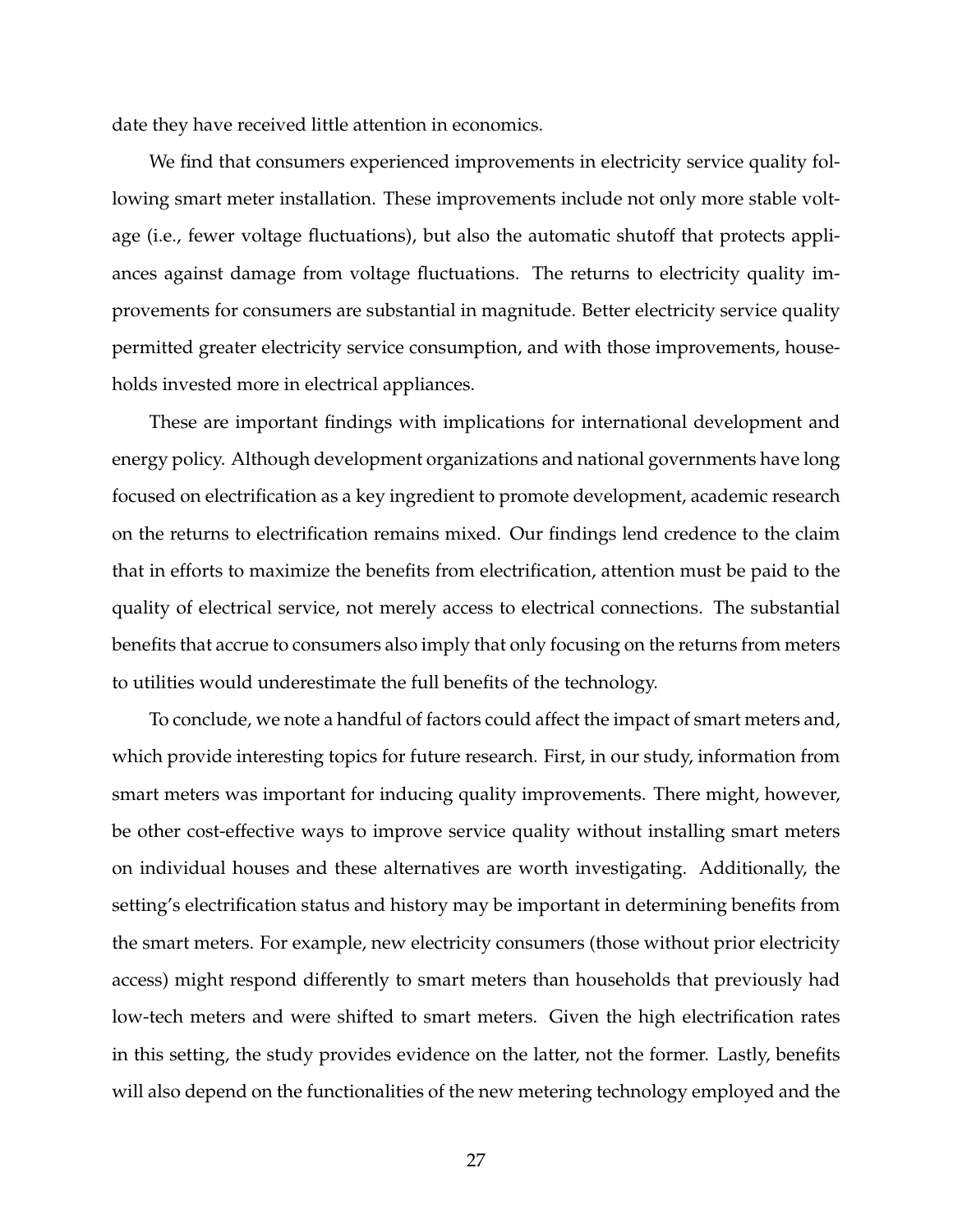extent to which these functionalities provide additional benefits beyond the status quo. Comparing the functionalities of different metering technologies could also be a fruitful area for further research.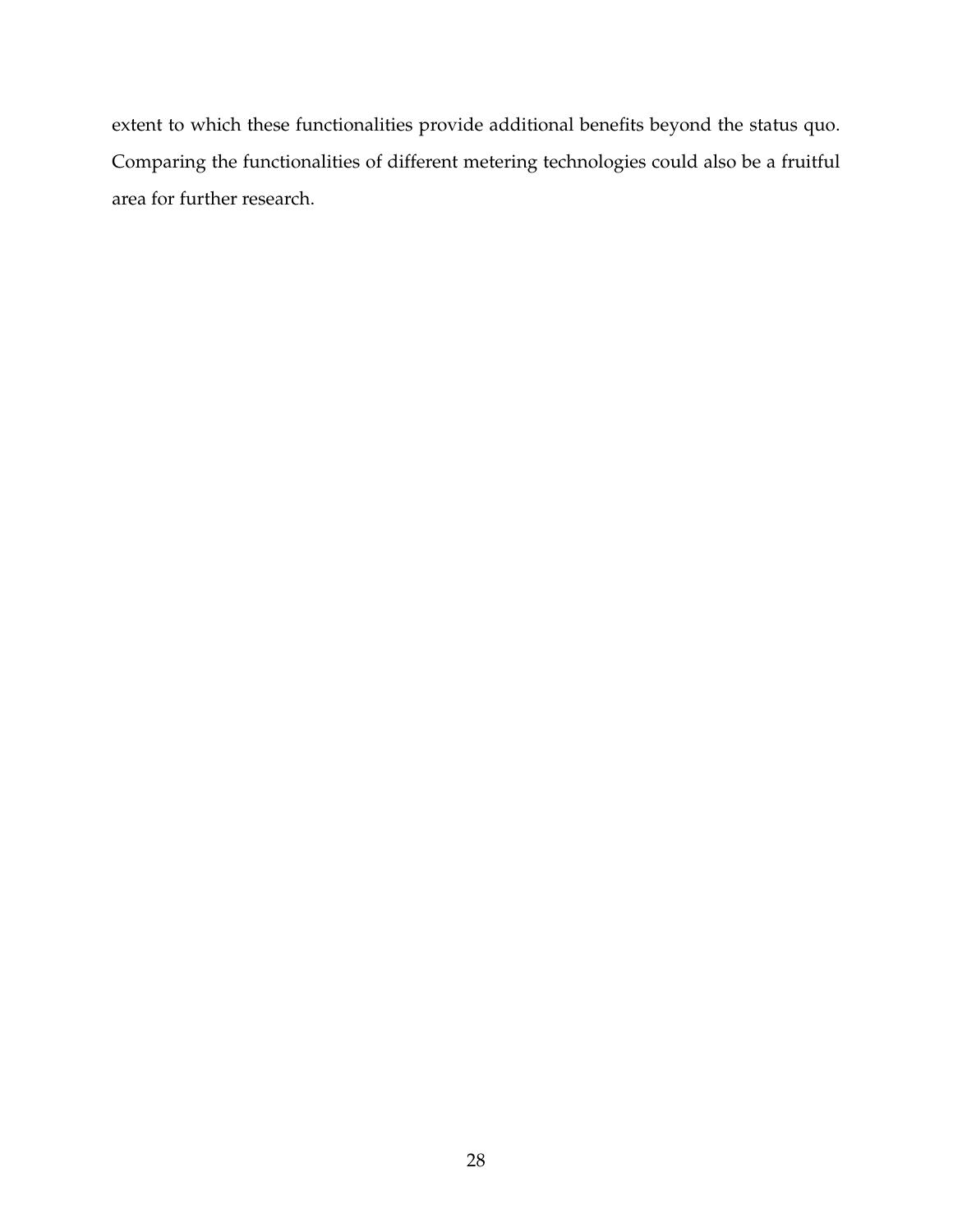## **References**

- <span id="page-29-6"></span>**Alberini, Anna, Jevgenijs Steinbuks, and Govinda Timilsina**, *How Valuable is the Reliability of Residential Electricity Supply in Low-Income Countries? Evidence from Nepal*, World Bank, Washington, DC, June 2020.
- <span id="page-29-10"></span>**Allcott, Hunt, Allan Collard-Wexler, and Stephen D. O'Connell**, "How Do Electricity Shortages Affect Industry? Evidence from India," *American Economic Review*, 2016, *106* (3), 587–624.
- <span id="page-29-3"></span>**Banerjee, Abhijit, Rema Hanna, Jordan Kyle, Benjamin A. Olken, and Sudarno Sumarto**, "Tangible Information and Citizen Empowerment: Identification Cards and Food Subsidy Programs in Indonesia," *Journal of Political Economy*, 2018, *126* (2), 451– 491.
- <span id="page-29-8"></span>**BC Hydro**, "BC Hydro Power Smart Fact Sheet," 2016. [https://www.bchydro.com/](https://www.bchydro.com/news/press_centre/news_releases/2016/smi-fact-sheet.html) [news/press\\_centre/news\\_releases/2016/smi-fact-sheet.html](https://www.bchydro.com/news/press_centre/news_releases/2016/smi-fact-sheet.html).
- <span id="page-29-5"></span>**Burlig, Fiona and Louis Preonas**, "Out of the Darkness and into the Light? Development Effects of Rural Electrification," *Energy Institute at Haas Working Paper Series*, 2016, *268*, 26.
- <span id="page-29-2"></span>**Callen, Michael, Saad Gulzar, Syed Ali Hasanain, and Yasir Khan**, "The Political Economy of Public Sector Absence: Experimental Evidence from Pakistan," Technical Report, National Bureau of Economic Research 2016.
- <span id="page-29-9"></span>**Carranza, Eliana and Robyn Meeks**, "Energy Efficiency and Electricity Reliability," *Review of Economics and Statistics*, forthcoming.
- <span id="page-29-11"></span>**Cole, Matthew A., Robert J. R. Elliott, Giovanni Occhiali, and Eric Strobl**, "Power Outages and Firm Performance in Sub-Saharan Africa," *Journal of Development Economics*, 2018, *134*, 150–159.
- <span id="page-29-1"></span>**Das, Jishnu, Alaka Holla, Aakash Mohpal, and Karthik Muralidharan**, "Quality and Accountability in Health Care Delivery: Audit-Study Evidence from Primary Care in India," *American Economic Review*, 2016, *106* (12), 3765–3799.
- <span id="page-29-4"></span>**Day, Ed**, "Moving beyond Energy Access – the Challenge and Impact of Unreliable Electricity in Emerging Economies," Technical Report, Energy and Economic Growth Energy Insight 2020.
- <span id="page-29-7"></span>**Deutschmann, Joshua W., Agnieszka Postepska, and Leopold Sarr**, "Measuring Willingness to Pay for Reliable Electricity: Evidence from Senegal," *World Development*, February 2021, *138*, 105209.
- <span id="page-29-0"></span>**Dhaliwal, Iqbal and Rema Hanna**, "The Devil Is in the Details: The Successes and Limitations of Bureaucratic Reform in India," *Journal of Development Economics*, 2017, *124*, 1–21.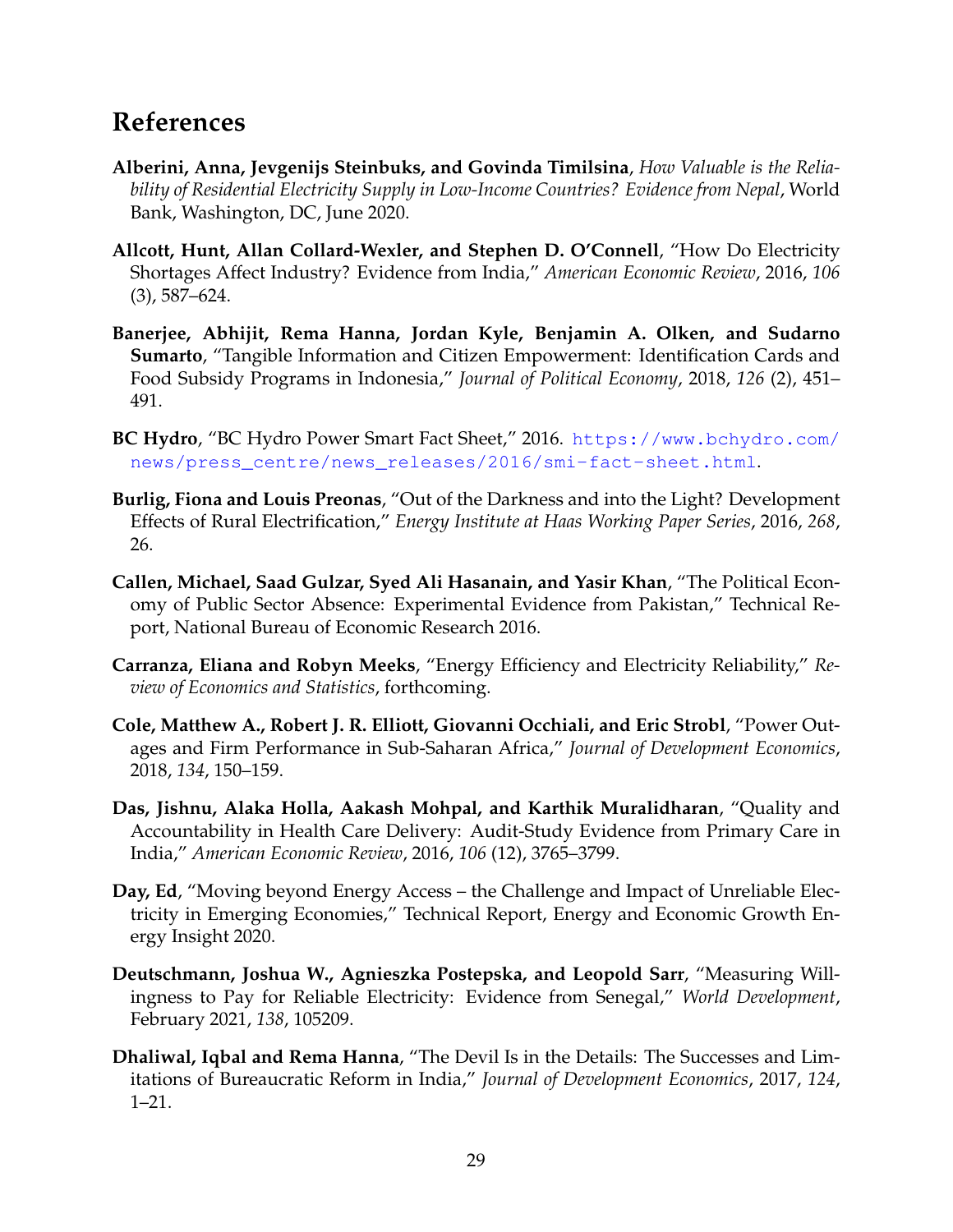- <span id="page-30-2"></span>**Dinkelman, Taryn**, "The Effects of Rural Electrification on Employment: New Evidence from South Africa," *American Economic Review*, 2011, *101* (7), 3078–3108.
- <span id="page-30-0"></span>**Duflo, Esther, Rema Hanna, and Stephen P Ryan**, "Incentives Work: Getting Teachers to Come to School," *American Economic Review*, 2012, *102* (4), 1241–1278.
- <span id="page-30-6"></span>**Duke Energy Progress**, "Smart Grid Frequently Asked Questions," 2020. [https://www.duke-energy.com/our-company/about-us/smart-grid/](https://www.duke-energy.com/our-company/about-us/smart-grid/smart-meter) [smart-meter](https://www.duke-energy.com/our-company/about-us/smart-grid/smart-meter).
- <span id="page-30-7"></span>**ESMAP**, "Mini Grids for Half a Billion People: Market Outlook and Handbook for Decision Makers," Technical Report, The World Bank 2019.
- <span id="page-30-11"></span>**Fisher-Vanden, Karen, Erin T. Mansur, and Qiong Juliana Wang**, "Electricity Shortages and Firm Productivity: Evidence from China's Industrial Firms," *Journal of Development Economics*, 2015, *114*, 172–188.
- <span id="page-30-10"></span>**Glover, J. Duncan, Mulukutla S. Sarma, and Thomas J. Overbye**, *Power System Analysis and Design*, Cengage Learning; 5th edition, 2011.
- <span id="page-30-12"></span>**Hardy, Morgan and Jamie Lee Mccasland**, "Lights off, Lights on: The Effects of Electricity Shortages on Small Firms," *Working paper*, 2019.
- <span id="page-30-9"></span>**Ito, Koichiro, Takanori Ida, and Makoto Tanaka**, "Moral Suasion and Economic Incentives: Field Experimental Evidence from Energy Demand," *American Economic Journal: Economic Policy*, 2018, *10* (1), 240–267.
- <span id="page-30-8"></span>**Jessoe, Katrina and David Rapson**, "Knowledge Is (Less) Power: Experimental Evidence from Residential Energy Use," *American Economic Review*, 2014, *104* (4), 1417–1438.
- <span id="page-30-14"></span>**Klytchnikova, Irina and Michael Lokshin**, "Measuring Welfare Gains from Better Quality Infrastructure," *Journal of Infrastructure Development*, 2009, *1* (2), 87–109.
- <span id="page-30-5"></span>**Largue, Pamela**, "China leads smart electric meter market," *Smart Energy International*, January 2018.
- <span id="page-30-4"></span>**Lee, Kenneth, Edward Miguel, and Catherine Wolfram**, "Does Household Electrification Supercharge Economic Development?," *Journal of Economic Perspectives*, February 2020, *34* (1), 122–144.
- <span id="page-30-1"></span>**, , and** , "Experimental Evidence on the Economics of Rural Electrification," *Journal of Political Economy*, 2020, *128* (4), 1523–1565.
- <span id="page-30-3"></span>**Lipscomb, Molly, A. Mushfiq Mobarak, and Tania Barham**, "Development Effects of Electrification: Evidence from the Topographic Placement of Hydropower Plants in Brazil," *American Economic Journal: Applied Economics*, 2013, *5* (2), 200–231.
- <span id="page-30-13"></span>**Mahadevan, Meera**, "You Get What You Pay For: Electricity Quality and Firm Dynamics," *Working Paper*, 2021.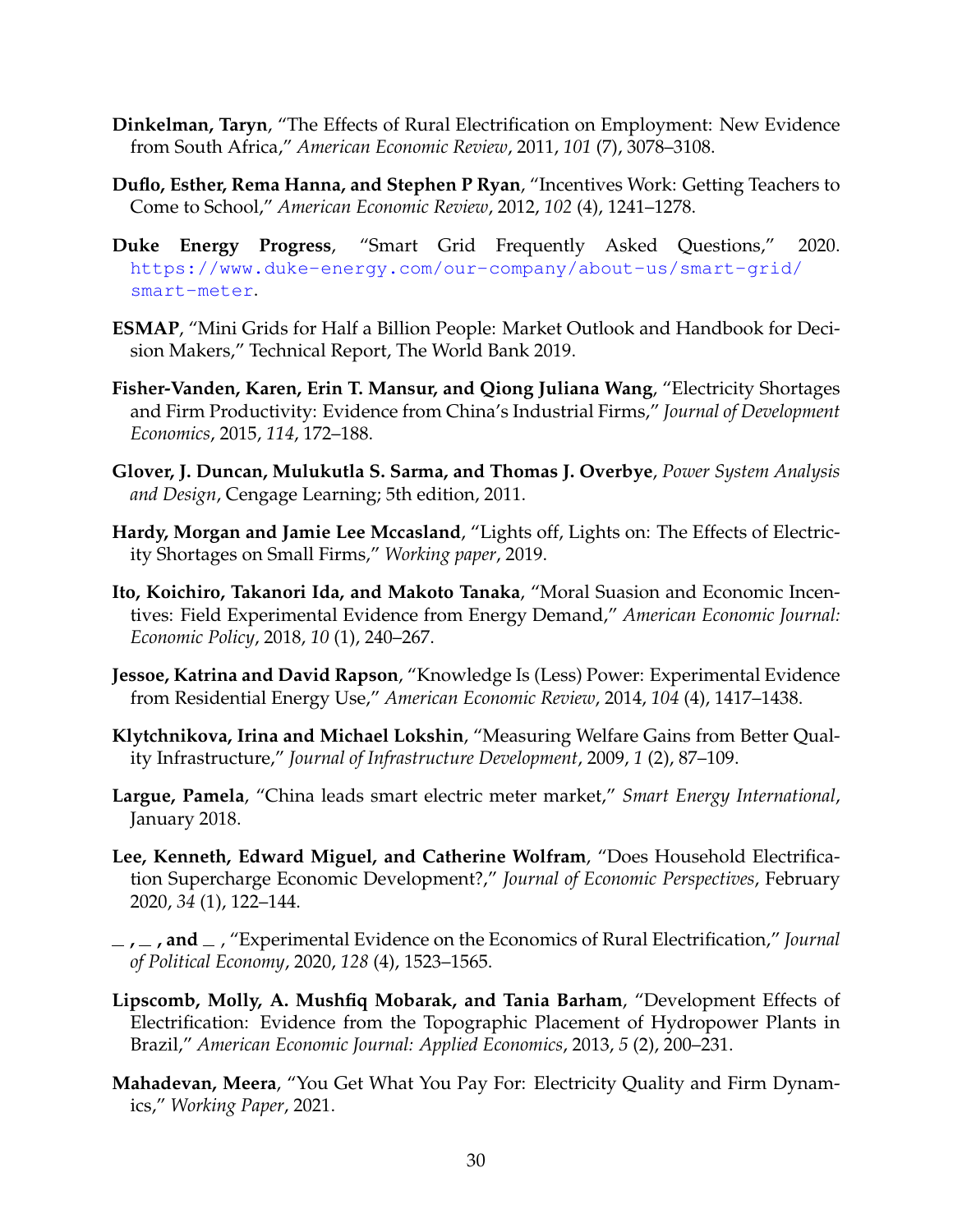- <span id="page-31-12"></span>**McRae, Shaun**, "Reliability, Appliance Choice, and Electricity Demand," *Working paper*, 2010.
- <span id="page-31-13"></span>, "Infrastructure Quality and the Subsidy Trap," *American Economic Review*, 2015b, *105*  $(1)$ , 35–66.
- <span id="page-31-10"></span>**Meeks, Robyn, Hope Thompson, and Zhenxuan Wang**, "Electrification to Grow Manufacturing? Evidence from Nepal," *Duke Global Working Paper*, March 2021, *36*, 66.
- <span id="page-31-0"></span>**Muralidharan, Karthik, Paul Niehaus, Sandip Sukhtankar, and Jeffrey Weaver**, "Improving Last-Mile Service Delivery Using Phone-Based Monitoring," Technical Report, National Bureau of Economic Research 2018.
- <span id="page-31-14"></span>**Obozov, A., R. Isaev, V. Valiyev, Y. Hasanov, I. Mirzaliyev, and F. Imamverdiyev**, "Prospects of Use of Renewable Energy Resources and Energy-Efficient Technologies in Azerbaijan and Kyrgyzstan," *EcoMod Network Report*, 2013.
- <span id="page-31-2"></span>**Pargal, Sheoli and Sudeshna Ghosh Banerjee**, "More Power to India: The Challenge of Electricity Distribution," Technical Report, The World Bank 2014.
- <span id="page-31-5"></span>**Rud, Juan Pablo**, "Electricity Provision and Industrial Development: Evidence from India," *Journal of Development Economics*, 2012, *97* (2), 352–367.
- <span id="page-31-3"></span>**Samad, Hussain and Fan Zhang**, "Benefits of Electrification and the Role of Reliability: Evidence from India," *World Bank Policy Research Working Papers*, November 2016.
- <span id="page-31-8"></span>**Singh, Rajesh Kumar**, "India Plans to Spend \$21 Billion on Smart Power Meter Rollout," *Bloomberg Quint*, February 2020.
- <span id="page-31-7"></span>**Smith, Rebecca**, "Smart Meter, Dumb Idea?," *The Wall Street Journal*, April 2009.
- <span id="page-31-9"></span>**Sprinz, James**, "Global trends in smart metering," *Smart Energy International*, December 2018.
- <span id="page-31-11"></span>**Steinbuks, J. and V. Foster**, "When do firms generate? Evidence on in-house electricity supply in Africa," *Energy Economics*, 2010, *32* (3), 505–514.
- <span id="page-31-4"></span>**Timilsina, Govinda, Prakash Sapkota, and Jevgenijs Steinbuks**, *How Much Has Nepal Lost in the Last Decade Due to Load Shedding? An Economic Assessment Using a CGE Model*, World Bank, Washington, DC, June 2018.
- <span id="page-31-1"></span>**Trimble, Chris, Masami Kojima, Ines Perez Arroyo, and Farah Mohammadzadeh**, "Financial Viability of Electricity Sectors in Sub-Saharan Africa: Quasi-Fiscal Deficits and Hidden Costs," Technical Report, The World Bank 2016.
- <span id="page-31-6"></span>**United Nations**, "Sustainable Development Goal 7: Ensure access to affordable, reliable, sustainable and modern energy," 2020. [http://www.un.org/](http://www.un.org/sustainabledevelopment/energy/) [sustainabledevelopment/energy/](http://www.un.org/sustainabledevelopment/energy/).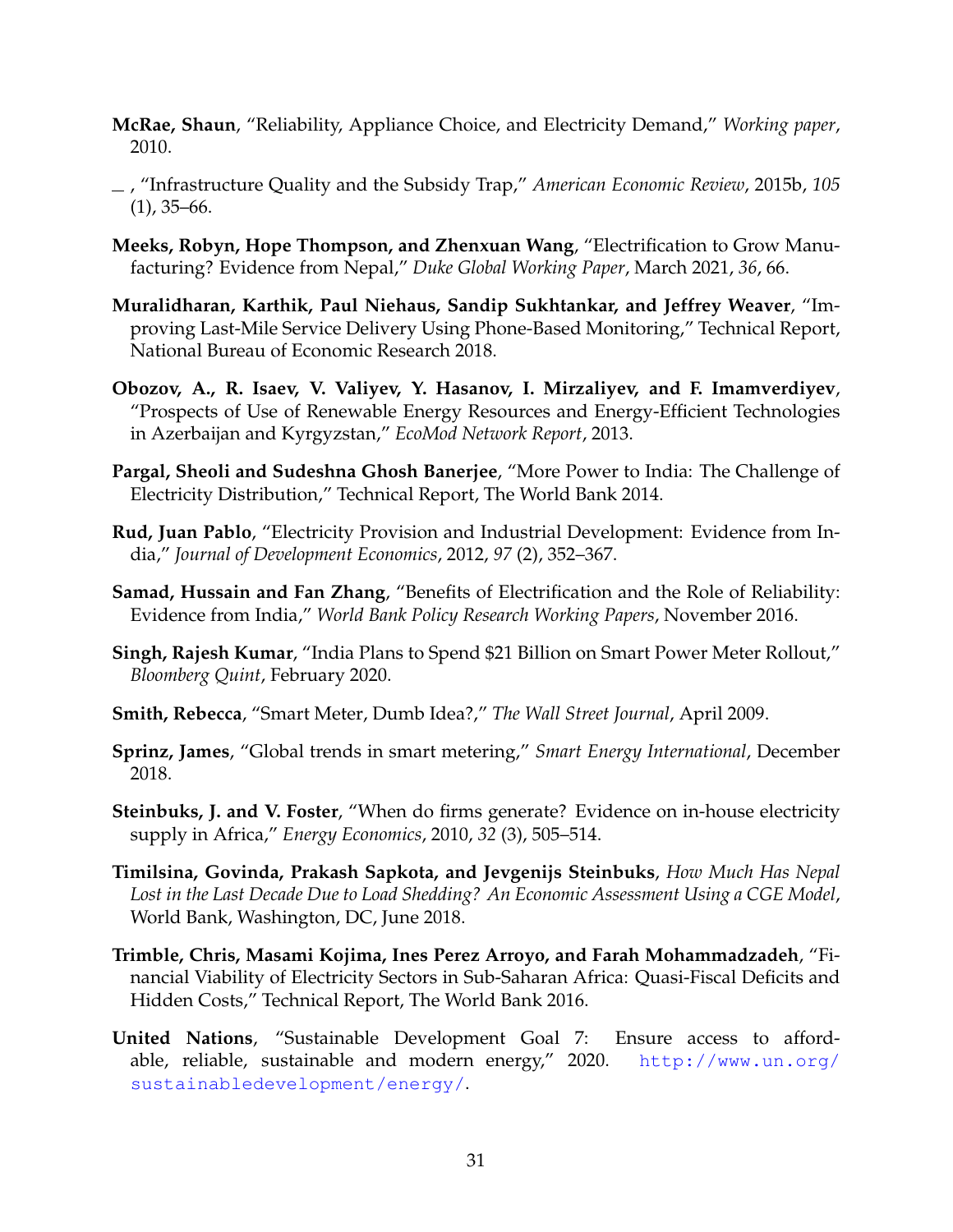- <span id="page-32-4"></span>**U.S. Department of Energy**, "Municipal Utilities' Investment in Smart Grid Technologies Improves Services and Lowers Costs," *Smart Grid Investment Grant Program (SGIG) Reports on Technology Applications and Results*, 2014.
- <span id="page-32-10"></span>**U.S. Energy Information Administration**, "Electricity Explained: How Electricity is Delivered to Consumers," October 2019a. [https://www.eia.gov/](https://www.eia.gov/energyexplained/electricity/delivery-to-consumers.php) [energyexplained/electricity/delivery-to-consumers.php](https://www.eia.gov/energyexplained/electricity/delivery-to-consumers.php).
- <span id="page-32-3"></span>, "U.S. EIA Frequently Asked Questions," October 2019b. [https://www.eia.gov/](https://www.eia.gov/tools/faqs/faq.php?id=108&t=3) [tools/faqs/faq.php?id=108&t=3](https://www.eia.gov/tools/faqs/faq.php?id=108&t=3).
- <span id="page-32-2"></span>**Usmani, Faraz and T. Robert Fetter**, "Fracking, Farmers, and Rural Electrification in India," *Working Paper*, 2019.
- <span id="page-32-1"></span>**Van de Walle, Dominique, Martin Ravallion, Vibhuti Mendiratta, and Gayatri Koolwal**, "Long-Term Impacts of Household Electrification in Rural India," Technical Report, The World Bank 2013.
- <span id="page-32-5"></span>**Wolak, Frank A.**, "Do Residential Customers Respond to Hourly Prices? Evidence from a Dynamic Pricing Experiment," *American Economic Review*, 2011, *101* (3), 83–87.
- <span id="page-32-6"></span>**Wolfram, Catherine, Orie Shelef, and Paul Gertler**, "How Will Energy Demand Develop in the Developing World?," *Journal of Economic Perspectives*, 2012, *26* (1), 119–138.
- <span id="page-32-8"></span>**World Bank**, "Analysis of the Kyrgyz Republic's Energy Sector," Technical Report, The World Bank May 2017.
- <span id="page-32-9"></span>, "Kyrgyz Republic: Country Economic Update," Technical Report Update No. 5 2017.
- <span id="page-32-0"></span>**Zhang, Fan**, "In the Dark: How Much Do Power Sector Distortions Cost South Asia?," Technical Report, The World Bank 2018.
- <span id="page-32-7"></span>**Zozulinsky, A.**, "Kyrgyzstan: Power Generation and Transmission," Technical Report, BISNIS 2007.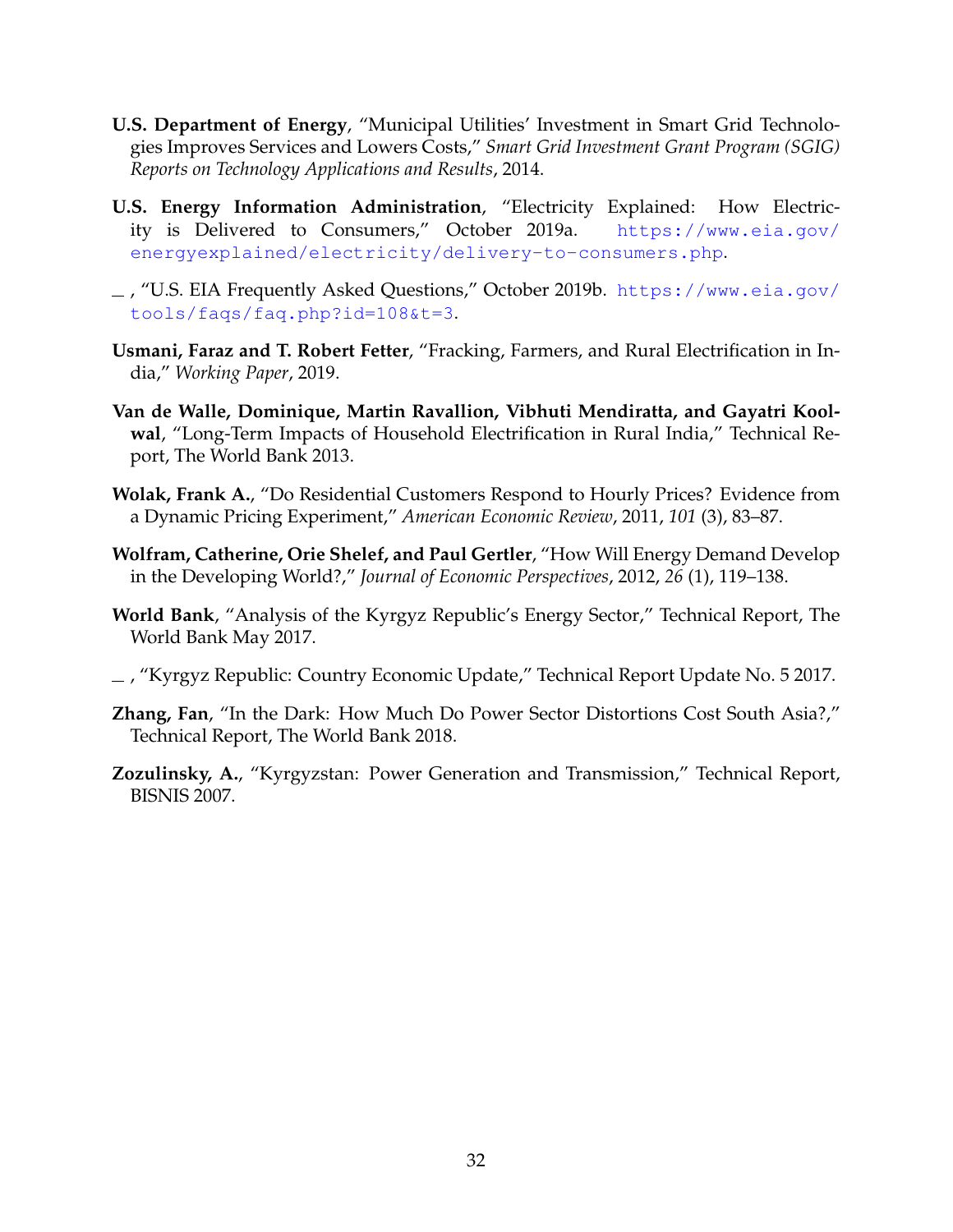**Figures and Tables**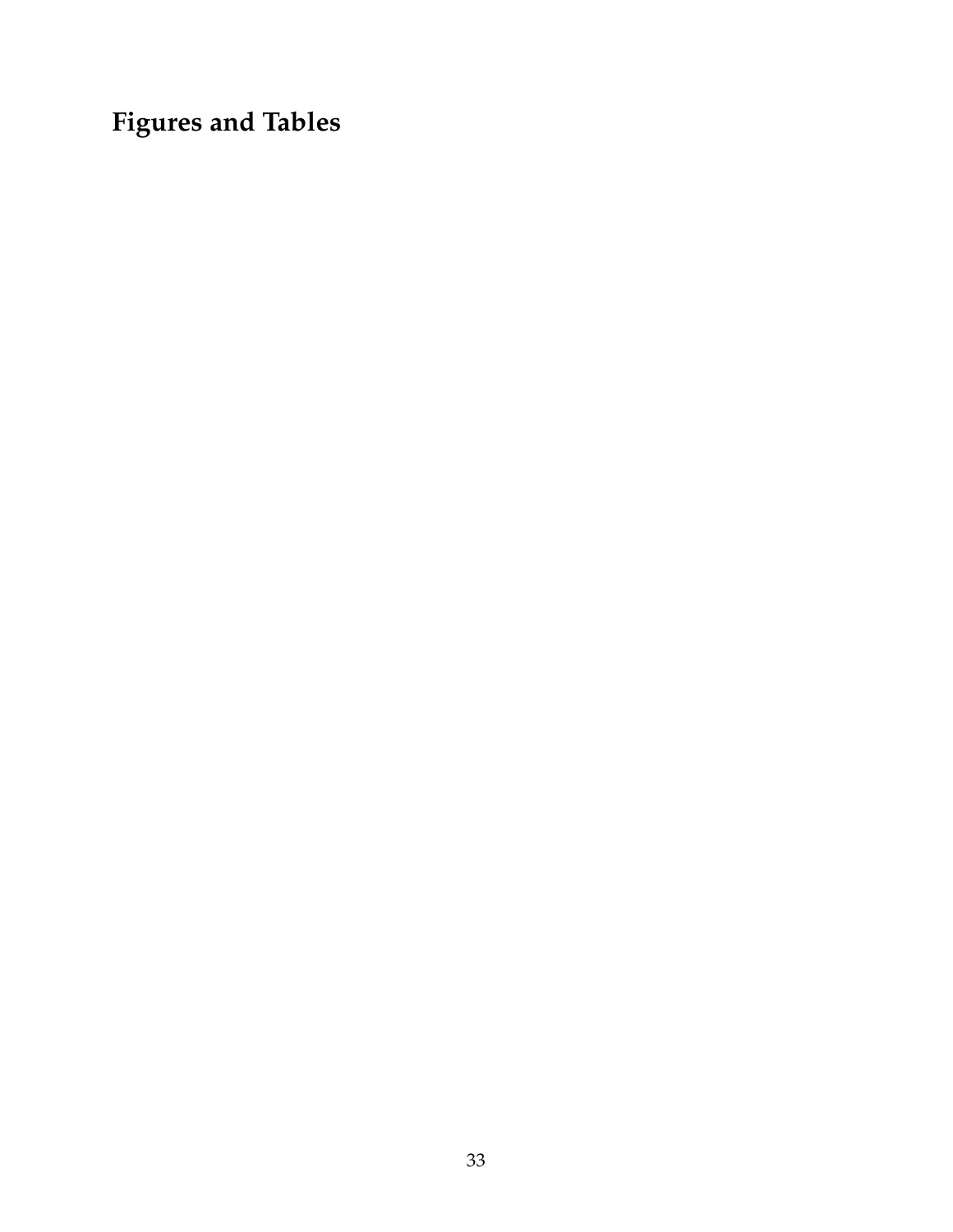Scenario 1: Unreliable service

<span id="page-34-0"></span>

Scenario 2: Low service quality



**Figure 1:** Framework for Impacts of Service Quality on Electricity Services Consumed

*Notes:* Graphs based on insights from [Klytchnikova and Lokshin](#page-30-14) [\(2009\)](#page-30-14) and [McRae](#page-31-13) [\(2015b\)](#page-31-13). In both scenarios the demand curve with standard quantity is denoted by  $D_S$ , and when facing the tariff price,  $p^0$ , households will consume quantity  $q_S$ . In Scenario 1, in which there is an outage, the demand curve during the outage will be  $D_N$ . The quantity that the utility reports on a monthly electricity bill is  $q_{Avg}$ , which results from an average of demand during periods with standard electricity service  $(D<sub>S</sub>)$  and periods with outages  $(D_N)$ . In Scenario 2, in which there are voltage fluctuations (e.g., low voltage), the demand curve is represented by  $D_L$  and the quantity observed on the electricity bill is  $q_L$ . The arrows denote the direction of the impact that smart meters would have on the quantity.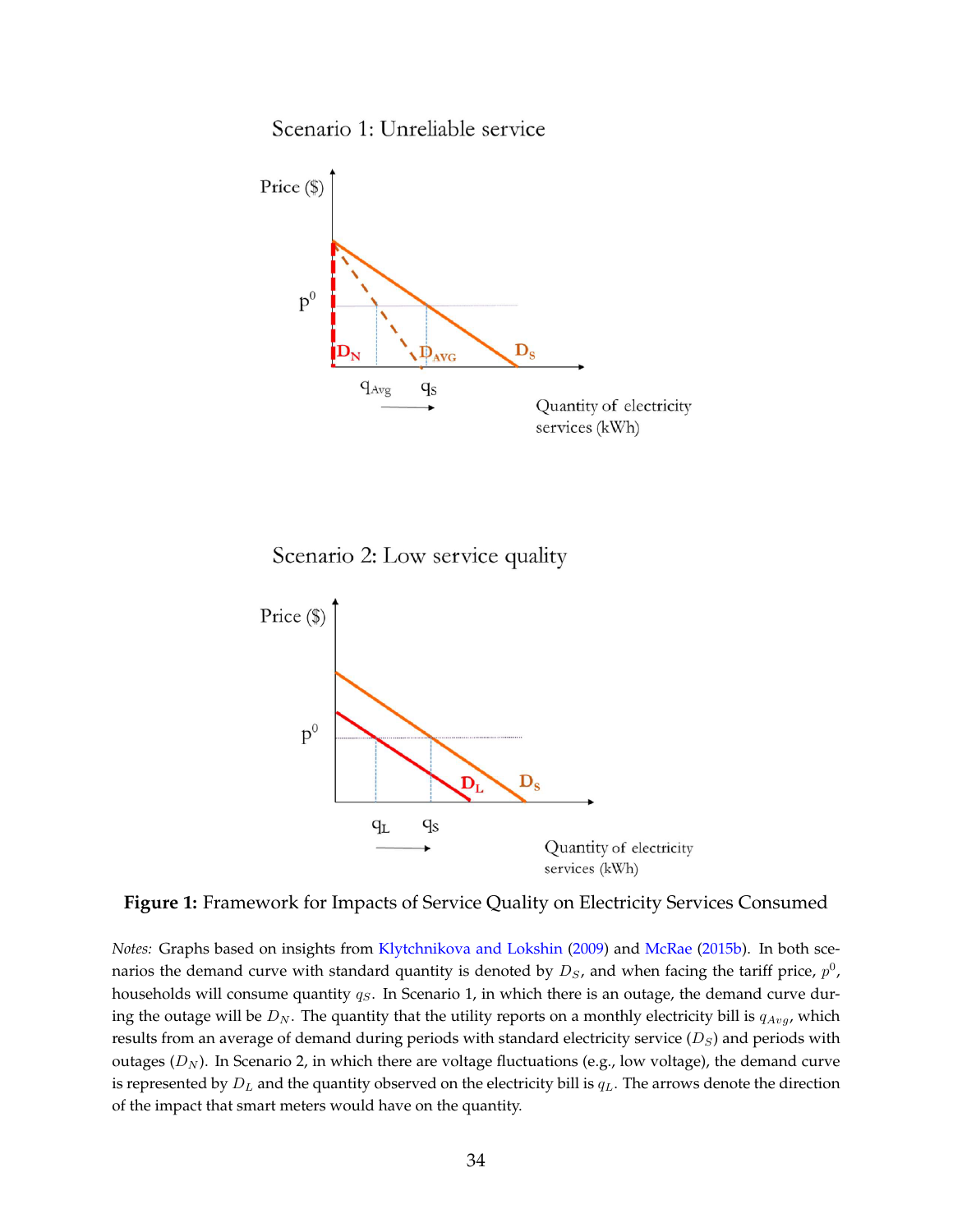<span id="page-35-0"></span>

|                                                | Control   | Treatment | Difference |
|------------------------------------------------|-----------|-----------|------------|
| Panel A: Transformer Characteristics           |           |           |            |
| Number of Households                           | 84.600    | 79.600    | $-5.000$   |
|                                                | (44.560)  | (54.726)  | (22.317)   |
| Capacity (kVA)                                 | 381.000   | 406.000   | 25.000     |
|                                                | (263.963) | (181.365) | (101.277)  |
| Age (Years)                                    | 33.400    | 27.900    | $-5.500$   |
|                                                | (17.475)  | (20.328)  | (8.477)    |
| Panel B: Household Characteristics             |           |           |            |
| Number of Rooms in the House                   | 2.996     | 2.919     | 0.077      |
|                                                | (1.284)   | (1.130)   | (0.222)    |
| Homes Owned                                    | 0.831     | 0.781     | 0.050      |
|                                                | (0.375)   | (0.414)   | (0.044)    |
| Homes with Insulation                          | 0.160     | 0.267     | $-0.107$   |
|                                                | (0.367)   | (0.443)   | (0.075)    |
| Houses Using Energy-Efficient Light Bulbs      | 0.193     | 0.200     | $-0.007$   |
|                                                | (0.395)   | (0.401)   | (0.056)    |
| <b>Houses Using Central Heating</b>            | 0.038     | 0.084     | $-0.046$   |
|                                                | (0.191)   | (0.277)   | (0.053)    |
| <b>Houses Using Electric Heating</b>           | 0.616     | 0.700     | $-0.084$   |
|                                                | (0.487)   | (0.459)   | (0.064)    |
| Reporting 1+ Outages Per Week (Jan.–Feb. 2018) | 0.445     | 0.450     | $-0.005$   |
|                                                | (0.498)   | (0.498)   | (0.118)    |
| Reporting 1+ Voltage Fluctuations Per Week     | 0.703     | 0.702     | 0.001      |
|                                                | (0.457)   | (0.458)   | (0.109)    |
| Houses with Electric Generators                | 0.002     | 0.007     | $-0.005$   |
|                                                | (0.047)   | (0.083)   | (0.003)    |
| <b>Houses with Stabilizers</b>                 | 0.004     | 0.005     | $-0.000$   |
|                                                | (0.067)   | (0.068)   | (0.004)    |
| Houses with Appliance Damage                   | 0.187     | 0.252     | $-0.066$   |
|                                                | (0.390)   | (0.435)   | (0.100)    |
| Observations                                   | 450       | 430       | 880        |
| <b>Transformers</b>                            | 10        | 10        | 20         |

### **Table 1:** Balance Test: Household Characteristics

*Notes:* We report the mean values of transformer and household characteristic variables. Transformer data in Panel A are provided by the electricity utility. Household data in Panel B are from the baseline household survey conducted in spring 2018. Robust standard errors are clustered at the transformer level.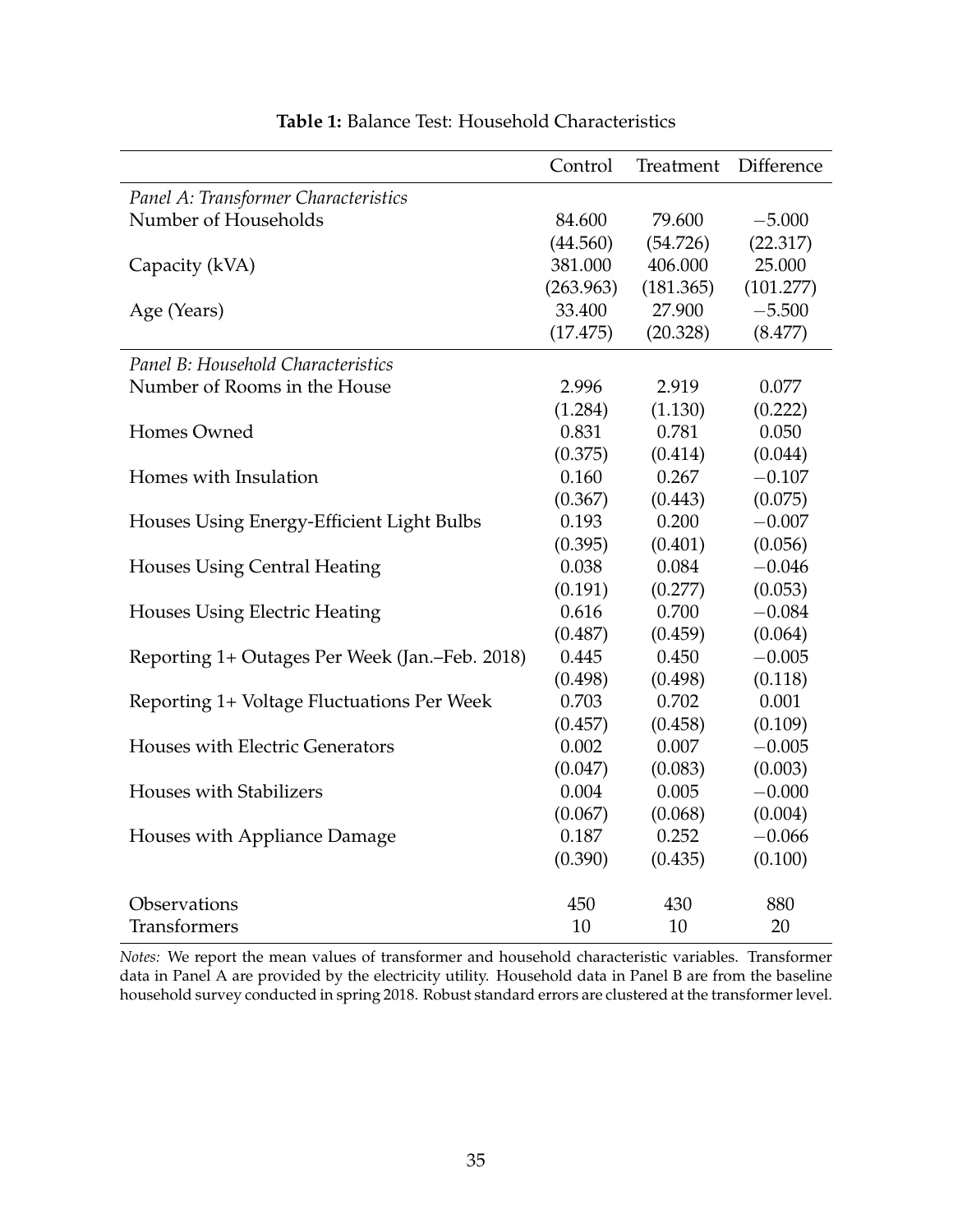<span id="page-36-0"></span>

### Difference in Electricity Billing by Month

**Figure 2:** Billed Electricity Consumption before Smart Meter Installation

*Notes:* Billing data are provided by the electricity utility. The vertical axis is the average electricity billing measured in KGS. The analysis here is a simple comparison between treatment and control households. The standard errors are clustered at the transformer level.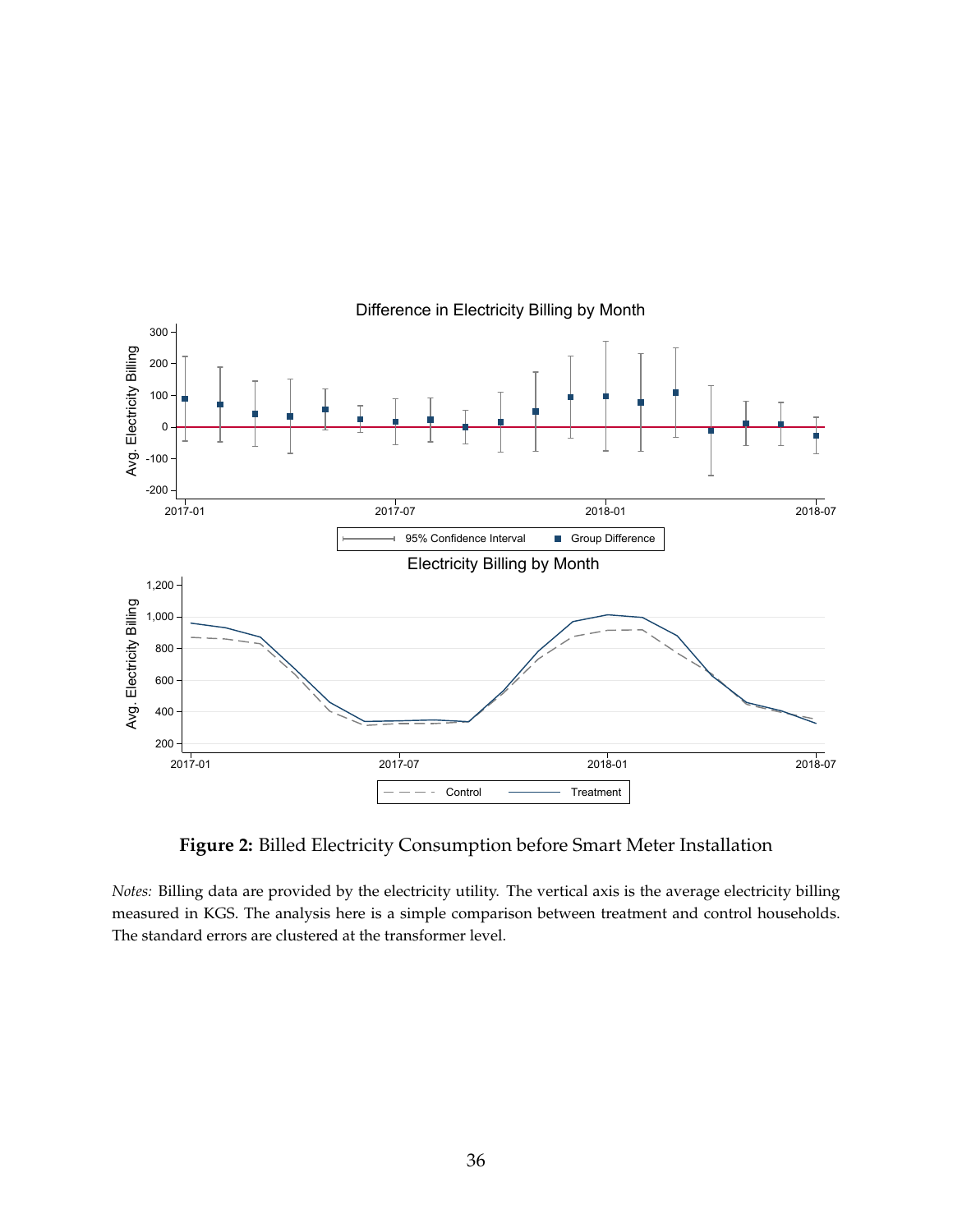<span id="page-37-0"></span>

| Events per day indicating:         | Voltage problems |             | Power outage |              | Other types |         |
|------------------------------------|------------------|-------------|--------------|--------------|-------------|---------|
|                                    | (1)              | (2)         | (3)          | (4)          | (5)         | (6)     |
|                                    |                  |             |              |              |             |         |
| Treat                              | $-2.339***$      | $-2.336***$ | $0.098*$     | 0.087        | 0.702       | 0.636   |
|                                    | (0.655)          | (0.728)     | (0.056)      | (0.058)      | (0.634)     | (0.576) |
|                                    | [0.001]          | [0.001]     | [0.097]      | [0.160]      | [0.341]     | [1.103] |
| Treat $\times$ Post2               | 0.106            | 0.105       | $-0.120$     | $-0.118$     | 0.493       | 0.503   |
|                                    | (1.249)          | (1.233)     | (0.076)      | (0.076)      | (0.532)     | (0.539) |
|                                    | [0.924]          | [0.913]     | [0.147]      | [0.159]      | [0.568]     | [0.563] |
|                                    |                  |             |              |              |             |         |
| Mean of Control Group              | 2.374            | 2.371       | 0.518        | 0.532        | 0.214       | 0.297   |
| <b>Observations</b>                | 8,355            | 8,355       | 8,355        | 8,355        | 8,355       | 8,355   |
| R-squared                          | 0.104            | 0.104       | 0.052        | 0.053        | 0.043       | 0.045   |
| <b>Transformer Characteristics</b> |                  |             | $\checkmark$ | $\checkmark$ | ✓           |         |
| Month-by-Year Fixed Effects        | ✓                |             | ✓            | $\checkmark$ | ✓           |         |
| Feeder Line Fixed Effects          |                  |             |              | ✓            |             |         |

**Table 2:** Transformer-Level Smart Meter Events: Electricity Quality

*Notes:* Event data are provided by the electricity utility covering the period from September 2018 to March 2020. The outcome variable is the number of events recorded by the transformer smart meter in one day. Regressions control for transformer characteristics including the number of households served by the transformer and its capacity. Standard errors are clustered at the transformer level and included in parentheses (\*  $p < 0.1$ , \*\*  $p < 0.05$ , \*\*\*  $p < 0.01$ ). Wild-bootstrap  $p$ -values are reported in brackets.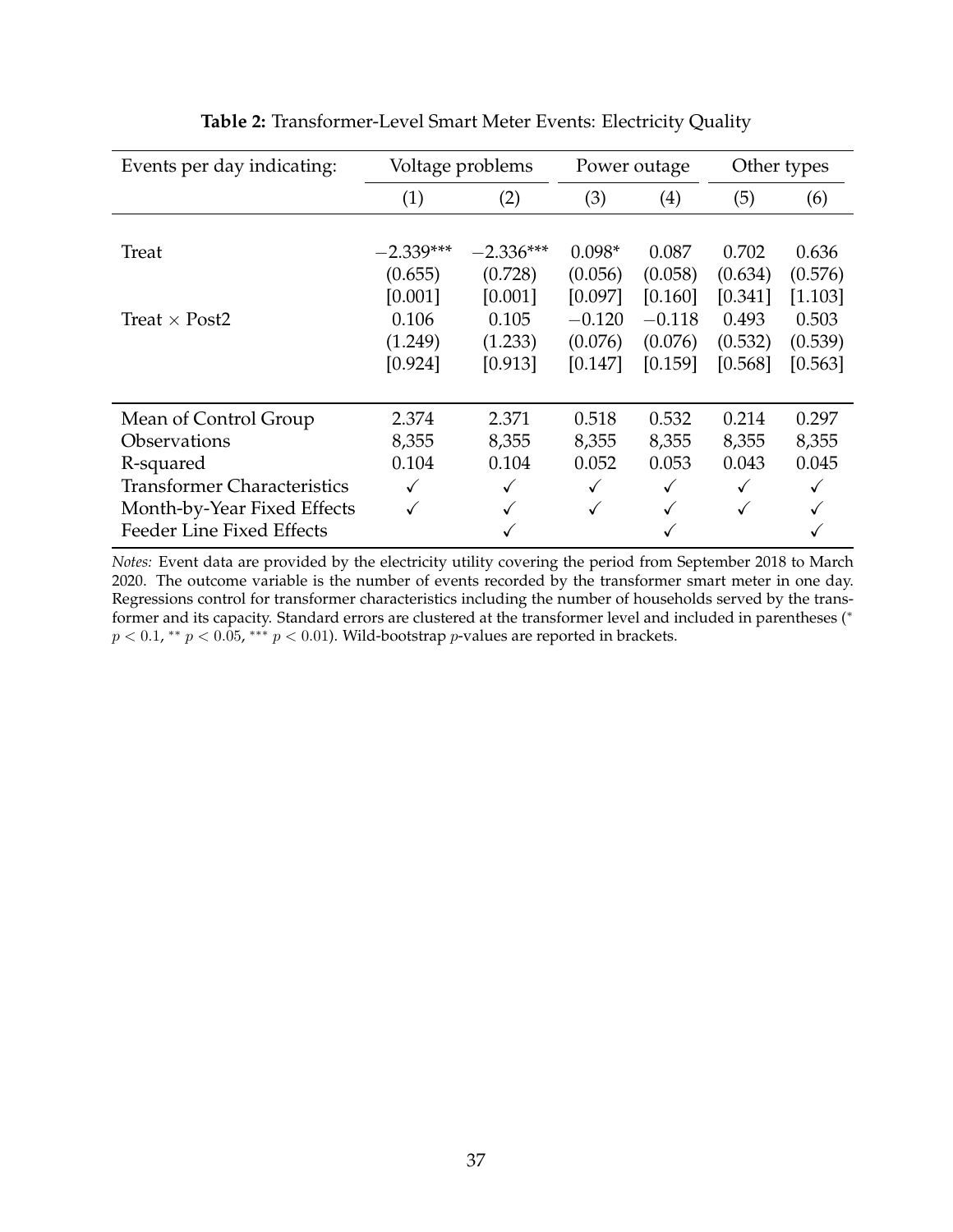<span id="page-38-0"></span>

**Figure 3:** Billed Electricity Consumption (kWh/month) after Smart Meter Installation

*Notes:* Billing data are provided by the electricity utility. The analysis here is a basic comparison, and no other control variables are included. Addresses that have businesses at the location are dropped. The standard errors are clustered at the transformer level.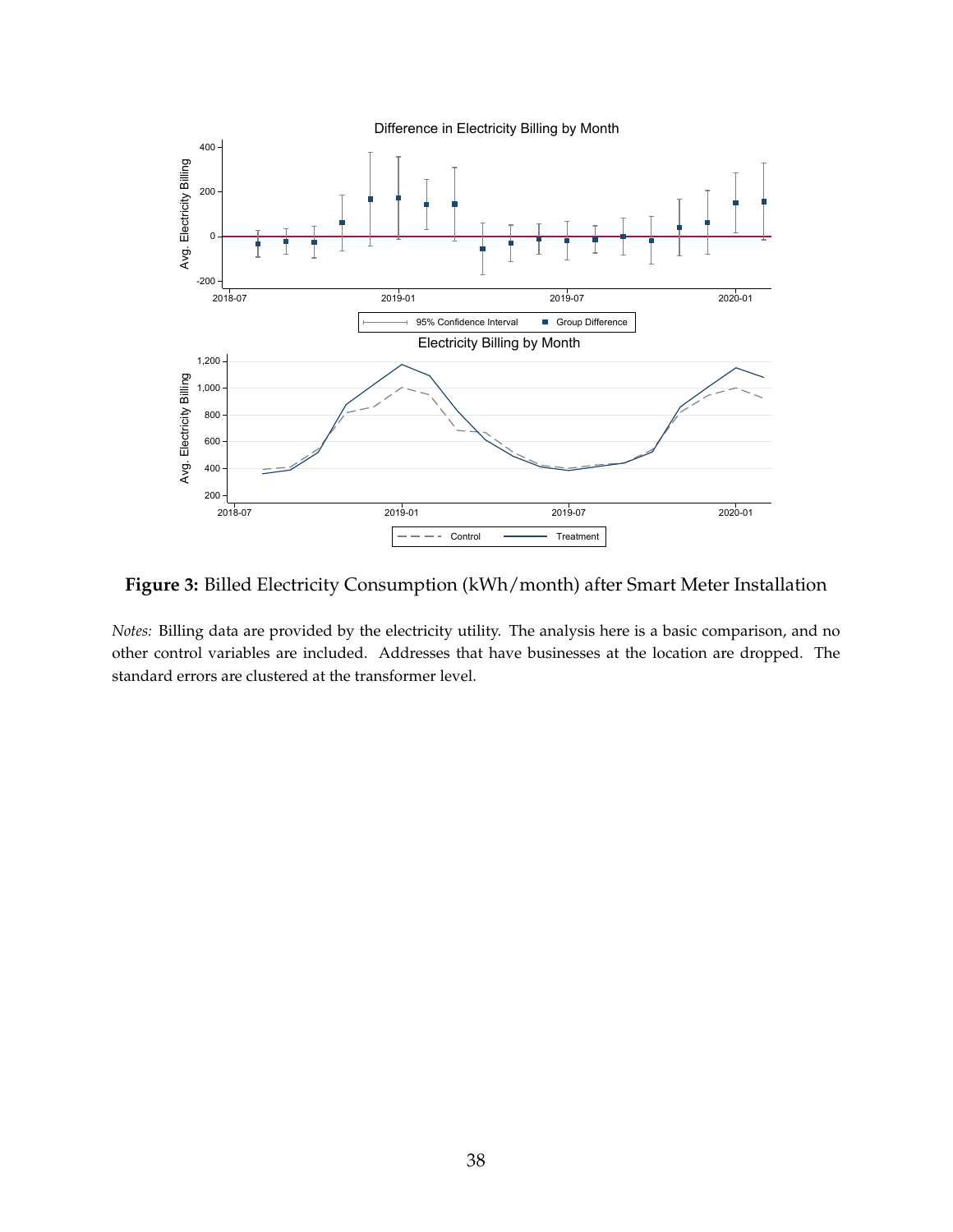|                             | (1)      | (2)                               |
|-----------------------------|----------|-----------------------------------|
|                             |          | Heating Season Non-heating Season |
|                             |          |                                   |
| Treat $\times$ Post1        | 59.292** | $-37.749**$                       |
|                             | (23.991) | (15.044)                          |
|                             | [0.041]  | [0.016]                           |
| Treat $\times$ Post2        | 13.667   | $-21.666$                         |
|                             | (18.469) | (27.262)                          |
|                             | [0.464]  | [0.476]                           |
|                             |          |                                   |
| Mean of Control Group       | 851.071  | 432.379                           |
| <b>Observations</b>         | 13,836   | 17,250                            |
| Number of Households        | 871      | 871                               |
| Adjusted R-squared          | 0.047    | 0.148                             |
| Household Fixed Effects     |          |                                   |
| Month-by-Year Fixed Effects |          |                                   |

<span id="page-39-0"></span>**Table 3:** Billed Electricity Consumption by Season (Heating vs. Non-heating)

*Notes:* Billing data are provided by the electricity utility covering the period between January 2017 and March 2020. Control group means are for the baseline (preintervention) period. The outcome variable is the monthly billed electricity consumption (kWh/month) for a household. Standard errors are clustered at the transformer level and included in parentheses (\*  $p < 0.1$ , \*\*  $p < 0.05$ , \*\*\*  $p < 0.01$ ). Wild-bootstrap p-values are reported in brackets.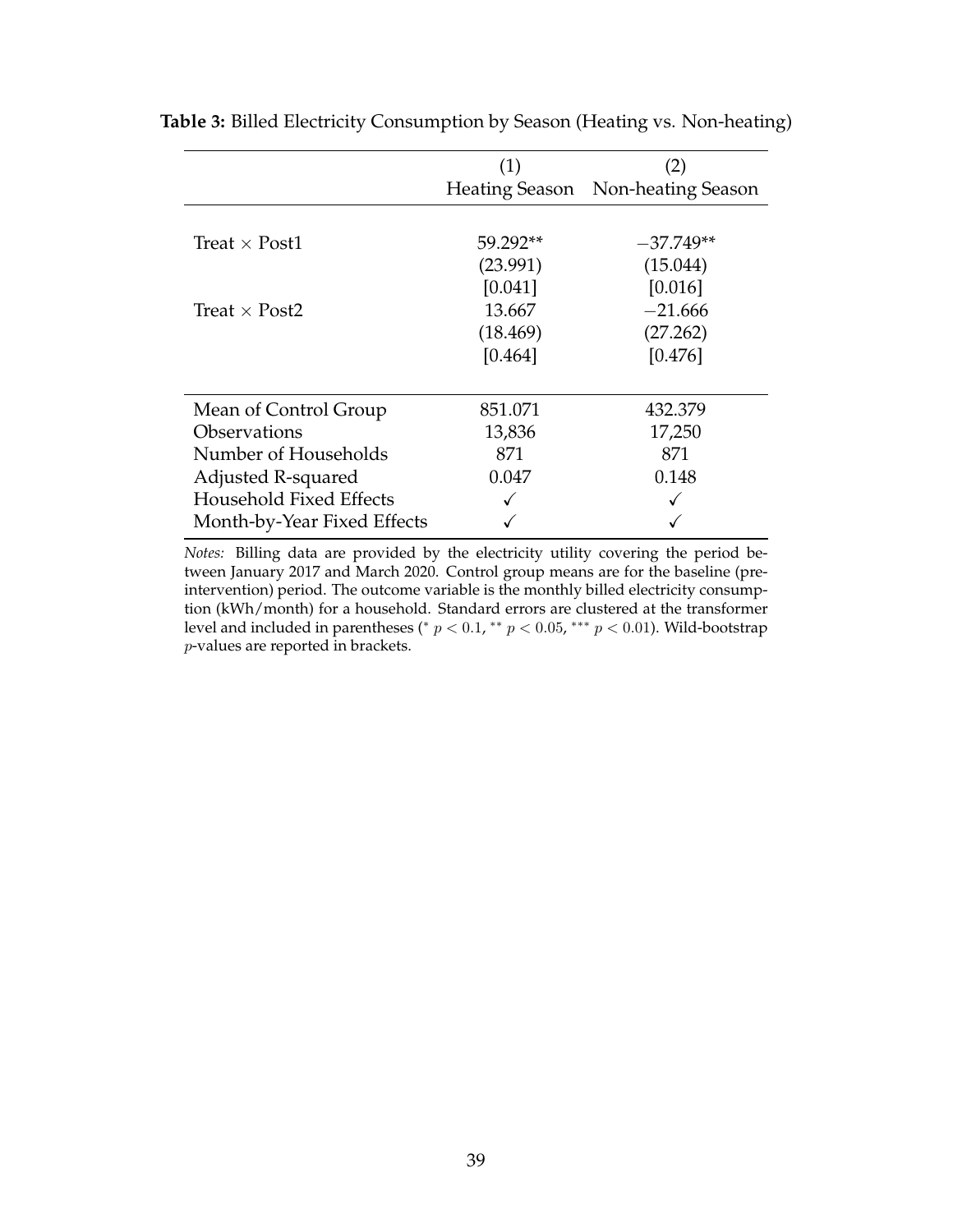|                                                                                                     | (1)<br>food                        | (2)<br>school                          | (3)<br>electricity                   | (4)<br>heat                            | (5)<br>other utilities           | (6)<br>communication                     |
|-----------------------------------------------------------------------------------------------------|------------------------------------|----------------------------------------|--------------------------------------|----------------------------------------|----------------------------------|------------------------------------------|
| Treat $\times$ Post                                                                                 | $-406.227$<br>(317.531)<br>[0.345] | $-1,385.340$<br>(2,430.723)<br>[0.792] | 43.007<br>(99.299)<br>[0.698]        | $-31.678$<br>(63.439)<br>[0.786]       | $-16.996$<br>(35.757)<br>[0.657] | $-40.338$<br>(58.840)<br>[0.517]         |
| Control Group Mean                                                                                  | 2079.244                           | 3991.788                               | 338.849                              | 2.067                                  | 236.284                          | 403.260                                  |
|                                                                                                     | (7)<br>transportation              | (8)<br>medical                         | (9)<br>clothing                      | (10)<br>house<br>expenses              | (11)<br>house<br>appliance       | (12)<br>discretionary<br>expenses        |
| Treat $\times$ Post                                                                                 | $-114.256$<br>(332.172)<br>[0.742] | 263.149<br>(350.966)<br>[0.475]        | $-1,001.215$<br>(785.362)<br>[0.352] | $-2,156.205$<br>(3,398.171)<br>[0.571] | 930.803*<br>(467.199)<br>[0.127] | $-9,950.487$<br>(20, 259.367)<br>[0.651] |
| Control Group Mean                                                                                  | 1161.502                           | 1587.556                               | 3010.333                             | 4919.822                               | 1328.899                         | 38750.120                                |
| Observations<br>Number of Households<br><b>Household Fixed Effects</b><br><b>Time Fixed Effects</b> | 1,760<br>880<br>✓                  | 1,760<br>880<br>$\checkmark$           | 1,760<br>880<br>✓                    | 1,760<br>880<br>✓                      | 1,760<br>880                     | 1,760<br>880<br>✓                        |

### **Table 4:** Household Expenditures (in KGS)

<span id="page-40-0"></span> *Notes:* Data collected via household baseline and follow-up surveys. We restrict analysis to the balanced panel of households in both surveys. The outcome variables measure households' expenses on the corresponding items over the pas<sup>t</sup> week (food), pas<sup>t</sup> year (school), pas<sup>t</sup> month (electricity, heat, other utility, communication, transportation, medical), and pas<sup>t</sup> three months (clothing, house expenses, house appliance, discretionary). The reference time period for certain reported expenditures differs between the baseline and follow-up surveys. In these cases, we adjust the data to make it compatible across surveys. The exchange rate at time of the baseline survey was <sup>1</sup> USD to 68.5 KGS. Standard errors are clustered at the transformerlevel and included in parentheses (\*  $p < 0.1$ , \*\*  $p < 0.05$ , \*\*\*  $p < 0.01$ ). Wild-bootstrap  $p$ -values are reported in brackets.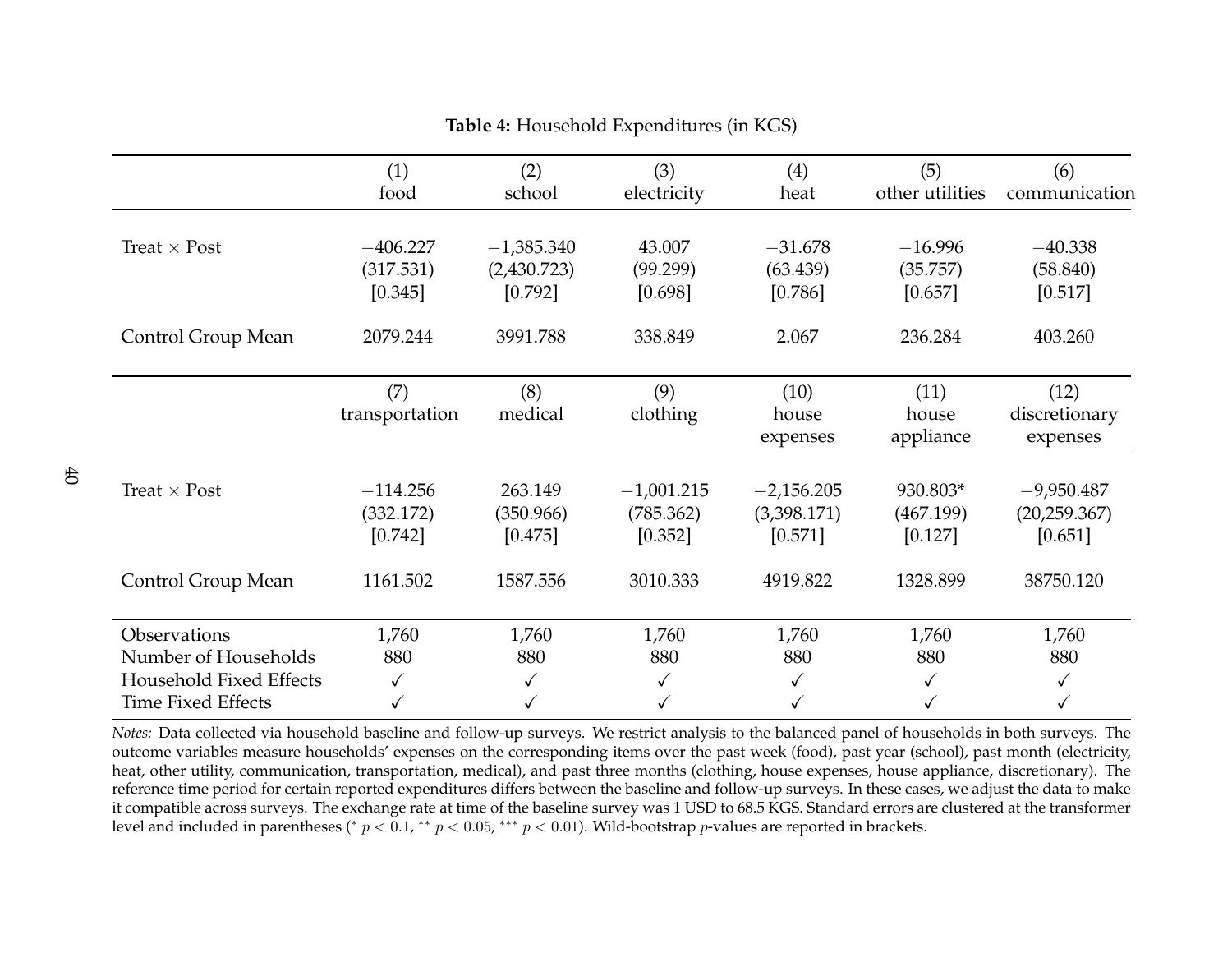| <b>VARIABLES</b>                                                                          | $\left( 1\right)$       | (2)                     | (3)                     | (4)                     | (5)                     | (6)                     | (7)                     |
|-------------------------------------------------------------------------------------------|-------------------------|-------------------------|-------------------------|-------------------------|-------------------------|-------------------------|-------------------------|
|                                                                                           | made                    | install                 | replace                 | insulate                | change to energy-       | install energy-         | replace                 |
|                                                                                           | any change              | insulation              | windows                 | windows                 | efficient appliances    | efficient light bulbs   | heating system          |
| <b>Treat</b>                                                                              | $0.075*$                | $-0.009$                | $0.087***$              | $-0.000$                | 0.001                   | 0.015                   | 0.003                   |
|                                                                                           | (0.041)                 | (0.045)                 | (0.030)                 | (0.003)                 | (0.002)                 | (0.012)                 | (0.004)                 |
| Mean of Control Group<br><b>Observations</b><br>R-squared<br><b>Basic Characteristics</b> | 0.205<br>1,125<br>0.024 | 0.109<br>1,125<br>0.021 | 0.080<br>1,125<br>0.020 | 0.004<br>1,125<br>0.001 | 0.002<br>1,125<br>0.002 | 0.019<br>1,125<br>0.003 | 0.002<br>1,125<br>0.002 |

<span id="page-41-0"></span>**Table 5:** Changes in Home Energy Efficiency

 *Notes:* Data collected through the household follow-up survey in May 2019. The outcome variables are binary variables indicating whether the household made certain changes to the house "since last summer" (when the smart meters were installed) and equaling <sup>1</sup> if the household made the corresponding change. The outcome variable in column <sup>1</sup> equals <sup>1</sup> if the household reported making any of the changes reported in columns <sup>2</sup> through 7, and zero otherwise. We control for household basic characteristics, including the number of rooms in <sup>a</sup> house and whether the house is owner occupied. Robust standard errors are clustered at thetransformer level and included in parentheses (\*  $p < 0.1$ , \*\*  $p < 0.05$ , \*\*\*  $p < 0.01$ ).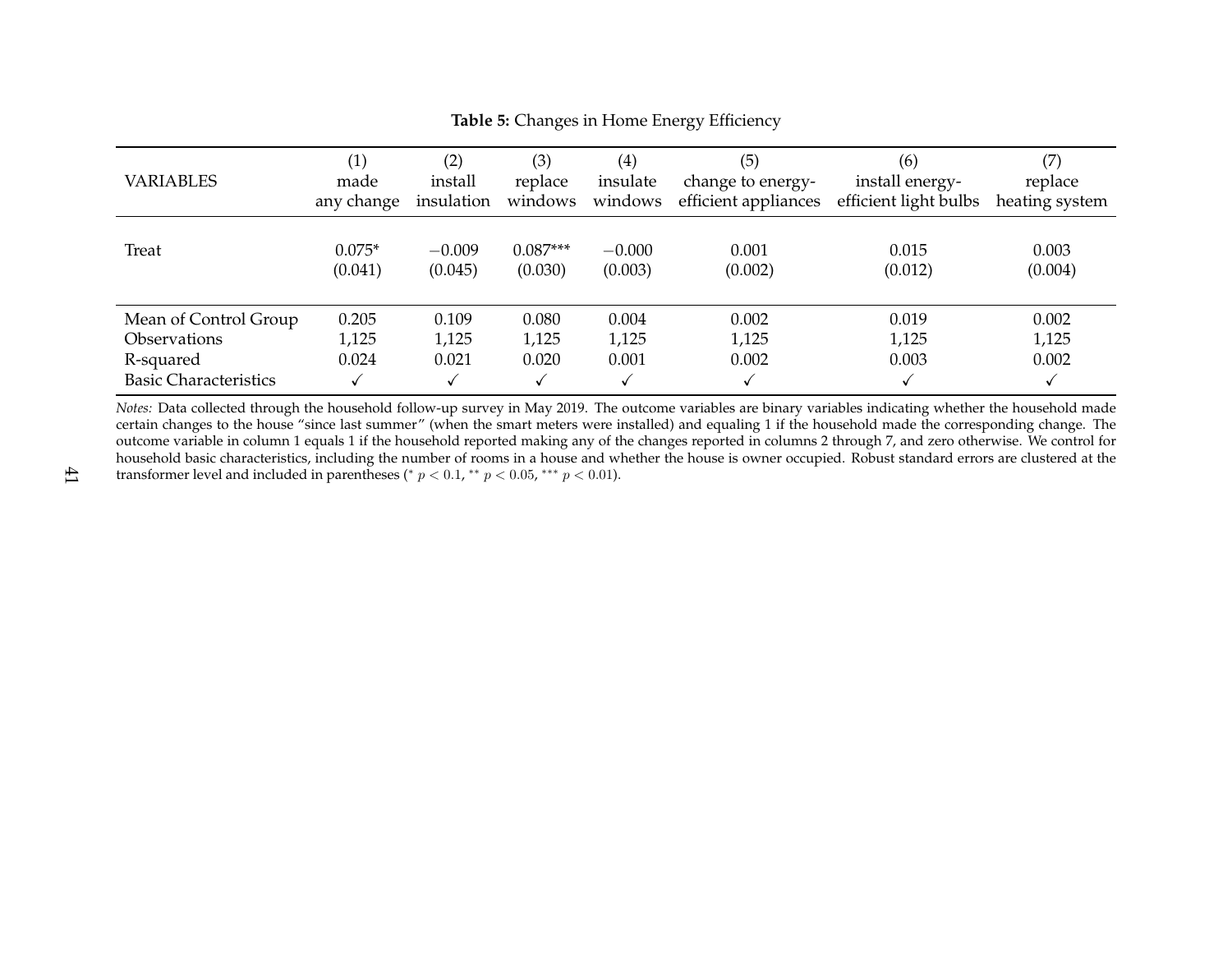<span id="page-42-0"></span>

|                                      | (1)<br>Reliability | (2)<br>Monetized Bill                |
|--------------------------------------|--------------------|--------------------------------------|
|                                      |                    |                                      |
| Reliability                          |                    | 1,833.833***<br>(551.304)<br>[0.000] |
| Treat $\times$ Post                  | $-0.796$           |                                      |
|                                      | (0.870)            |                                      |
|                                      | [0.440]            |                                      |
| Treat $\times$ Replace $\times$ Post | $2.222***$         |                                      |
|                                      | (0.632)            |                                      |
|                                      | [0.178]            |                                      |
| Post                                 | $-0.991$           |                                      |
|                                      | (0.599)            |                                      |
|                                      | [0.252]            |                                      |
|                                      |                    |                                      |
| Observations                         | 1,742              | 1,742                                |
| K-P F-statistics                     | 84.46              |                                      |
| R-squared                            | 0.039              |                                      |
| Number of Households                 | 871                | 871                                  |
| Household Fixed Effects              |                    |                                      |
| Estimate                             | IV Stage 1         | IV Stage 2                           |

**Table 6:** Returns to Electricity Service Quality Improvements

*Notes:* Regressions are restricted to the households for which we have a balanced panel. Reliability data are collected from the household baseline and follow-up surveys, conducted in May 2018 and May 2019, respectively. Billed electricity data are from the electricity utility. We calculated the total monetized electricity consumption in the winter for both the pre-intervention period and the post-intervention period and then merged it with household self-reported electricity service quality. *Reliability* is measured by the negative of the total number of outage and voltage fluctuation events within a week, self-reported by the households. *Monetized Bill* is the total monetized billed electricity consumption in the heating season from November to March. *Treat* is a binary variable that equals 1 if the household belongs to the treatment group. *Post* is a binary variable that equals 1 for the post-intervention period. Standard errors are clustered at the transformer level and included in parentheses (\*  $p < 0.1$ , \*\*  $p < 0.05$ , \*\*\*  $p < 0.01$ ). Wild-bootstrap  $p$ -values are reported in brackets.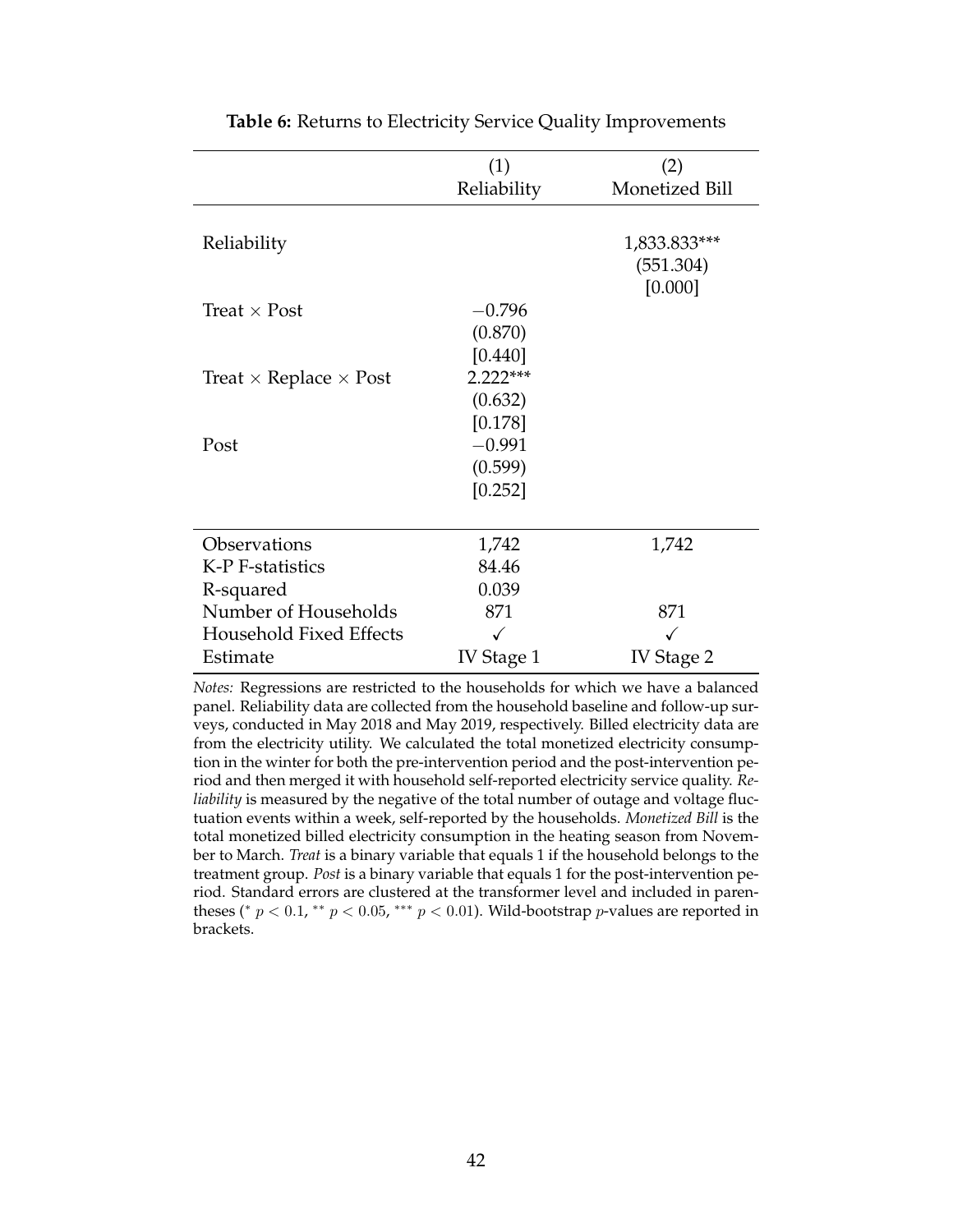# **APPENDIX: FOR ONLINE PUBLICATION**

## **A1 Additional Figures and Tables**

# <span id="page-43-0"></span>Electricity generation, transmission, and distribution



Source: Adapted from National Energy Education Development Project (public domain)

### **Figure A1:** Intervention within the distribution system

*Notes:* Figure from U.S. Energy Information Administration's website [\(U.S. Energy Information Adminis](#page-32-10)[tration,](#page-32-10) [2019a\)](#page-32-10) explaining electricity delivery. Our project operated and collected data at these last stages of the distribution system: the neighborhood transformer and the houses. The intervention in this study consists of smart meters installed at households in the treatment group but not in the control group. In addition to the intervention, smart meters are installed at all 20 neighborhood transformers for measuring outcomes.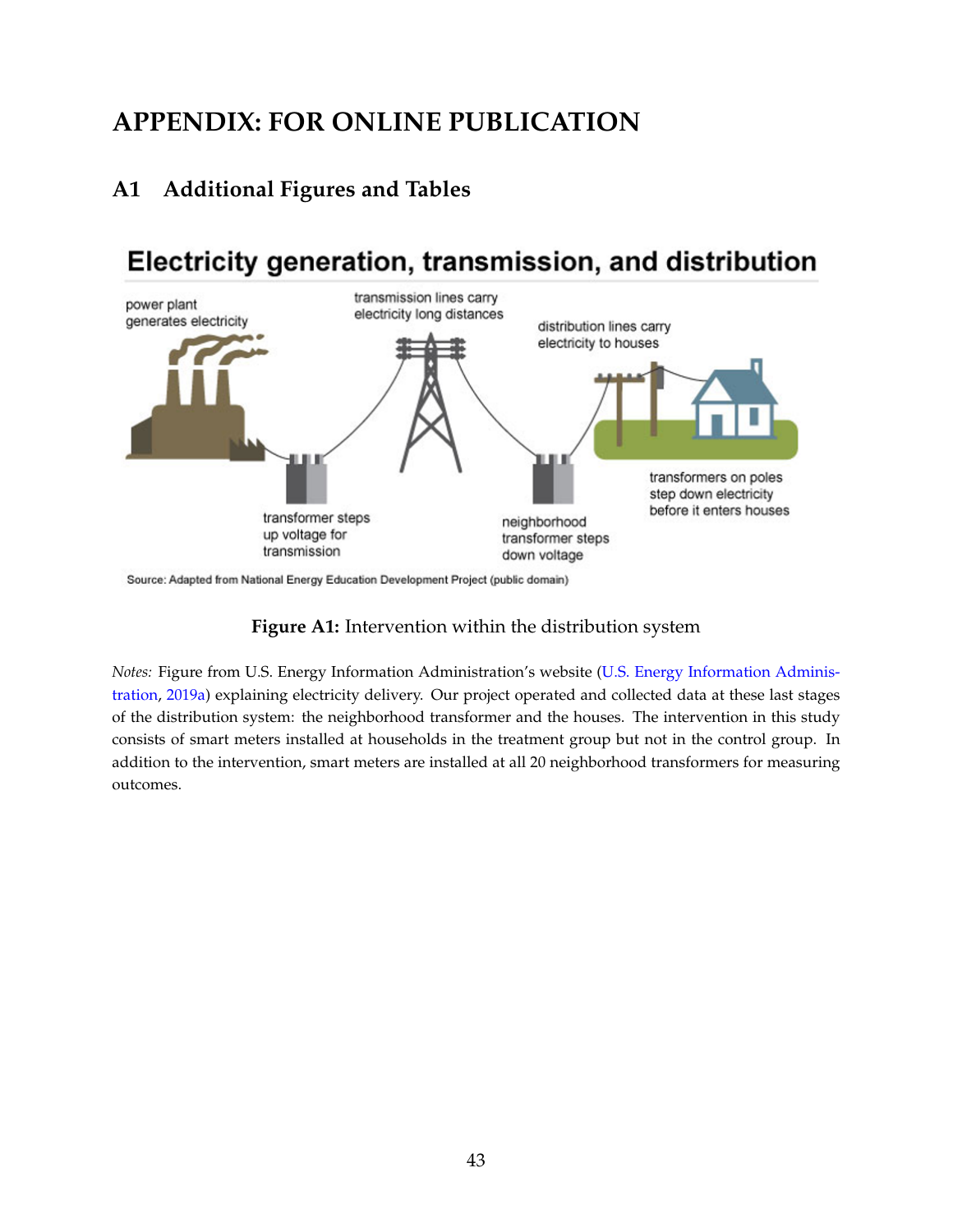<span id="page-44-0"></span>

**Figure A2:** Transformer Locations

*Notes:* This map shows the study transformer locations, which are located within one city in the Kyrgyz Republic. The transformers are all located within an approximately two-square-mile area. Each transformer serves a neighborhood of electricity consumers. We hide the identifying information.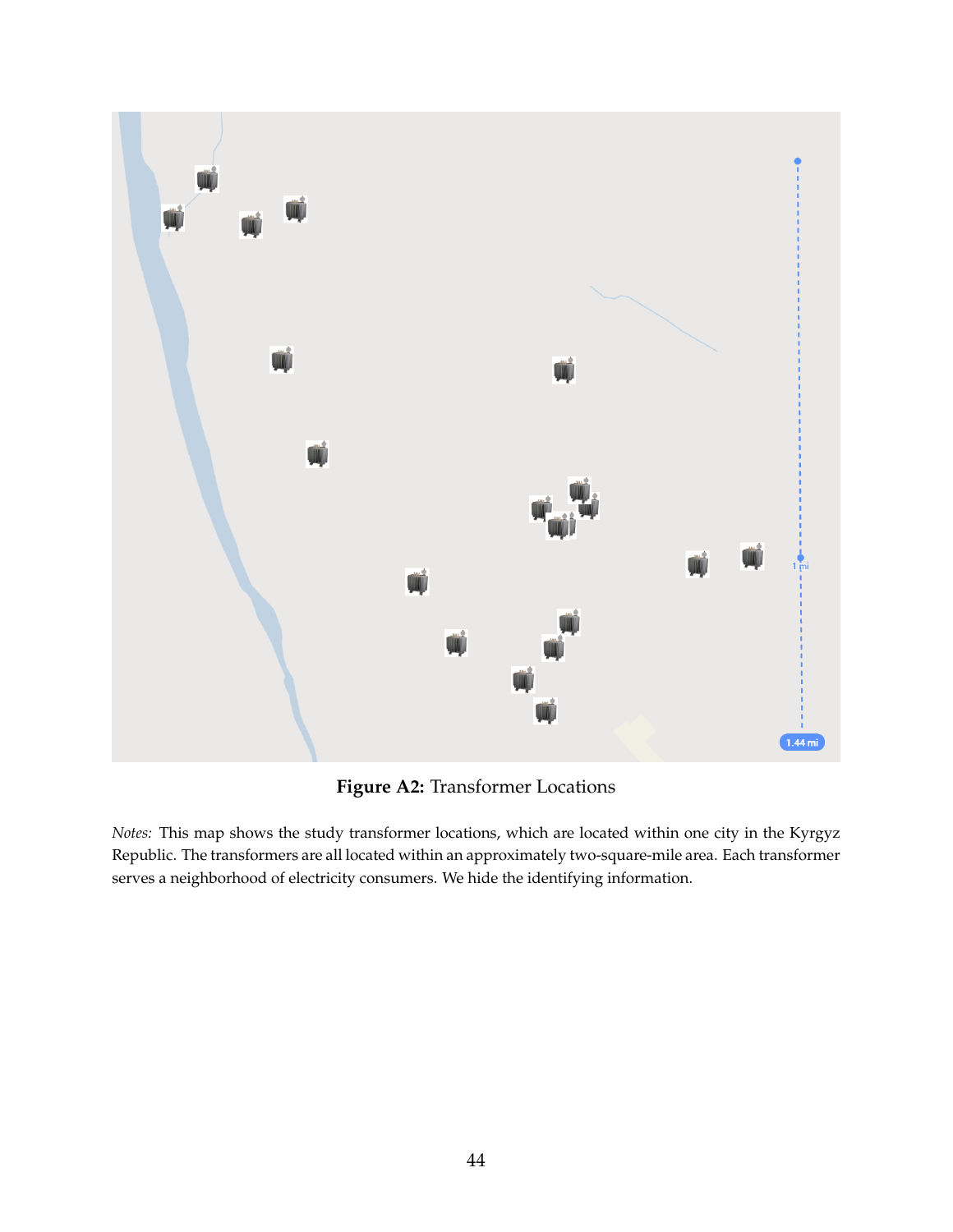<span id="page-45-0"></span>

**Figure A3:** Randomized Design

*Notes:* Randomization occurred at the transformer level, with 20 transformers randomly assigned to either treatment or control status. Households in the treatment transformer group (798) had smart meters installed. Households in the control transformer group (846) retained their old meters.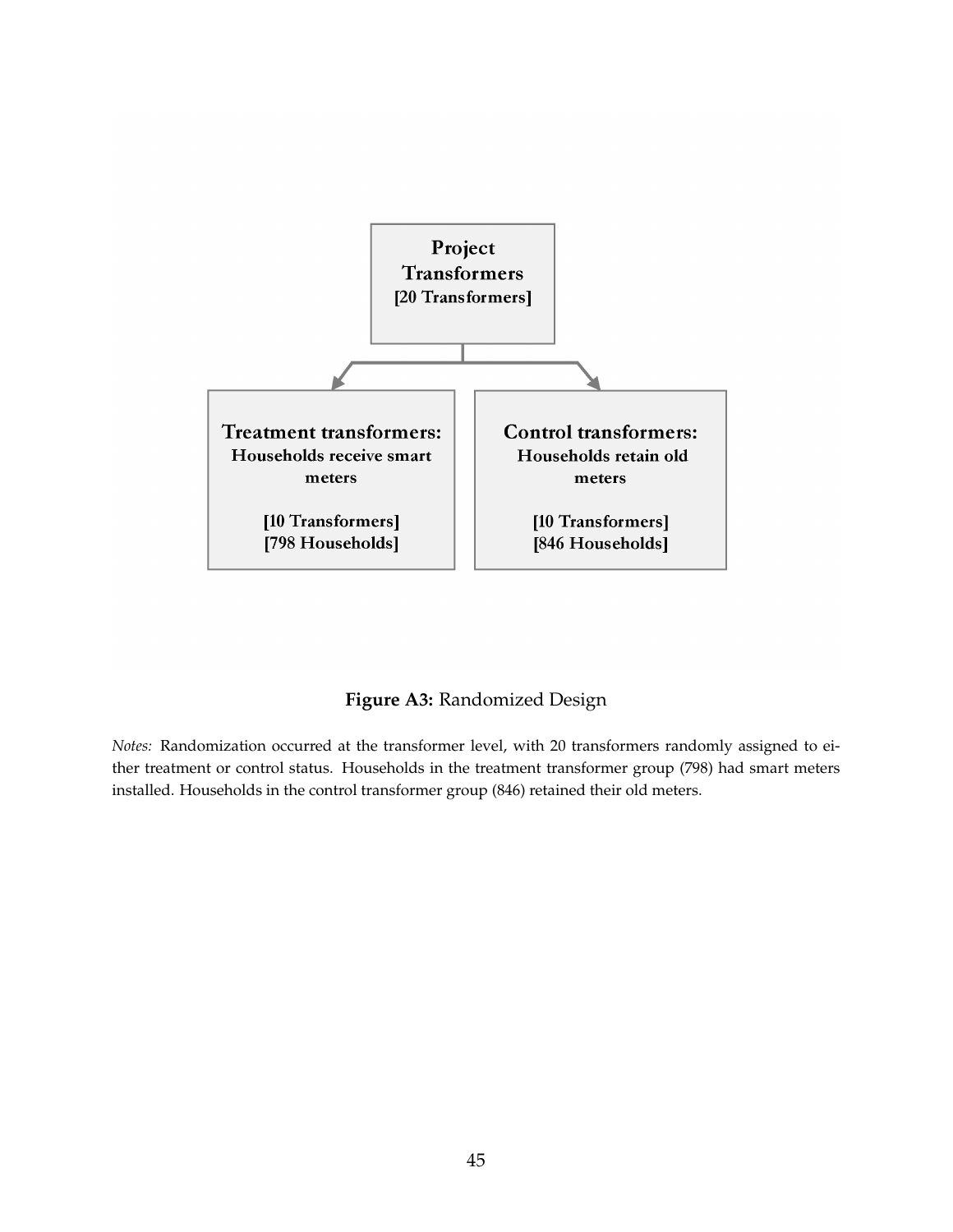<span id="page-46-0"></span>

### **Figure A4:** Timeline of Meter Installation and Data Collection

*Notes:* Monthly billed electricity consumption data are provided by the electricity utility. The transformer smart meters were installed just before the intervention to ensure outcome measures were collected by the time of the intervention. The installation of the household smart meters was the intervention. Once the transformer and household smart meters were installed, the technology sends the data directly to the utility. We receive those data from the utility's server.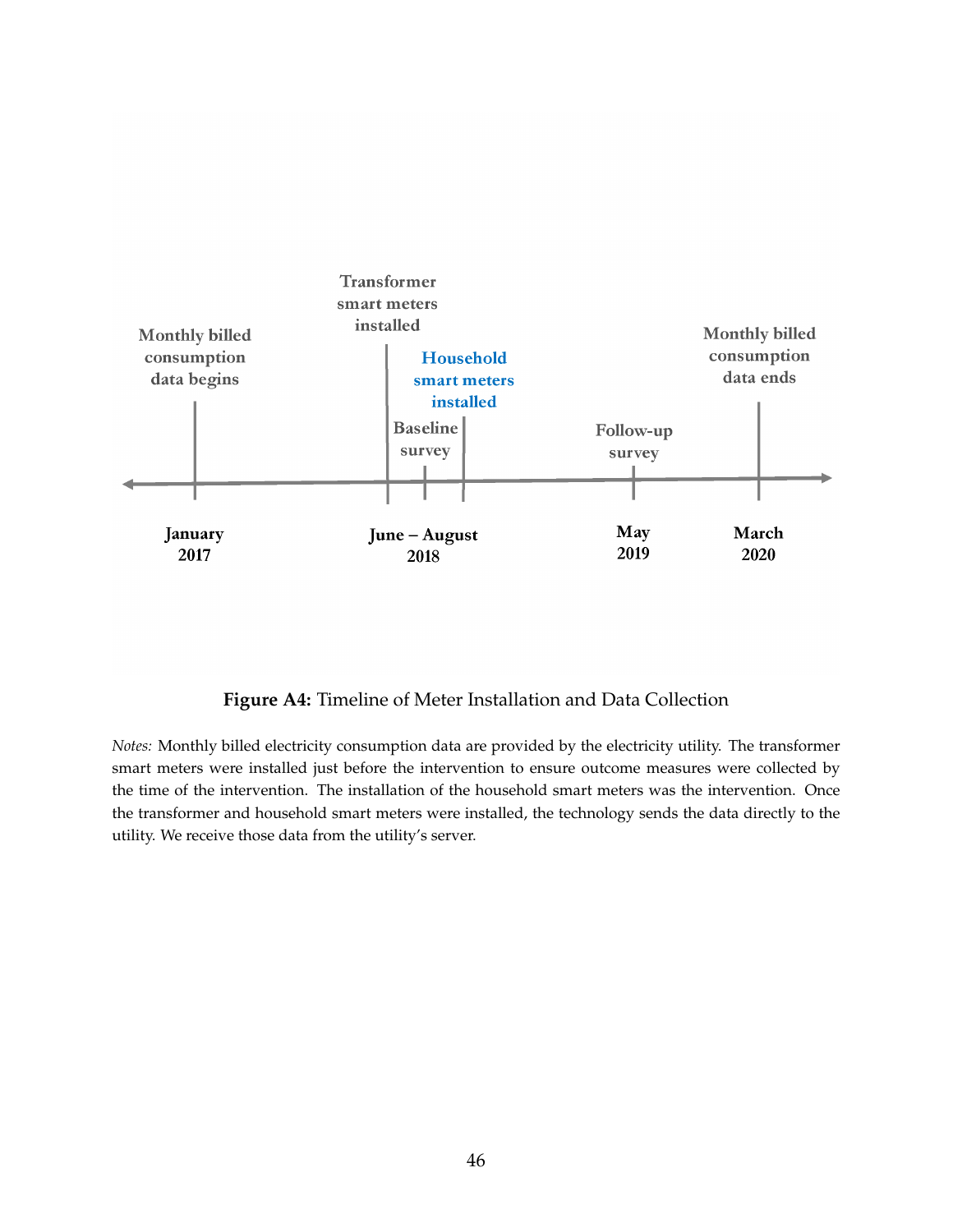<span id="page-47-0"></span>

| <b>Event Category</b> | Event Type                                                                                          | Count  | Percentage |
|-----------------------|-----------------------------------------------------------------------------------------------------|--------|------------|
|                       | Over voltage L1 start                                                                               | 13,484 | 27.71%     |
| Voltage Quality       | Over voltage L2 start                                                                               | 9,096  | 18.69%     |
|                       | Over voltage L3 start                                                                               | 6,592  | 13.55%     |
|                       | Disconnect relay                                                                                    | 53     | $0.11\%$   |
|                       | Limiter threshold exceeded                                                                          | 4,683  | 9.62%      |
|                       | Manual connection                                                                                   | 45     | $0.09\%$   |
| Power Outage          | Power down (long power failure)                                                                     | 2,300  | 4.73%      |
|                       | Power down (short power failure)                                                                    | 552    | 1.13%      |
|                       | Power up (long power failure)                                                                       | 2,365  | 4.86%      |
|                       | Power up (short power failure)                                                                      | 555    | 1.14%      |
|                       | Association authentication failure                                                                  | 58     | 0.12%      |
|                       | Clock adjusted (new date/time)                                                                      | 1      | $0.00\%$   |
| Other                 | Clock adjusted (old date/time)                                                                      | 1      | $0.00\%$   |
|                       | Current reverse generation in any phase                                                             | 3,305  | $6.79\%$   |
|                       | Module power down                                                                                   | 2,490  | 5.12%      |
| Total                 |                                                                                                     | 48,664 | 100.0%     |
|                       | Notes: Event data are provided by the smart meters installed at the transformers. Categorization is |        |            |

## **Table A1:** Categorization of events: transformer smart meters

*Notes*: Event data are provided by the smart meters installed at the transformers. Categorization is based on the technical manual from the manufacturer of the smart meters. "Other" events are all those that do not fit into the first categories (voltage quality, and power outages).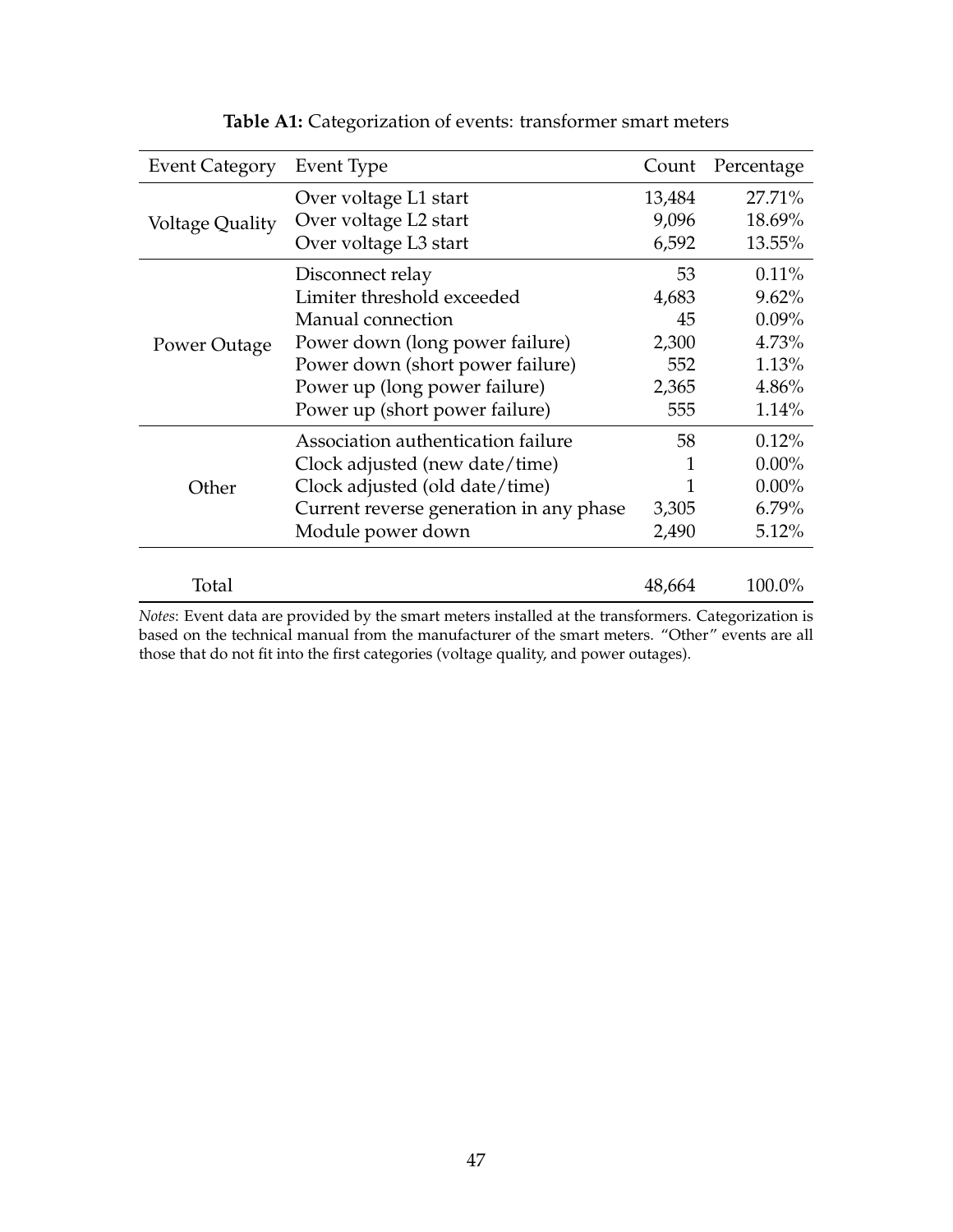<span id="page-48-0"></span>

| Group     |     | Baseline Responses Follow-Up Responses Response Change |       |
|-----------|-----|--------------------------------------------------------|-------|
| Control   | 575 | 450                                                    | 78.6% |
| Treatment | 568 | 430                                                    | 75.5% |

**Table A2:** Check for Differential Attrition

*Notes:* This table reports the number of responses by treatment group in the baseline and follow-up surveys. Column 3 reports the number of responses in the follow-up survey (Column 2) divided by the number of responses in the baseline survey (Column 1).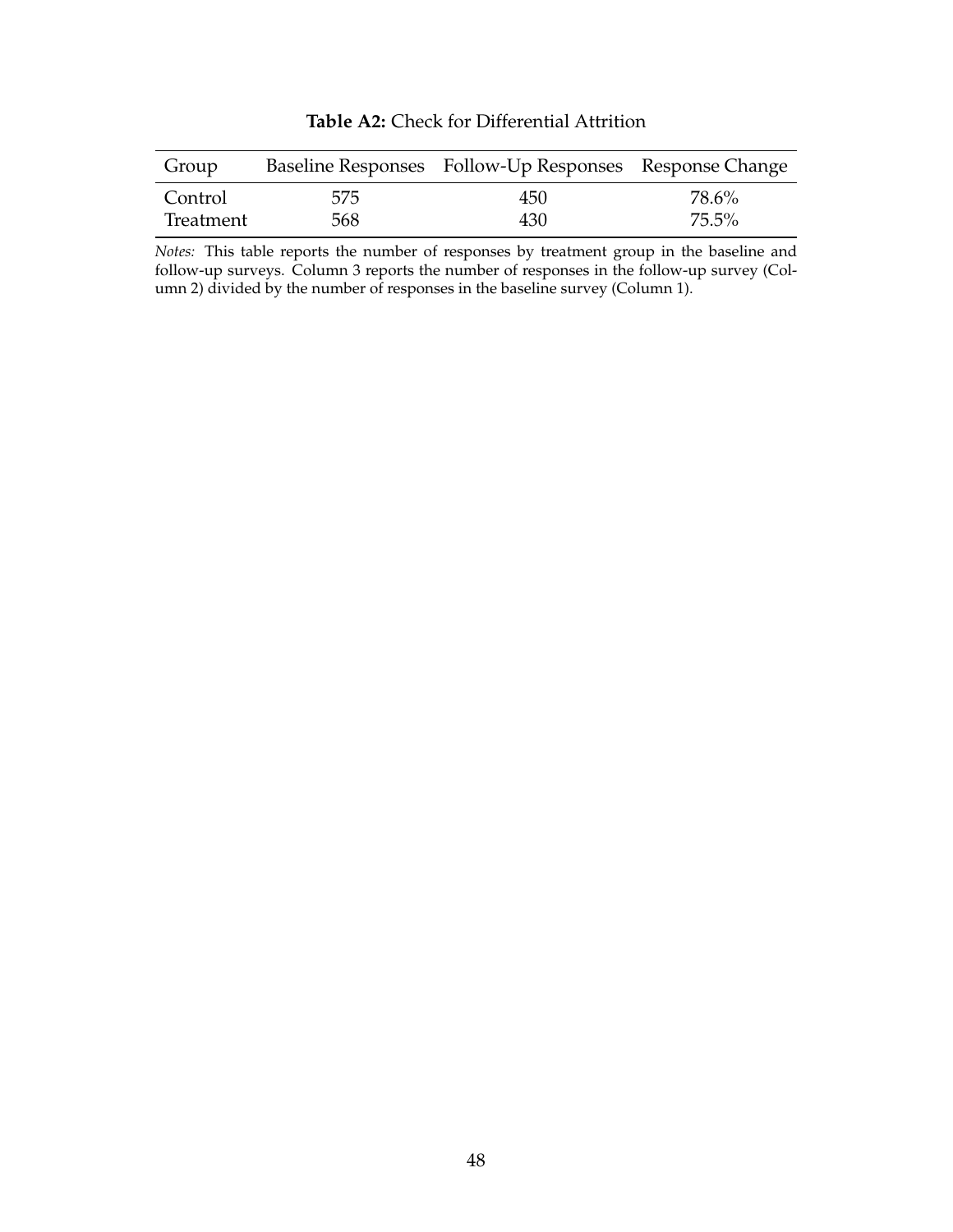<span id="page-49-0"></span>

| <b>VARIABLES</b>              | Control       | Treat          | Difference   |
|-------------------------------|---------------|----------------|--------------|
| Food                          | 2,079.244     | 2,389.872      | 310.628      |
|                               | (1,399.762)   | (1,632.380)    | (338.498)    |
| School                        | 3,991.778     | 5,087.907      | 1,096.129    |
|                               | (11,603.503)  | (10,668.910)   | (2,003.874)  |
| Electricity                   | 338.849       | 338.921        | 0.072        |
|                               | (315.986)     | (484.812)      | (48.476)     |
| Heat                          | 2.067         | 14.233         | 12.166       |
|                               | (19.331)      | (175.460)      | (13.820)     |
| <b>Other Utilities</b>        | 236.284       | 243.795        | 7.511        |
|                               | (302.296)     | (325.704)      | (33.712)     |
| Communication                 | 403.260       | 486.288        | 83.028       |
|                               | (479.078)     | (446.747)      | (62.361)     |
| Transportation                | 1,161.502     | 1,194.423      | 32.921       |
|                               | (2,766.942)   | (1,910.585)    | (291.953)    |
| Medical                       | 1,587.556     | 1,178.563      | $-408.993$   |
|                               | (4,541.160)   | (3,525.414)    | (340.282)    |
| Clothing                      | 3,010.333     | 3,671.802      | 661.469      |
|                               | (4,822.782)   | (5,027.772)    | (759.205)    |
| House Expenses                | 4,919.822     | 8,247.441      | 3,327.620    |
|                               | (18,670.148)  | (37,312.887)   | (2,782.833)  |
| House Appliances              | 1,328.889     | 1,325.442      | $-3.447$     |
|                               | (4,189.350)   | (4,671.530)    | (637.148)    |
| <b>Discretionary Expenses</b> | 38,750.121    | 47,989.176     | 9,239.052    |
|                               | (74, 871.656) | (100, 905.539) | (20,550.715) |
| Observations                  | 450           | 430            | 880          |

**Table A3:** Balance Test on Household Expenses

*Notes:* Data collected through the household baseline survey. We restrict this analysis to the households that appear in both the baseline and follow-up surveys. The outcome variables measure households' expenses on the corresponding items. *Control* represents the mean value for the control group, while *Treat* represents the mean value for the treatment group. *Difference* is the difference between the mean value of the treatment group and the mean value of the control group. Robust standard errors are clustered at the transformer level.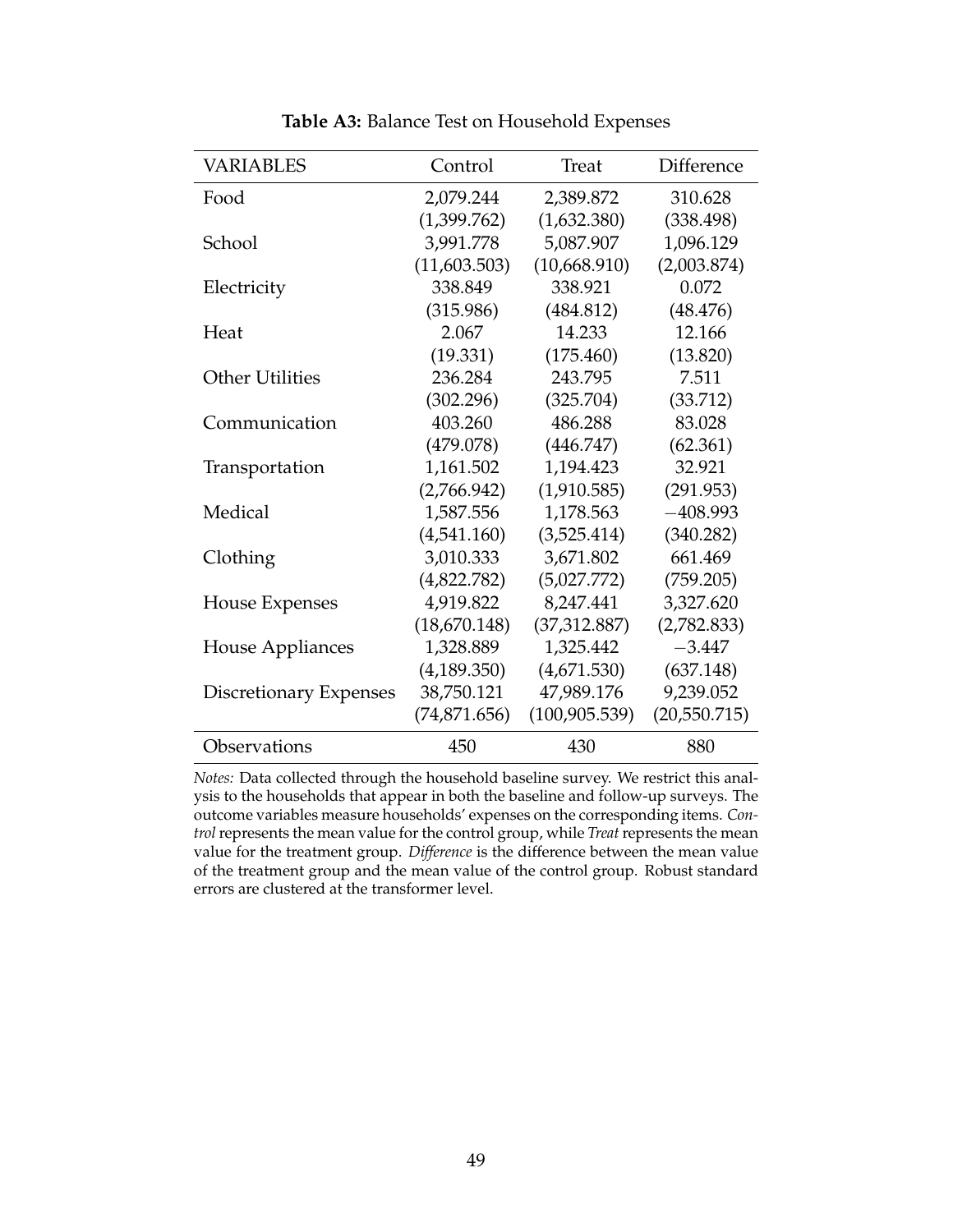| <b>VARIABLES</b>                               | Control | Treatment | Difference |
|------------------------------------------------|---------|-----------|------------|
| Number of Rooms in the House                   | 2.977   | 2.958     | 0.020      |
|                                                | (1.268) | (1.251)   | (0.231)    |
| Homes Owned                                    | 0.826   | 0.778     | 0.048      |
|                                                | (0.379) | (0.416)   | (0.043)    |
| Homes with Insulation                          | 0.162   | 0.264     | $-0.102$   |
|                                                | (0.369) | (0.441)   | (0.071)    |
| Houses Using Energy-Efficient Light Bulbs      | 0.191   | 0.208     | $-0.017$   |
|                                                | (0.394) | (0.406)   | (0.052)    |
| Houses Using Central Heating                   | 0.035   | 0.079     | $-0.044$   |
|                                                | (0.183) | (0.270)   | (0.050)    |
| <b>Houses Using Electric Heating</b>           | 0.614   | 0.688     | $-0.074$   |
|                                                | (0.487) | (0.464)   | (0.070)    |
| Reporting 1+ Outages Per Week (Jan.–Feb. 2018) | 0.482   | 0.452     | 0.030      |
|                                                | (0.500) | (0.498)   | (0.114)    |
| Reporting 1+ Voltage Fluctuations Per Week     | 0.717   | 0.695     | 0.022      |
|                                                | (0.451) | (0.461)   | (0.104)    |
| Houses with Electric Generators                | 0.003   | 0.005     | $-0.002$   |
|                                                | (0.059) | (0.073)   | (0.003)    |
| <b>Houses with Stabilizers</b>                 | 0.005   | 0.005     | $-0.000$   |
|                                                | (0.072) | (0.073)   | (0.004)    |
| Houses with Appliance Damage                   | 0.183   | 0.239     | $-0.056$   |
|                                                | (0.387) | (0.427)   | (0.092)    |
| Observations                                   | 575     | 568       | 1,143      |

<span id="page-50-0"></span>**Table A4:** Balance Test on Household Characteristics Based on All Households

*Notes:* We report the mean values of household characteristic variables. Household data were collected via the baseline household survey, conducted in spring 2018. Robust standard errors are clustered at the transformer level.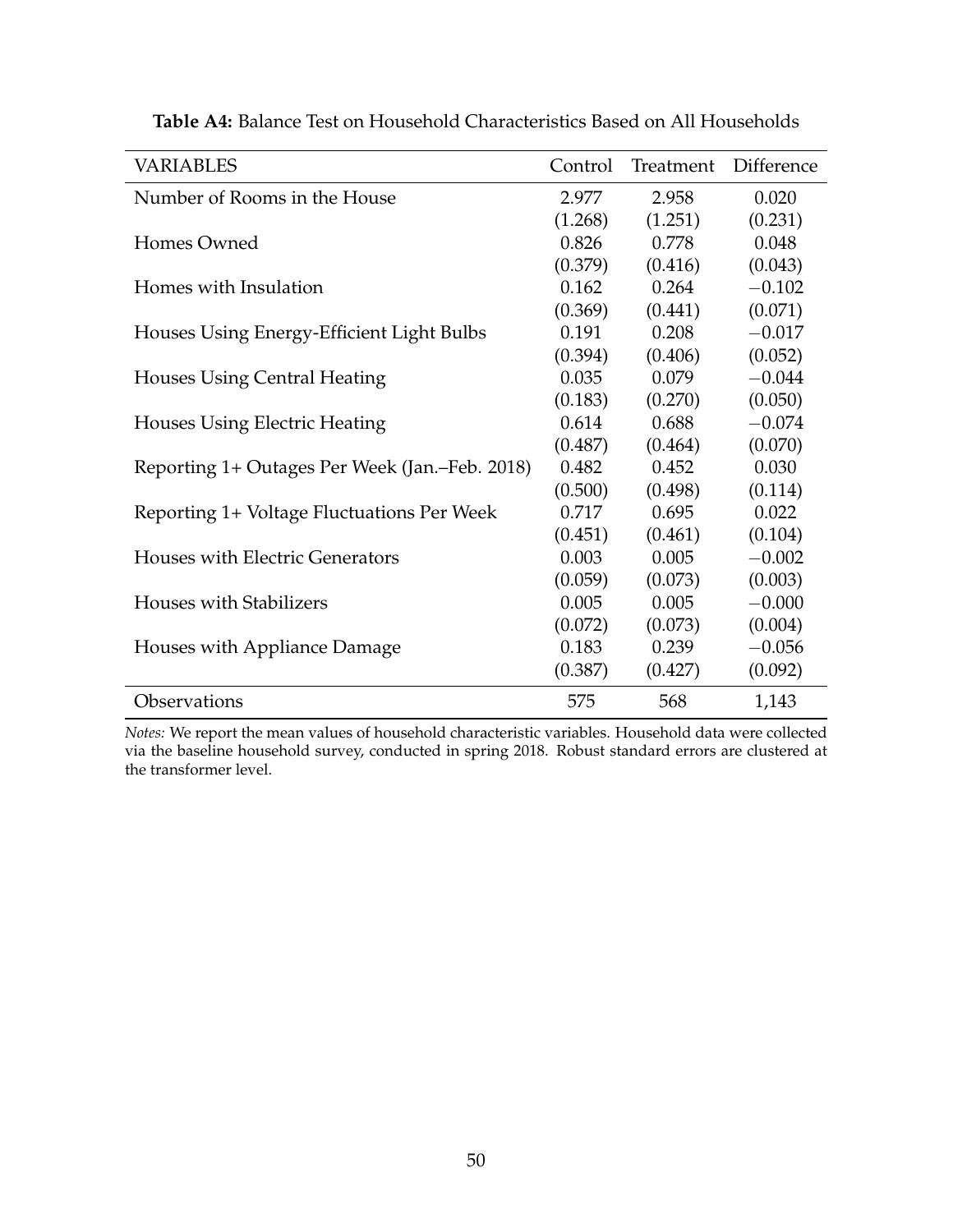| <b>VARIABLES</b>              | Control      | Treat          | Difference   |
|-------------------------------|--------------|----------------|--------------|
| Food                          | 2,056.565    | 2,459.921      | 403.356      |
|                               | (1,380.428)  | (1,699.949)    | (336.971)    |
| School                        | 3,864.957    | 5,099.296      | 1,234.339    |
|                               | (10,885.922) | (12,669.304)   | (1,808.371)  |
| Electricity                   | 335.310      | 352.352        | 17.043       |
|                               | (298.500)    | (467.313)      | (48.077)     |
| Heating                       | 1.617        | 11.866         | 10.249       |
|                               | (17.118)     | (154.182)      | (11.342)     |
| <b>Other Utilities</b>        | 231.663      | 238.722        | 7.059        |
|                               | (298.501)    | (315.631)      | (29.501)     |
| Communication                 | 416.162      | 518.889        | 102.727      |
|                               | (479.406)    | (509.067)      | (65.633)     |
| Transportation                | 1,325.628    | 1,320.215      | $-5.413$     |
|                               | (3,679.287)  | (2,800.123)    | (297.625)    |
| Medical                       | 1,537.965    | 1,172.292      | $-365.673$   |
|                               | (4,501.009)  | (3,372.664)    | (303.175)    |
| Clothing                      | 2,881.478    | 3,896.083      | 1,014.604    |
|                               | (4,430.101)  | (5,465.106)    | (787.867)    |
| <b>House Expenses</b>         | 5,401.600    | 8,576.937      | 3,175.337    |
|                               | (20,515.947) | (46,904.070)   | (3,009.059)  |
| House Appliances              | 1,475.478    | 1,383.081      | $-92.397$    |
|                               | (4,955.584)  | (4,962.081)    | (588.709)    |
| <b>Discretionary Expenses</b> | 39,352.930   | 47,553.195     | 8,200.265    |
|                               | (75,666.883) | (102, 625.523) | (18,718.855) |
| Observations                  | 575          | 568            | 1,143        |

<span id="page-51-0"></span>**Table A5:** Balance Test on Household Expenses Based on All Households

*Notes:* Data collected through the household baseline survey. The outcome variables measure households' expenses on the corresponding items. *Control* represents the mean value for the control group, while *Treat* represents the mean value for the treatment group. *Difference* is the difference between the mean value of the treatment group and the mean value of the control group. Robust standard errors are clustered at the transformer level.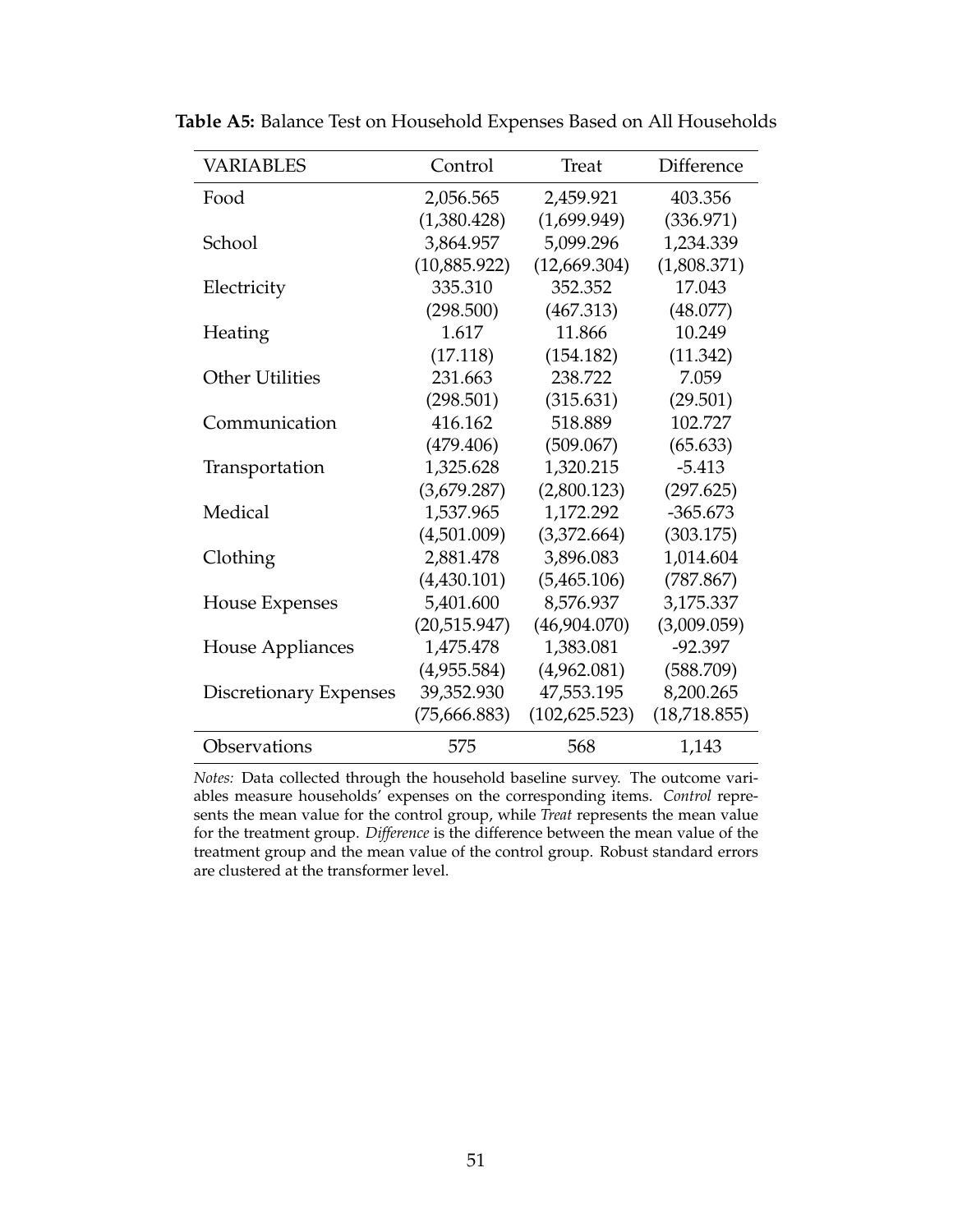<span id="page-52-0"></span>

| <b>Table A6:</b> Correlation between Reported Electricity Quality and Events Recorded by |  |  |
|------------------------------------------------------------------------------------------|--|--|
| <b>Smart Meters</b>                                                                      |  |  |

| <b>VARIABLES</b>      | Reliability Reported by Household |                   |                     |  |  |
|-----------------------|-----------------------------------|-------------------|---------------------|--|--|
|                       | (1)                               | $\left( 2\right)$ | (3)                 |  |  |
| <b>Quality Events</b> | $-0.200***$<br>(0.069)            |                   |                     |  |  |
| <b>Power Events</b>   |                                   | $-0.181*$         |                     |  |  |
| <b>Theft Events</b>   |                                   | (0.095)           | $-0.712$<br>(0.835) |  |  |
| Observations          | 871                               | 871               | 871                 |  |  |

*Notes:* Event data are from the household smart meters. The household self-reported reliability data are from the follow-up survey, conducted in May 2019. Reliability is measured as the negative of the total number of outage and voltage fluctuation events within a week, self-reported by the households during the previous winter. Standard errors are clustered at the transformer level and displayed in parentheses (\*  $p < 0.1$ , \*\*  $p < 0.05$ , \*\*\*  $p < 0.01$ ).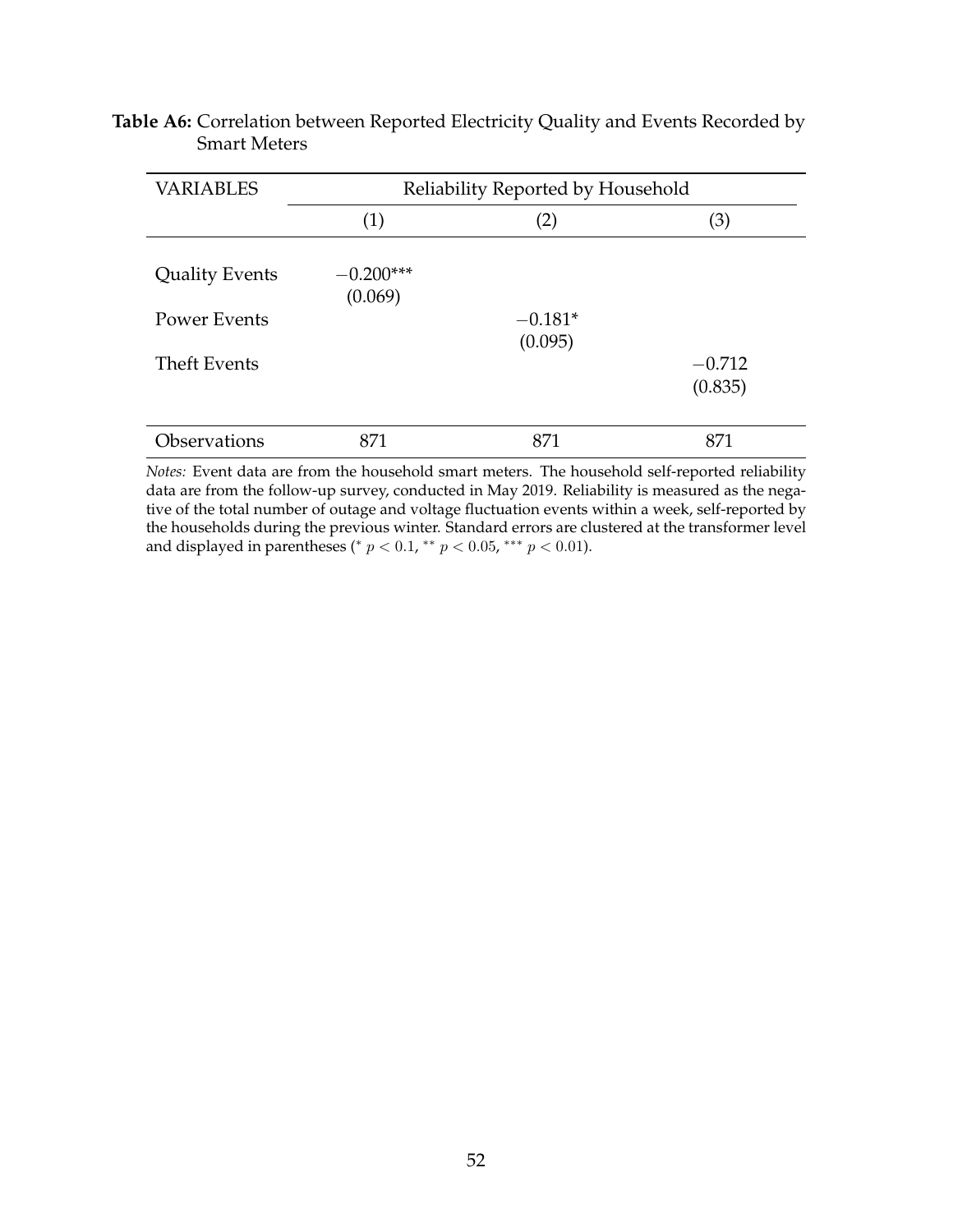<span id="page-53-0"></span>

| <b>Table A7:</b> Correlation between Events Measured by Transformer and Household Smart |  |  |  |
|-----------------------------------------------------------------------------------------|--|--|--|
| <b>Meters</b>                                                                           |  |  |  |

| <b>VARIABLES</b>                 | Household Events: Voltage |                       |                       | Household Events: Outage |
|----------------------------------|---------------------------|-----------------------|-----------------------|--------------------------|
|                                  | (2)<br>(1)                |                       | (3)                   | (4)                      |
| Transformer Events: Voltage      | $0.038***$<br>(0.003)     | $0.039***$<br>(0.004) |                       |                          |
| Transformer Events: Outage       |                           |                       | $0.098***$<br>(0.017) | $0.099***$<br>(0.017)    |
| <b>Observations</b>              | 70,497                    | 70,497                | 70,497                | 70,497                   |
| R-squared                        | 0.016                     | 0.016                 | 0.023                 | 0.025                    |
| <b>Transformer Fixed Effects</b> |                           |                       |                       |                          |

*Notes:* Event data are from either the transformer smart meters (the independent variable) or the household smart meters (the dependent variable). Robust standard errors are clustered at the transformer level and displayed in parentheses (\*  $p < 0.1$ , \*\*  $p < 0.05$ , \*\*\*  $p < 0.01$ ).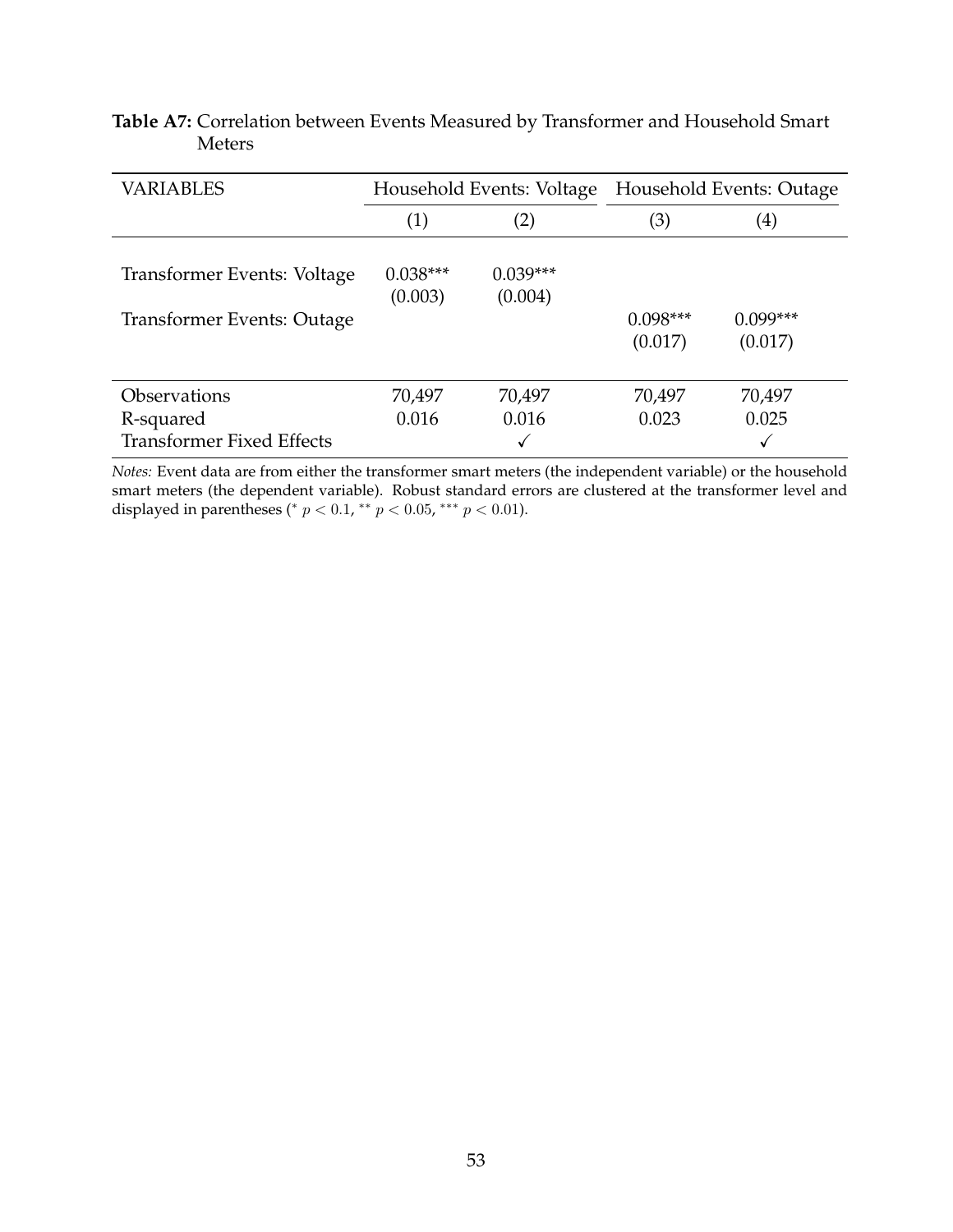|                            | (1)      | $\left( 2\right)$                 |
|----------------------------|----------|-----------------------------------|
|                            |          | Heating Season Non-Heating Season |
|                            |          |                                   |
| Treat $\times$ Post1       | 57.025** | $-37.490**$                       |
|                            | (23.086) | (14.640)                          |
| Treat $\times$ Post2       | 4.122    | $-15.475$                         |
|                            | (19.133) | (23.853)                          |
|                            |          |                                   |
| Mean of Control Group      | 851.071  | 432.379                           |
| Observations               | 13,438   | 16,745                            |
| Number of Households       | 867      | 862                               |
| Adjusted R-squared         | 0.122    | 0.284                             |
| Household Fixed Effect     |          | Y                                 |
| Month-by-Year Fixed Effect |          |                                   |

<span id="page-54-0"></span>**Table A8:** Robustness Check: Billed Electricity Consumption by Season (Heating vs. Non-heating)

*Notes:* In this analysis, we add household's 2017 billed consumption as a control. Billing data are provided by the electricity utility covering the period between January 2017 and March 2020. Control group means are for the baseline (preintervention) period. The outcome variable is the monthly billed electricity consumption (kWh/month) for a household. Standard errors are clustered at the transformer level and included in parentheses (\*  $p < 0.1$ , \*\*  $p < 0.05$ , \*\*\*  $p < 0.01$ ). Wild-bootstrap p-values are reported in brackets.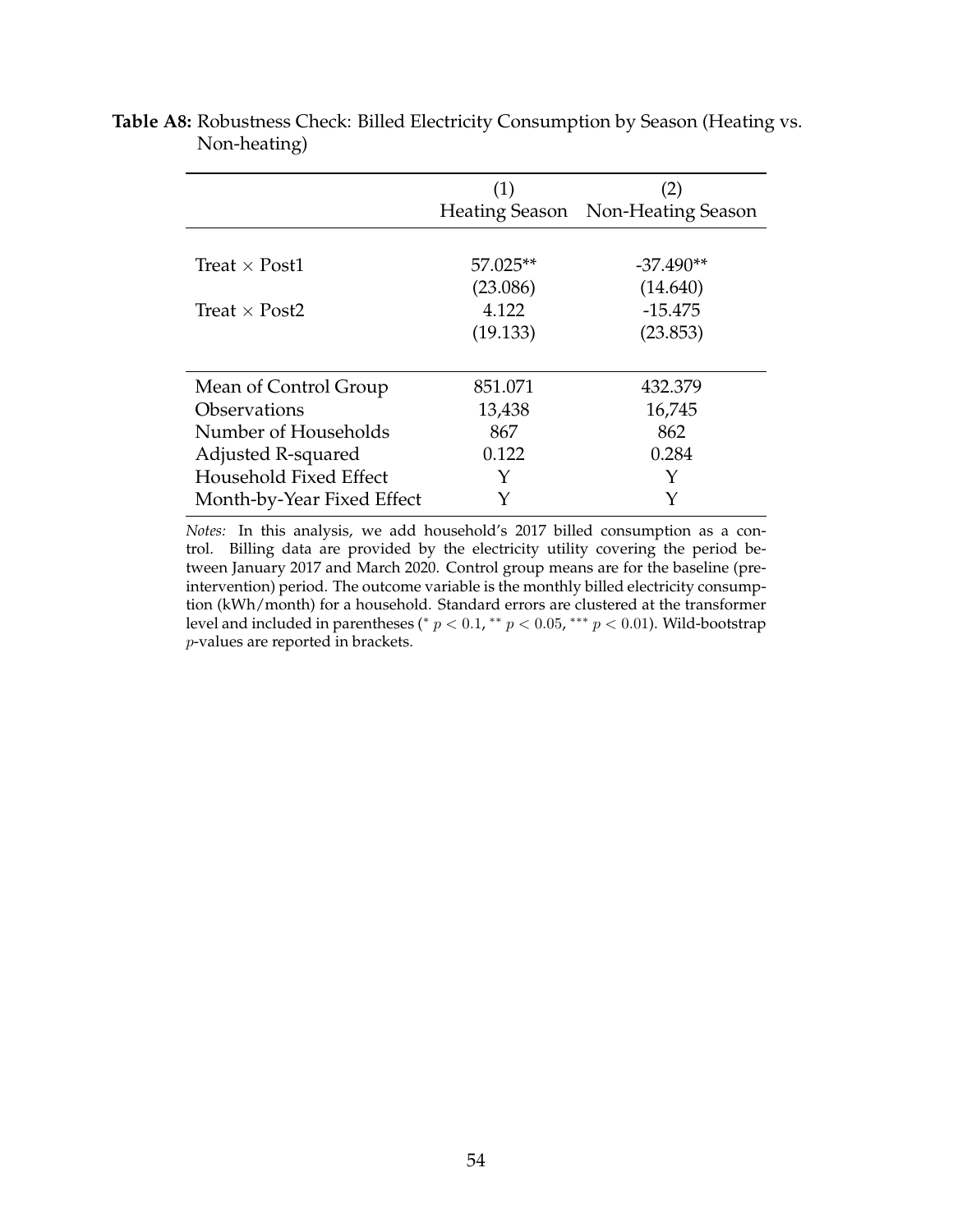<span id="page-55-0"></span>

| <b>VARIABLES</b>                 | (1)<br>EElight | (2)<br>EElight |
|----------------------------------|----------------|----------------|
|                                  |                |                |
| $Treat \times Post$              | 0.056          | 0.056          |
|                                  | (0.099)        | (0.041)        |
| Post                             | $0.282***$     | $0.282***$     |
|                                  | (0.073)        | (0.029)        |
|                                  |                |                |
| Mean of Control Group            | 0.193          | 0.193          |
| Observations                     | 1,759          | 1,759          |
| R-squared                        | 0.206          | 0.206          |
| <b>Clustered Standard Errors</b> | Transformer    | Household      |
| Household Fixed Effects          |                |                |

**Table A9:** Use of Energy-Efficient Light Bulbs

*Notes:* Data collected through baseline and follow-up surveys. *EElight* is a binary variable that equals 1 if the household uses energyefficient light bulbs in the home. We use a balanced panel restricted to households in both the baseline and follow-up surveys. Robust standard errors are clustered either at the transformer level or at the household level and included in parentheses ( $p < 0.1$ ,  $*$  $p < 0.05$ , ∗∗∗ p < 0.01).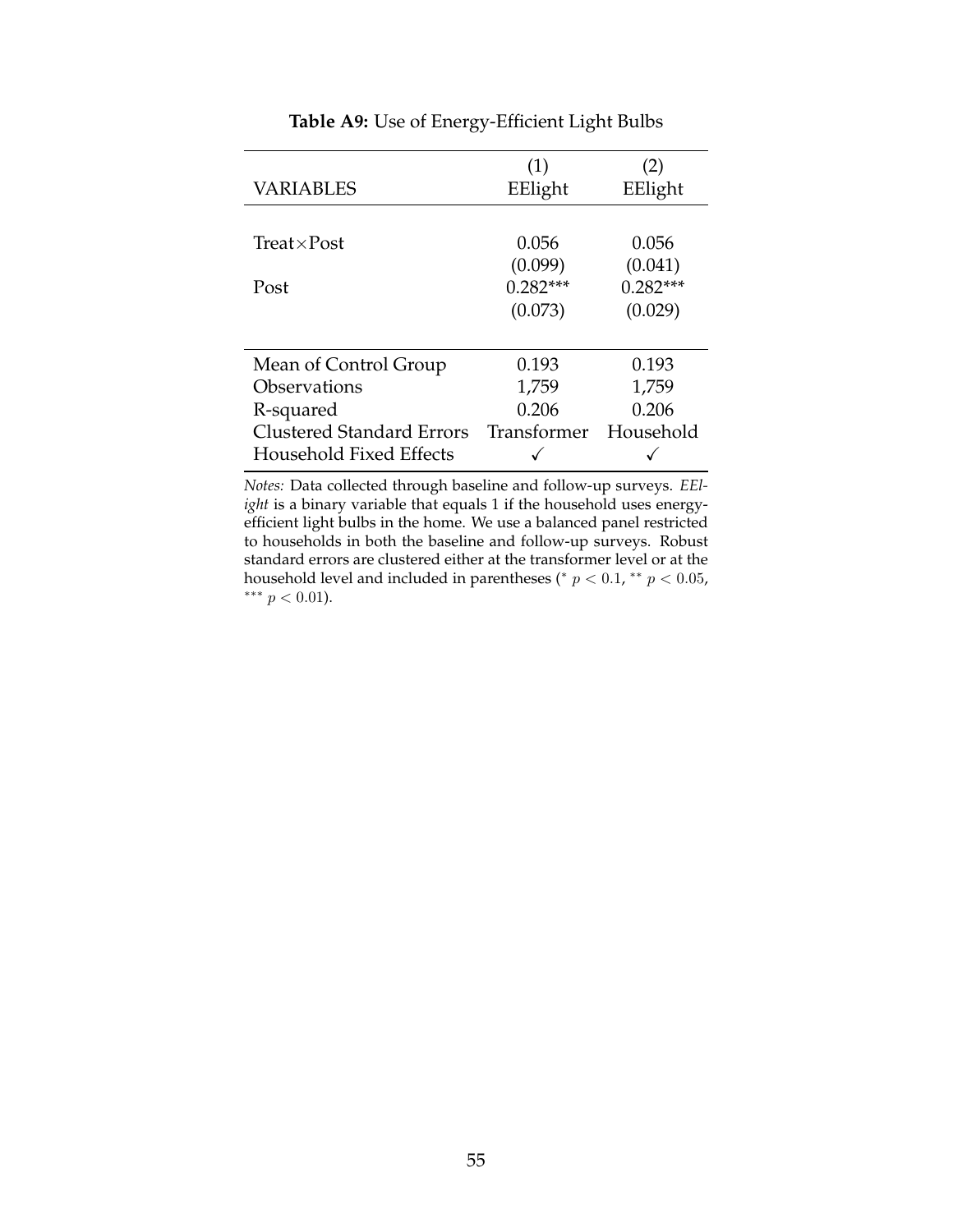| <b>VARIABLES</b>                                                                          | $\left( 1\right)$<br>Refrigerator | (2)<br>Clothes<br>Washer | (3)<br>Color TV         | (4)<br>Sound<br>Equipment | (5)<br>Computer/<br>Laptop | (6)<br>Water<br>Heater  | (7)<br>Cell Phone<br>Charger | (8)<br>Electric<br>Heater    |
|-------------------------------------------------------------------------------------------|-----------------------------------|--------------------------|-------------------------|---------------------------|----------------------------|-------------------------|------------------------------|------------------------------|
| Treat                                                                                     | 0.031<br>(0.029)                  | 0.004<br>(0.028)         | 0.020<br>(0.025)        | $-0.042$<br>(0.039)       | $-0.033$<br>(0.032)        | 0.079<br>(0.063)        | 0.002<br>(0.032)             | $-0.013$<br>(0.059)          |
| Mean of Control Group<br><b>Observations</b><br>R-squared<br><b>Basic Characteristics</b> | 0.827<br>1,125<br>0.018           | 0.836<br>1,125<br>0.008  | 0.862<br>1,125<br>0.007 | 0.142<br>1,125<br>0.036   | 0.184<br>1,125<br>0.027    | 0.433<br>1,125<br>0.015 | 0.702<br>1,125<br>0.001      | 0.722<br>1,125<br>0.003<br>√ |

#### <span id="page-56-0"></span>**Table A10:** Electrical Appliance Ownership

 *Notes:* Data collected through household follow-up survey in May 2019. The outcome variables are dummy variables indicating whether the household owned certain electric appliances. We control for household basic characteristics, including the number of rooms in <sup>a</sup> house and whether the house is owner occupied. Robust standard errors are clustered at the transformer level.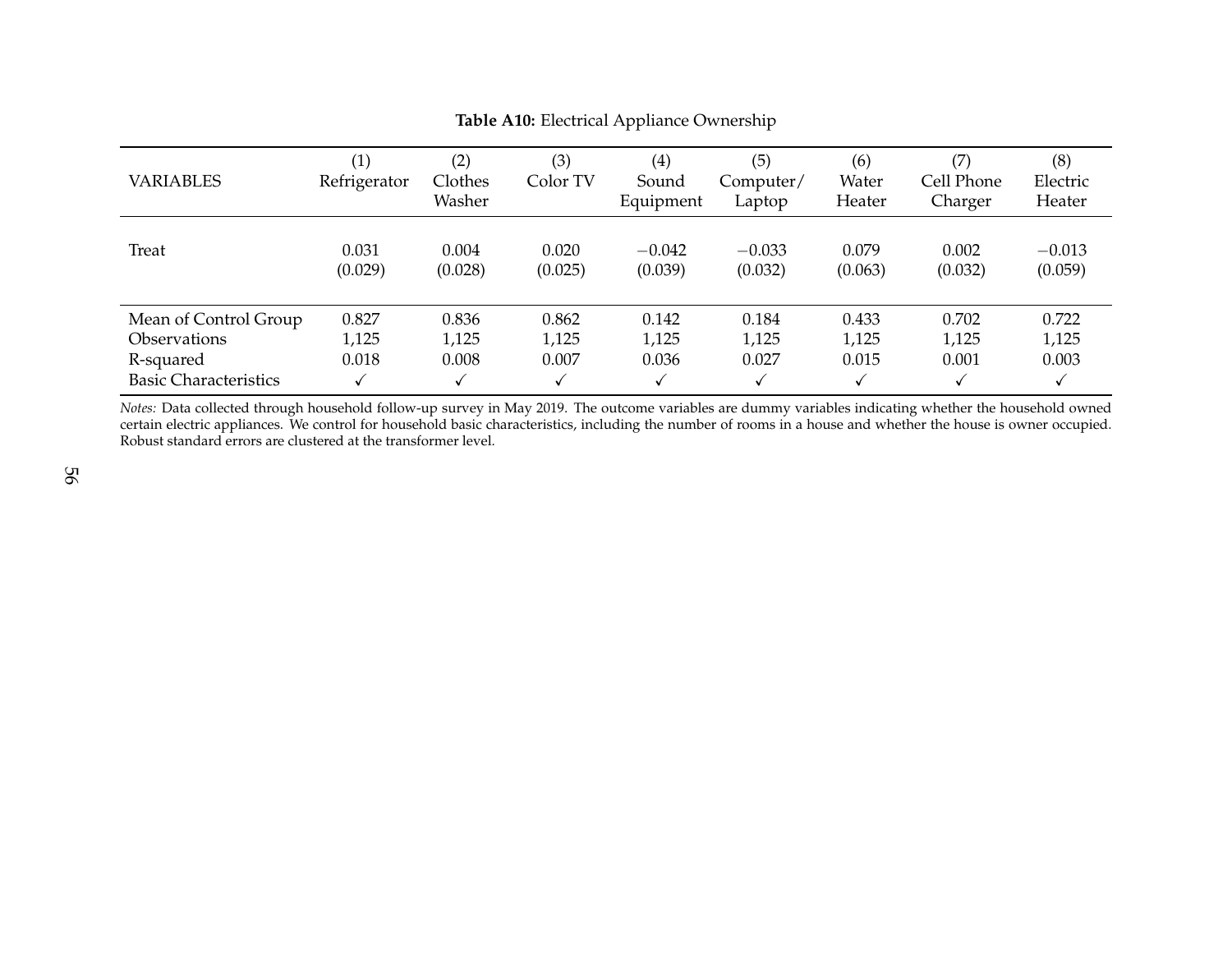| <b>VARIABLES</b>                          | $\left( 1\right)$<br>Electricity<br>Generator | (2)<br>Stabilizer | (3)<br>Battery<br>with<br>Inverter | (4)<br>Uninterruptible Solar Panel<br>Power Supply | (5)        | (6)<br>Solar Water<br>Heater | (7)<br>Other Solar<br>Device |
|-------------------------------------------|-----------------------------------------------|-------------------|------------------------------------|----------------------------------------------------|------------|------------------------------|------------------------------|
| Treat                                     | 0.003                                         | $-0.002$          | 0.000                              | $-0.002$                                           | 0.000      | $-0.002$                     | 0.000                        |
|                                           | (0.008)                                       | (0.005)           | (0.000)                            | (0.002)                                            | (0.000)    | (0.002)                      | (0.000)                      |
| Mean of Control Group                     | 0.009                                         | 0.011             | 0.000                              | 0.002                                              | 0.000      | 0.002                        | 0.000                        |
| <b>Observations</b>                       | 1,125                                         | 1,125             | 1,125                              | 1,125                                              | 1,125      | 1,125                        | 1,125                        |
| R-squared<br><b>Basic Characteristics</b> | 0.005<br>V                                    | 0.002             | 0.000                              | 0.001<br>√                                         | 0.000<br>√ | 0.001                        | 0.000<br>√                   |

#### <span id="page-57-0"></span>**Table A11:** Electricity-Related Device Ownership

 *Notes:* Data collected through the household follow-up survey in May 2019. The outcome variables are dummy variables indicating whether the household owned certain electricity-related devices. We control for household basic characteristics, including the number of rooms in <sup>a</sup> house and whether the house isowner occupied. Robust standard errors are clustered at the transformer level. (\*  $p < 0.1$ , \*\*  $p < 0.05$ , \*\*\*  $p < 0.01$ ).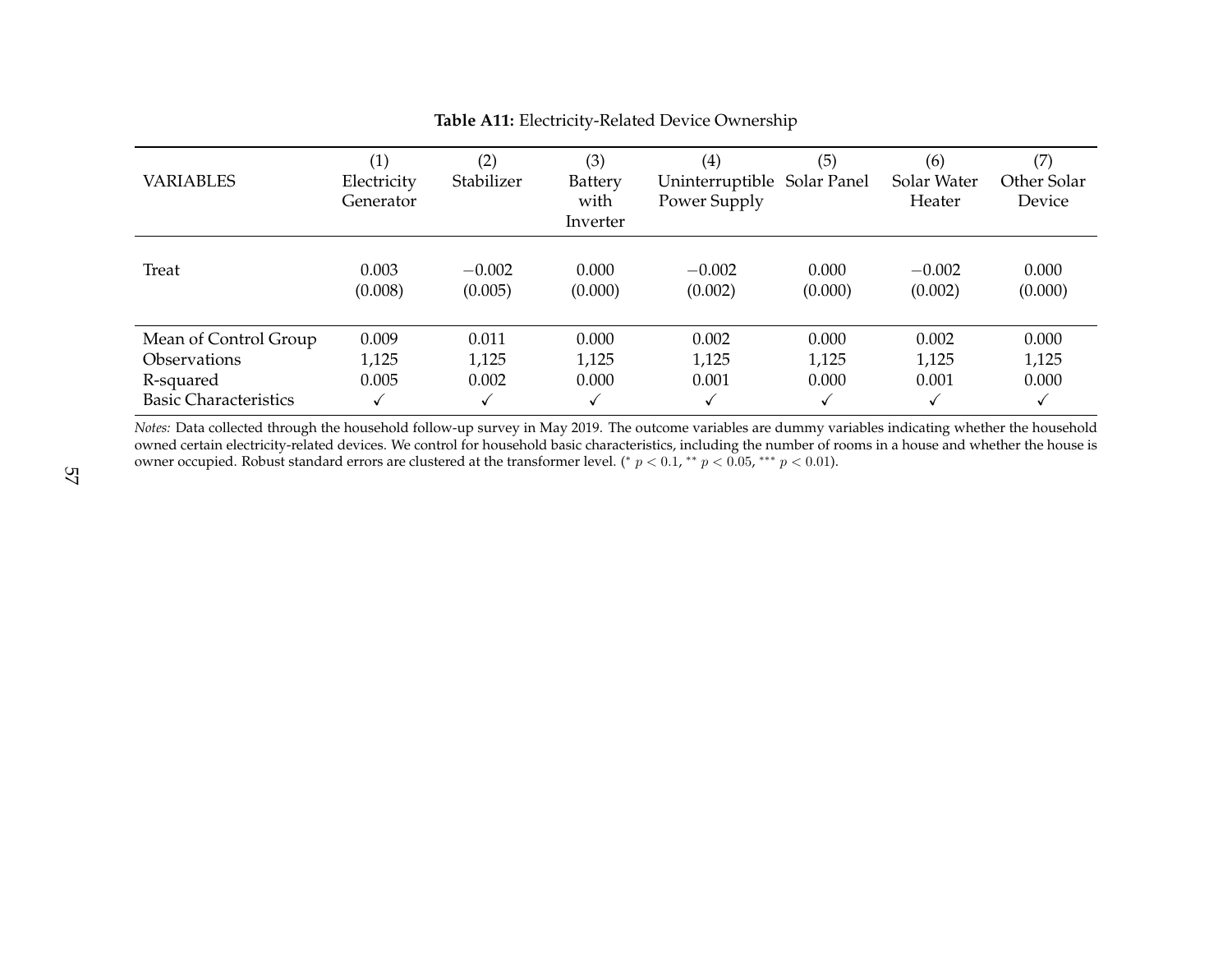## <span id="page-58-0"></span>**A2 Mechanisms for Electricity Quality Improvements**

How did smart meters lead to electricity quality improvements? Smart meters provide information to the electricity utility via high frequency readings, allowing the utility to more rapidly identify problematic locations within the distribution network. We found support for these industry claims via discussions with consumers.<sup>[16](#page-58-1)</sup>

We test whether the household smart meters induced transformer replacements and maintenance overhauls, using electricity utility panel data for the 20 transformers over a 33-month period covering both before and after the intervention. We estimate the following equation:

$$
y_{gt} = \alpha \text{Treeat}_g \times \text{Post}_t + \beta \text{Post}_t + \lambda_g + \epsilon_{gt},\tag{A1}
$$

in which the outcome variable is the number of times transformer *g* was replaced or overhauled within month *t*. Treat<sub>g</sub> is an indicator for the treated transformers, while  $\text{Post}_t$  is an indicator for the post-intervention period. We include transformer fixed effects  $\lambda_q$  to control for transformer characteristics that are fixed over time.

The results, presented in Appendix Table [A12,](#page-60-0) are informative in several respects. First, transformer replacements and overhauls are infrequent; the control group baseline mean shows that the monthly probability of replacement or overhaul was low. Second, the coefficient (Post) indicates a slight, albeit non-significant, increase in replacements and overhauls for all study transformers after the intervention. Lastly, the coefficient on the interaction term shows that treated transformers, serving the houses that received the smart meters, were almost 5% more likely to be overhauled or replaced after the intervention. This suggests that the household-level smart meters are drawing the utility to make improvements.

<span id="page-58-1"></span><sup>&</sup>lt;sup>16</sup>Prior to the smart meter installation, consumers reported of frequent complaints to the electricity utility about voltage fluctuations, appliance damage, and the inability to power certain electrical appliances. These consumers reported previously submitting requests to the utility for neighborhood transformer repairs that went without replacement or extensive overhaul. Prior research has highlighted transformers as a critical component in determining electricity service quality [\(Carranza and Meeks,](#page-29-9) [forthcoming\)](#page-29-9).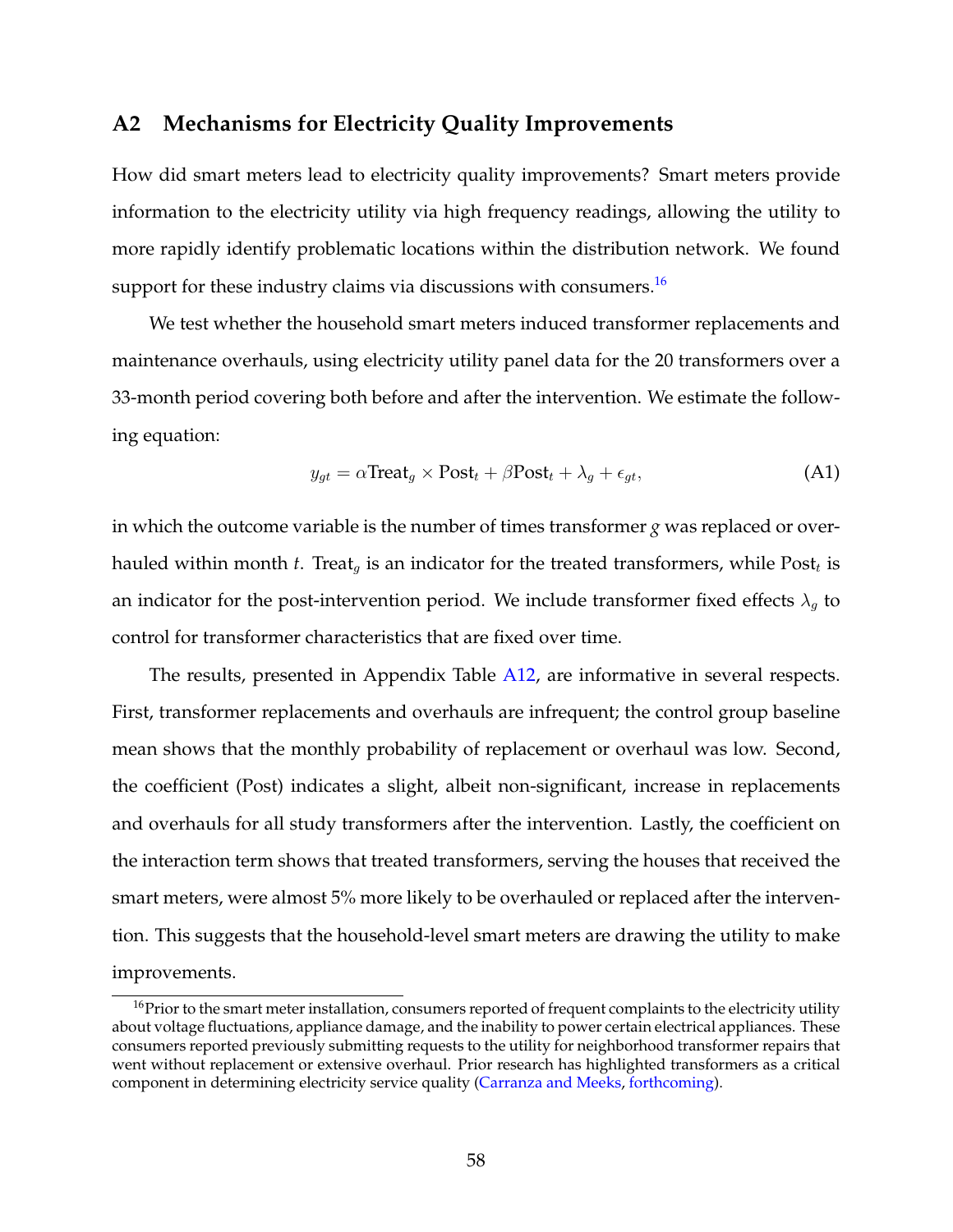Is the utility responding to information from the household smart meters or just to knowledge of an ongoing study? To shed light on this question, we test whether greater frequency of household-level smart meter alarms per day, which indicate more electricity quality problems, are associated with a greater probability of a transformer being replaced or overhauled.<sup>[17](#page-59-0)</sup> Indeed, treated transformers that were replaced did have significantly more household-level alarms per day prior to the replacement (Appendix Table [A13\)](#page-61-0), lending support to the suggestion that the household-level intervention directed utility attention to the places in greatest need.

We conduct two additional sets of analyses to understand whether transformer replacements and overhauls actually result in better electricity service quality. First, if alarms are indicative of electricity quality problems and the transformer replacements and overhauls fix those problems, then we should see a decline in alarms following transformer replacement. Indeed, a decline in the number of household-level smart meter alarms per day follows transformer replacement (Appendix Table [A14\)](#page-62-0). Second, we use the household reported voltage, outage, and overall quality measures from the baseline and follow-up surveys. We find that transformer replacement is a significant driver of respondents' perceived quality improvements (Appendix Table [A15\)](#page-63-0); however, we are cautious not to interpret this as a causal relationship, given that replacements and repairs are determined by electricity service quality.

<span id="page-59-0"></span> $17$ We limit this analysis to the period before the first transformer was replaced.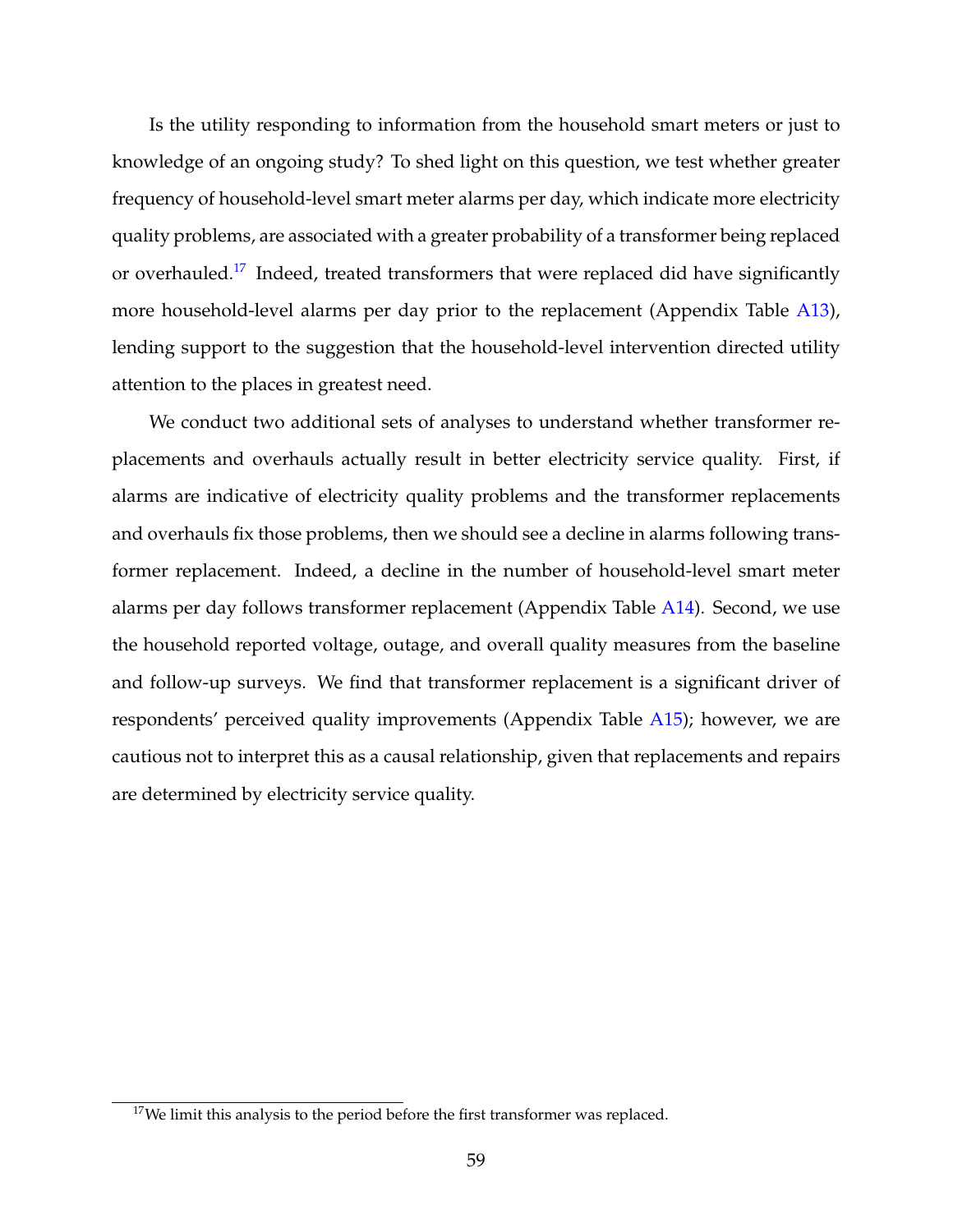|                                  | Transformer Replaced<br>or Overhauled  |
|----------------------------------|----------------------------------------|
| Treat $\times$ Post              | $0.048*$<br>(0.028)                    |
| Post                             | [0.116]<br>0.026<br>(0.021)<br>[0.205] |
|                                  |                                        |
| Mean of Control Group            | 0.02                                   |
| Observations                     | 660                                    |
| R-squared                        | 0.026                                  |
| <b>Transformer Fixed Effects</b> |                                        |

## <span id="page-60-0"></span>**Table A12:** Transformer-Level Replacement and Overhauls

*Notes:* Transformer maintenance data are provided by the electricity utility covering the period from January 2017 to October 2019. The mean of the control group is calculated for the baseline period. The outcome variable is the transformer-level number of planned overhauls and replacements in a month. *Treat* is a binary variable that equals 1 if the transformer belongs to the treatment group. *Post* is a binary variable that equals 1 for the period after August 2018. We control for transformer fixed effects. Standard errors are clustered at the transformer level and included in parentheses (\*  $p < 0.1$ , \*\*  $p < 0.05$ , \*\*\*  $p < 0.01$ ). Wild-bootstrap *p*-values are reported in brackets.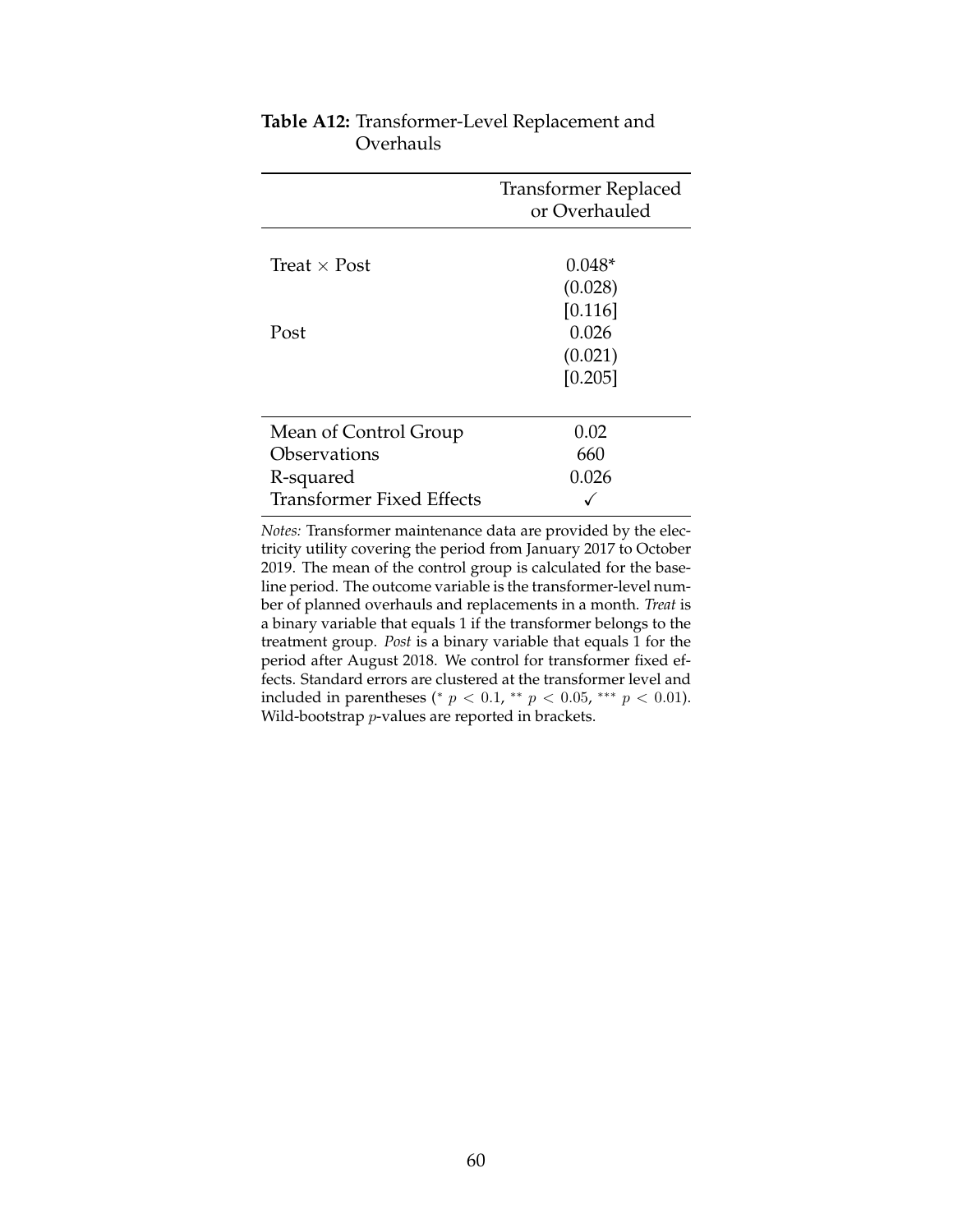| <b>VARIABLES</b>            | Alarms    |           |  |  |
|-----------------------------|-----------|-----------|--|--|
|                             | (1)       | (2)       |  |  |
|                             |           |           |  |  |
| Replace                     | $0.184**$ | $0.220**$ |  |  |
|                             | (0.064)   | (0.068)   |  |  |
| Repair                      | 0.113     | 0.088     |  |  |
|                             | (0.095)   | (0.059)   |  |  |
|                             |           |           |  |  |
| Observations                | 35,724    | 35,724    |  |  |
| R-squared                   | 0.006     | 0.008     |  |  |
| Month-by-Year Fixed Effects | √         | ✓         |  |  |
| Feeder-Line Fixed Effects   |           |           |  |  |

<span id="page-61-0"></span>**Table A13:** Comparing Household-Level Events across Transformer Groups

*Notes:* Event data are provided by the electricity utility. Here, we compare the number of Events for the two replaced transformers, the three transformers with unplanned repairs, and the other transformers in the treatment group. We focus our analysis before the date when the first transformer replacement happened (February 4, 2019). The outcome variable is the household-level number of events recorded by the smart meter in a day. *Replace* is a binary variable that equals 1 if the transformer was replaced. *Repair* is a binary variable that equals 1 if the transformer had unplanned repairs due to breakage. Standard errors are clustered at the transformer level and included in parentheses (\*  $p < 0.1$ , \*\*  $p < 0.05$ , \*\*\*  $p < 0.01$ ).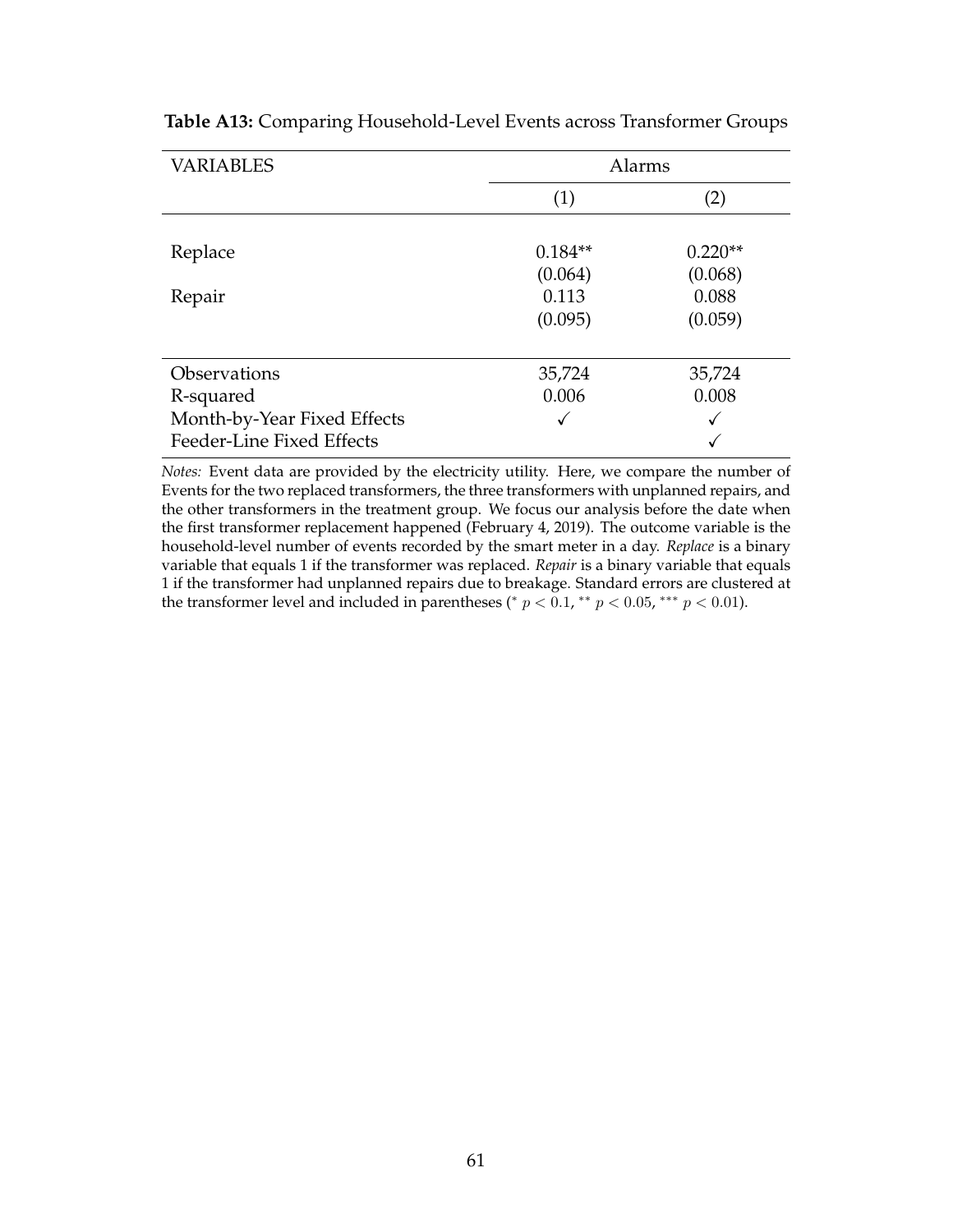| <b>VARIABLES</b>              | (1)        | (2)          | (3)          | $\left( 4\right)$ | (5)      |
|-------------------------------|------------|--------------|--------------|-------------------|----------|
|                               | Total      | Quality      | Power        | Theft             | Other    |
|                               |            |              |              |                   |          |
| Post Replace                  | 0.023      | $-0.009$     | 0.035        | $-0.001$          | $-0.002$ |
|                               | (0.042)    | (0.014)      | (0.032)      | (0.002)           | (0.001)  |
| Replace $\times$ Post Replace | $-0.116**$ | $-0.036$     | $-0.090**$   | 0.010             | 0.000    |
|                               | (0.043)    | (0.020)      | (0.032)      | (0.011)           | (0.000)  |
|                               |            |              |              |                   |          |
| <b>Observations</b>           | 128,011    | 128,011      | 128,011      | 128,011           | 128,011  |
| R-squared                     | 0.025      | 0.013        | 0.035        | 0.013             | 0.003    |
| Household FE                  | ✓          | $\checkmark$ | $\checkmark$ | $\checkmark$      |          |
| Month-by-Year FE              |            | $\checkmark$ |              | $\checkmark$      |          |

<span id="page-62-0"></span>**Table A14:** The Effect of Transformer Replacement on Household-Level Events

*Notes:* Alarms data come from the household smart meters and cover the period from September 2018 to March 2020. The outcome variable is the number of events in one day. *Replace* is a binary variable that equals 1 if the transformer was replaced. *Post Replace* is an indicator for the post-replacement period. Standard errors are clustered at the transformer level and included in parentheses (\*  $p < 0.1$ , \*\*  $p < 0.05$ , \*\*\*  $p < 0.01$ ).